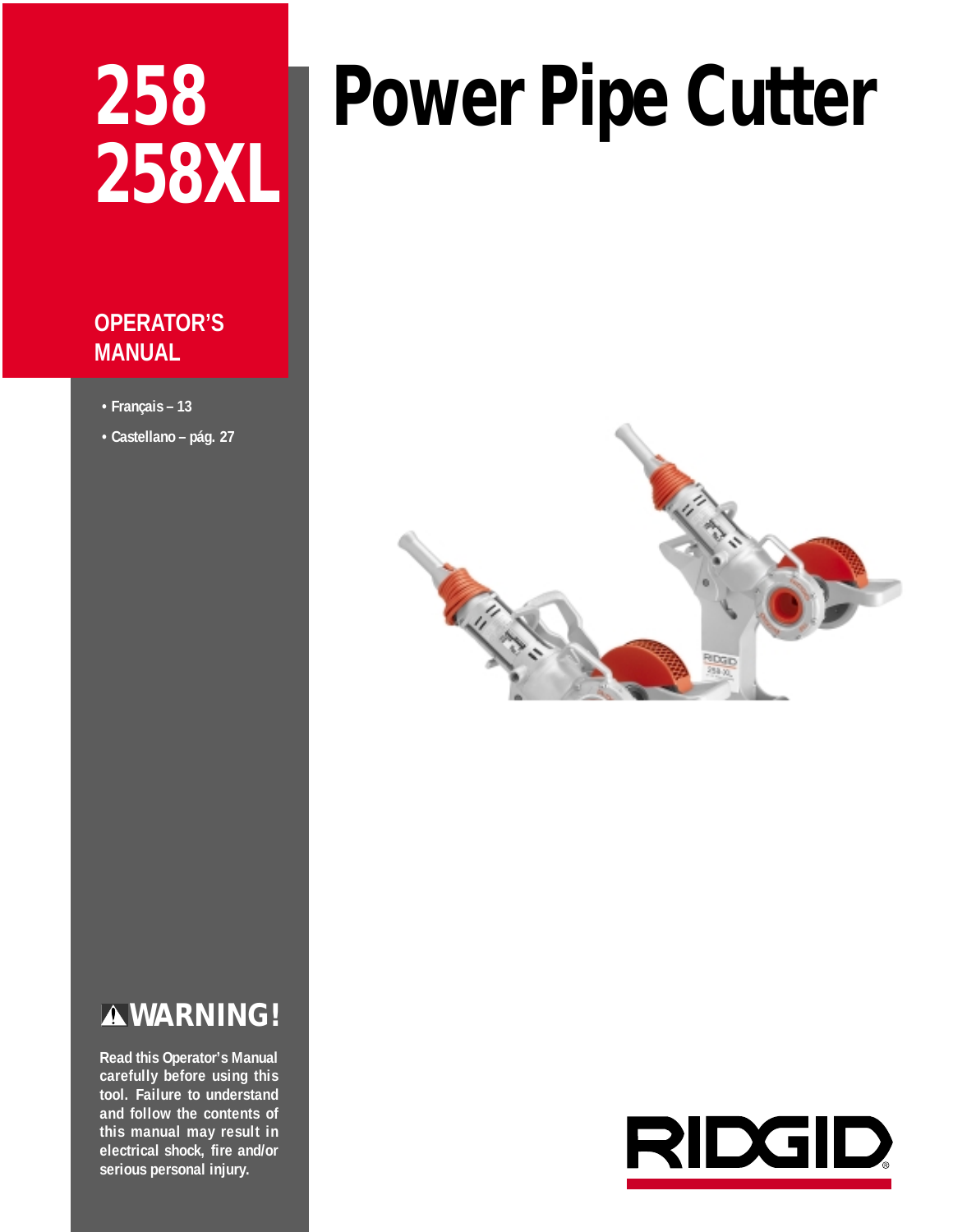# **Table of Contents**

| <b>General Safety Information</b>                  |  |
|----------------------------------------------------|--|
|                                                    |  |
|                                                    |  |
|                                                    |  |
|                                                    |  |
|                                                    |  |
| <b>Specific Safety Information</b>                 |  |
|                                                    |  |
|                                                    |  |
| <b>Description, Specifications and Accessories</b> |  |
|                                                    |  |
|                                                    |  |
|                                                    |  |
|                                                    |  |
|                                                    |  |
|                                                    |  |
| Pipe Cutter and Work Area Set-Up                   |  |
|                                                    |  |
| <b>Operating Instructions for Cutting Pipe</b>     |  |
|                                                    |  |
| <b>Special Procedures</b>                          |  |
|                                                    |  |
|                                                    |  |
|                                                    |  |
|                                                    |  |
|                                                    |  |
|                                                    |  |
|                                                    |  |
|                                                    |  |
|                                                    |  |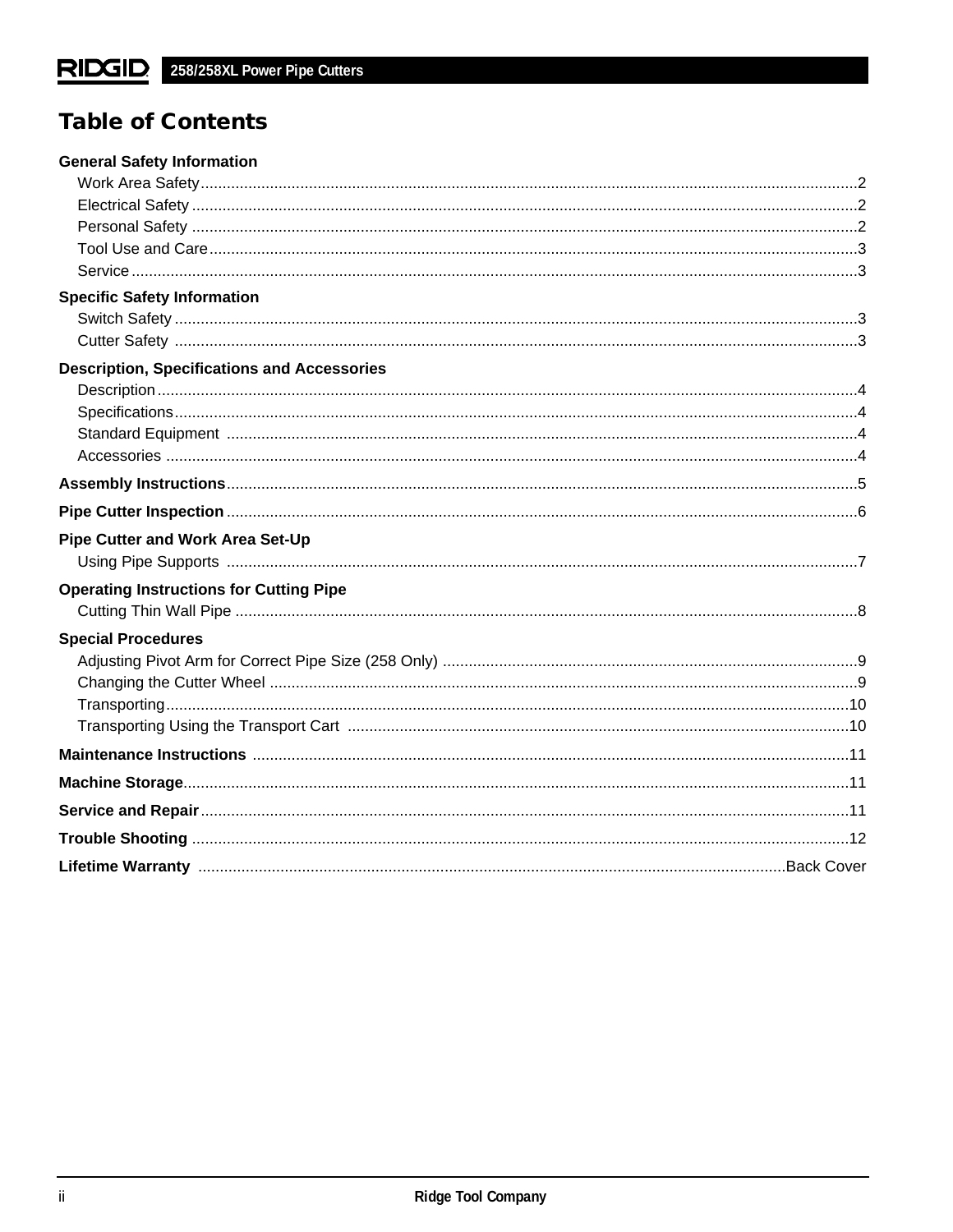

# **258/258XL Power Pipe Cutter**

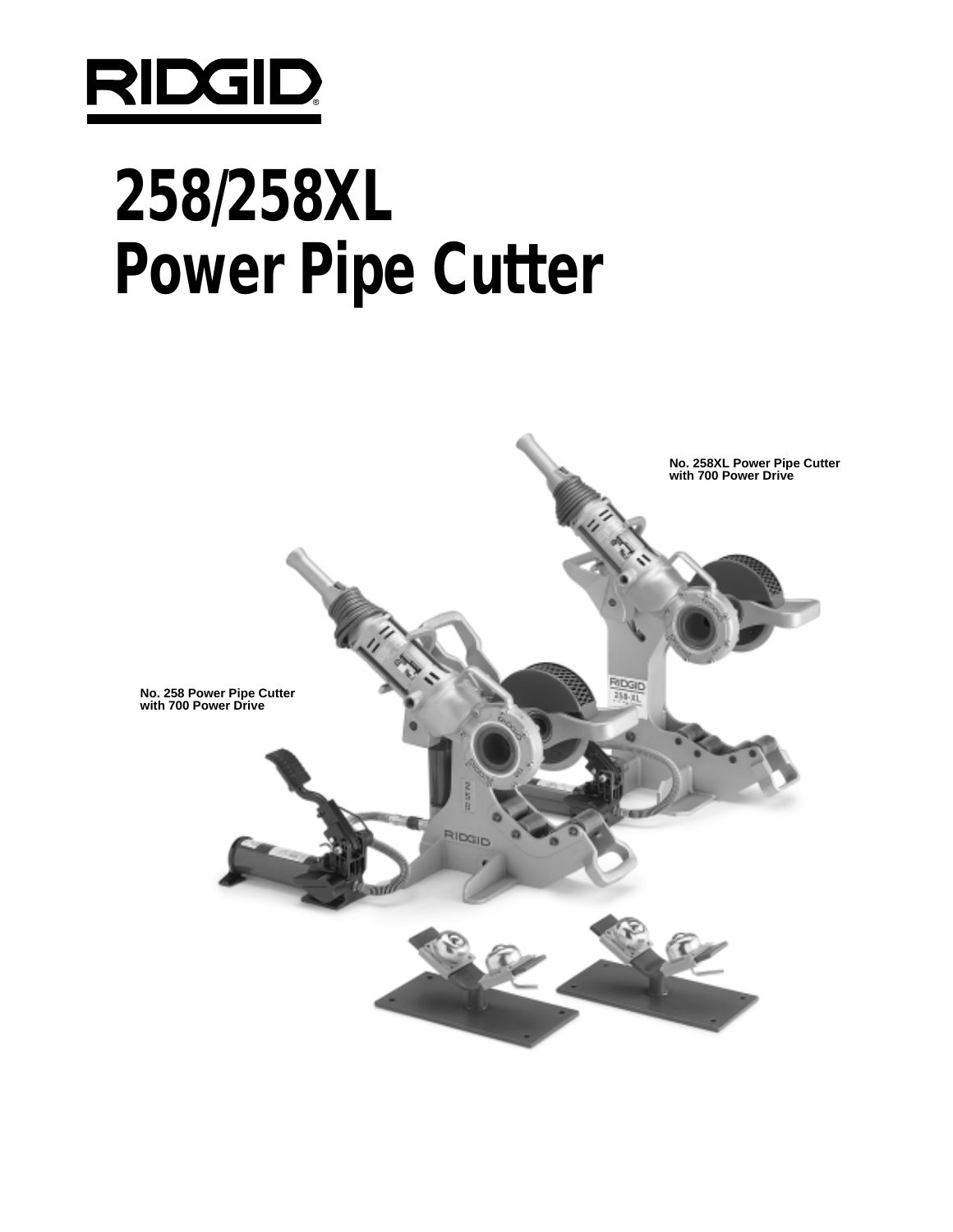# **General Safety Information**

**WARNING! Read and understand all instructions. Failure to follow all instructions listed below may result in electric shock, fire, and/or serious personal injury.**

**SAVE THESE INSTRUCTIONS!**

## **Work Area Safety**

- **Keep your work area clean and well lit.** Cluttered benches and dark areas invite accidents.
- **Do not operate power tools in explosive atmospheres, such as in the presence of flammable liquids, gases, or dust.** Power tools create sparks which may ignite the dust or fumes.
- **Keep by-standers, children, and visitors away while operating a power tool.** Distractions can cause you to lose control.

# **Electrical Safety**

• **Grounded tools must be plugged into an outlet, properly installed and grounded in accordance with all codes and ordinances. Never remove the grounding prong or modify the plug in any way. Do not use any adapter plugs. Check with a qualified electrician if you are in doubt as to whether the outlet is properly grounded.** If the tools should electrically malfunction or break down, grounding provides a low resistance path to carry electricity away from the user.



- **Avoid body contact with grounded surfaces such as pipes, radiators, ranges and refrigerators.** There is an increased risk of electrical shock if your body is grounded.
- **Don't expose power tools to rain or wet conditions.** Water entering a power tool will increase the risk of electrical shock.
- **Do not abuse cord. Never use the cord to carry the tools or pull the plug from an outlet. Keep cord away from heat, oil, sharp edges or moving parts. Replace damaged cords immediately.** Damaged cords increase the risk of electrical shock.
- **When operating a power tool outside, use an out-**

**door extension cord marked "W-A" or "W".** These cords are rated for outdoor use and reduce the risk of electrical shock.

- **Use only three-wire extension cords which have three-prong grounding plugs and three-pole receptacles which accept the machine plug.** Use of other extension cords will not ground the tool and increase the risk of electrical shock.
- **Use proper extension cords.** (See chart.) Insufficient conductor size will cause excessive voltage drop, loss of power and overheating.

| <b>Minimum Wire Gauge for Extension Cord</b> |                               |               |                        |
|----------------------------------------------|-------------------------------|---------------|------------------------|
| <b>Nameplate</b><br><b>Amps</b>              | <b>Total Length (in feet)</b> |               |                        |
|                                              | 26-50<br>51-100<br>$0 - 25$   |               |                        |
| 0-6                                          | <b>18 AWG</b>                 | <b>16 AWG</b> | <b>16 AWG</b>          |
| $6 - 10$                                     | <b>18 AWG</b>                 | <b>16 AWG</b> | <b>14 AWG</b>          |
| $10 - 12$                                    | <b>16 AWG</b>                 | <b>16 AWG</b> | <b>14 AWG</b>          |
| $12 - 16$                                    | <b>14 AWG</b>                 | 12 AWG        | <b>NOT RECOMMENDED</b> |

• **Keep all electric connections dry and off the ground. Do not touch plugs or tool with wet hands.** Reduces the risk of electrical shock.

# **Personal Safety**

- **Stay alert, watch what you are doing and use common sense when operating a power tool. Do not use tool while tired or under the influence of drugs, alcohol, or medications.** A moment of inattention while operating power tools may result in serious personal injury.
- **Dress properly. Do not wear loose clothing or jewelry. Contain long hair. Keep your hair, clothing, and gloves away from moving parts.** Loose clothes, jewelry, or long hair can be caught in moving parts.
- **Avoid accidental starting. Be sure switch is OFF before plugging in.** Carrying tools with your finger on the switch or plugging tools in that have the switch ON invites accidents.
- **Remove adjusting keys or switches before turning the tool ON.** A wrench or a key that is left attached to a rotating part of the tool may result in personal injury.
- **Do not over-reach. Keep proper footing and balance at all times.** Proper footing and balance enables better control of the tool in unexpected situations.
- **Use safety equipment. Always wear eye protection.** Dust mask, non-skid safety shoes, hard hat, or hearing protection must be used for appropriate conditions.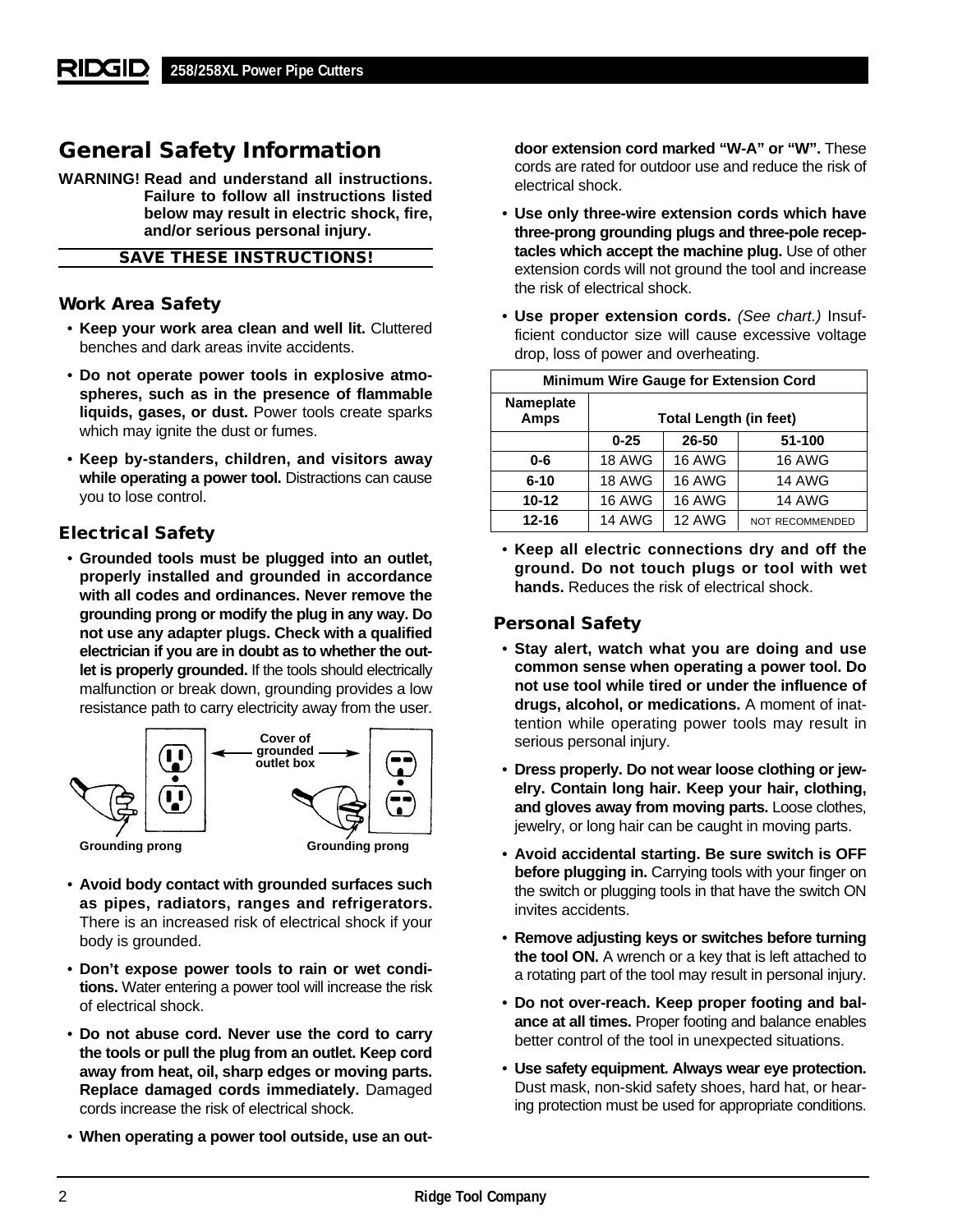# **Tool Use and Care**

- **Do not force tool. Use the correct tool for your application.** The correct tool will do the job better and safer at the rate for which it is designed.
- **Do not use tool if switch does not turn it ON or OFF.** Any tool that cannot be controlled with the switch is dangerous and must be repaired.
- **Disconnect the plug from the power source before making any adjustments, changing accessories, or** storing the tool. Such preventive safety measures reduce the risk of starting the tool accidentally.
- **Store idle tools out of the reach of children and other untrained persons.** Tools are dangerous in the hands of untrained users.
- **Maintain tools with care. Keep cutting tools sharp and clean.** Properly maintained tools with sharp cutting edges are less likely to bind and are easier to control.
- **Check for misalignment or binding of moving parts, breakage of parts, and any other condition that may affect the tools operation. If damaged, have the tool serviced before using.** Many accidents are caused by poorly maintained tools.
- **Inspect tool and extension cords periodically and replace if damaged.** Damaged cords increase the risk of electrical shock.
- **Keep handles dry and clean; free from oil and grease.** Allows for better control of the tool.

### **Service**

- **Tool service must be performed only by qualified repair personnel.** Service or maintenance performed by unqualified repair personnel could result in injury.
- **When servicing a tool, use only identical replacement parts. Follow instructions in the Maintenance Section of this manual.** Use of unauthorized parts or failure to follow maintenance instructions may create a risk of electrical shock or injury.

**SAVE THESE INSTRUCTIONS!**

# **Specific Safety Information**

## **WARNING**

**Read this operator's manual carefully before using the 258/258XL Pipe Cutters. Failure to understand and follow the contents of this manual may result in electrical shock, fire and/or serious personal injury.**

Call the Ridge Tool Company, Technical Service Department at (800) 519-3456 if you have any questions.

### **WARNING Switch Safety**

**The momentary contact switch incorporated in the power drive is for your safety. It lets you shut off the motor by removing your finger. If clothing should become caught in the pipe or cutter, it will continue to wind up, pulling you into the machine. Because the power drive has high torque, the clothing itself can bind around your arm or other body parts with enough force to crush or break bones.**

#### **Cutter Safety**

- **Cutter is made to cut 21 /2**″ **through 8**″ **or 8**″ **through 12**″**. Follow instructions in operator's manual on proper use.** Other uses may increase risk of injury.
- **Keep fingers and hands away from cutter blade.** Reduces risk of being cut.
- **Keep guards in place.** Removal of guards increases the risk of injury.
- **Set-up cutter and 258 pipe supports on a flat, level surface. Be sure the cutter is stable and will not tip over. Do not use on a bench or any elevated surface.** Improper set-up increases the risk of injury.
- **Do not use if momentary contact switch for the 700 Power Drive is broken.** The purpose of the switch is to prevent injuries.
- **Secure the 700 Power Drive properly to the cutter. Carefully follow set-up instructions. Place foot pump behind cutter and near the power drive. Position the power cord clear of the blade.** Improper set-up increases the risk of injury.
- **Keep all personnel clear of rotating pipe. Use barricades if necessary.** Prevents entanglement in the pipe.
- **Do not use with dull, bent or damaged cutter wheels.** Less likely to bind and lose control.
- **Do not reach across cutter or rotating pipe.** May become entangled in the tool causing serious injury.
- **Keep hands and feet clear of the pipe in the event it falls after being cut. High pressure exerted by the cutter may cause the cut section to fly with considerable force.** May result in serious injury.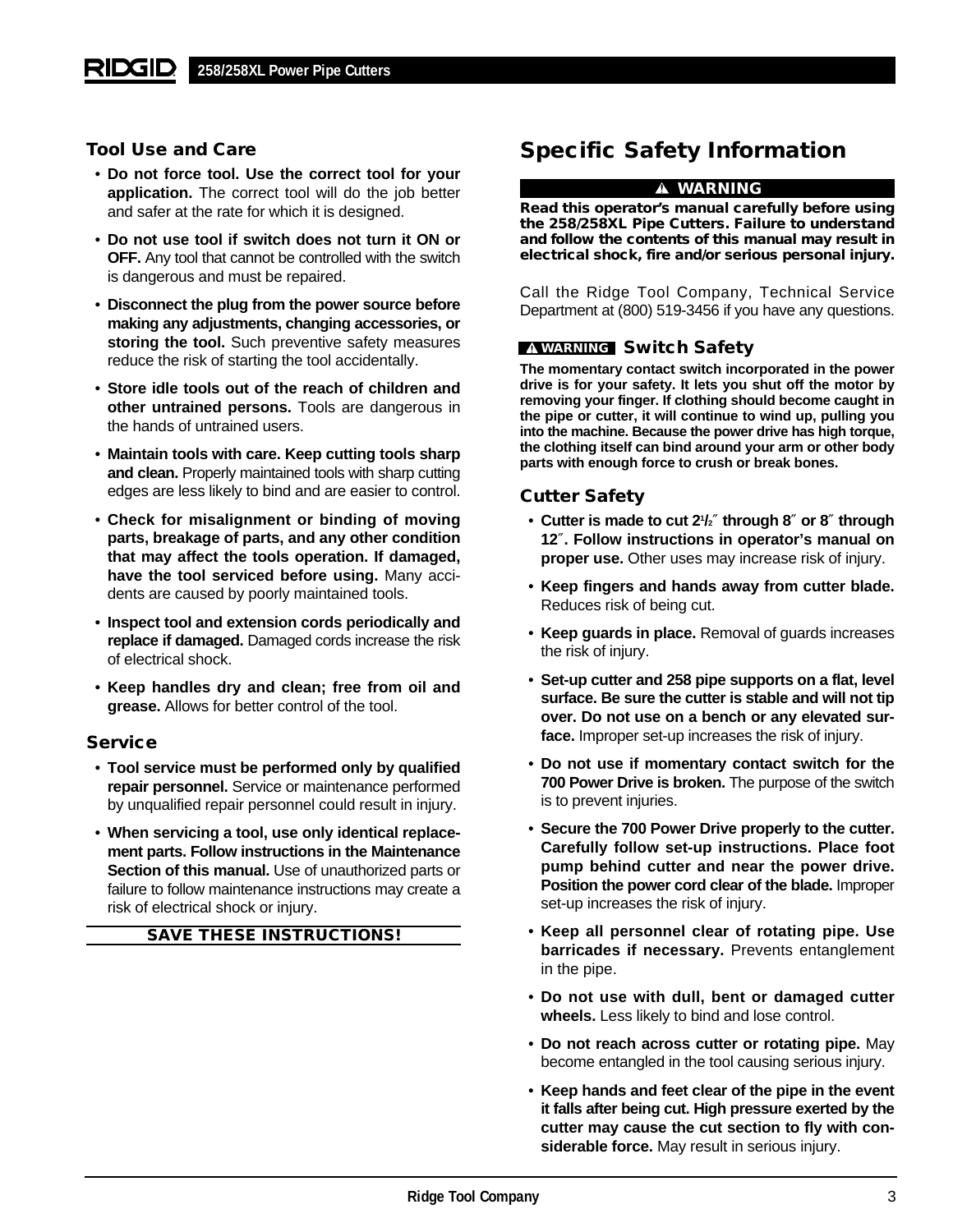- **Cutter is designed for use with the RIDGID 700 Power Drive.** Use of other power drives may increase the risk of injury.
- **Wear leather gloves when handling pipe.** Burrs can penetrate cloth gloves.

**SAVE THESE INSTRUCTIONS!**

# **Description, Specifications and Standard Equipment**

# **Description**

The RIDGID 258 and 258XL Power Pipe Cutters are designed to squarely cut  $2^{1}/2''$  to 8" or 8" - 12" steel pipe. The cutting action is powered by the RIDGID 700 Power Drive in conjunction with a large diameter cutter wheel. The cutter wheel is advanced to the pipe via a pivot arm. The pivot arm advances the cutter wheel by utilizing a 10-ton hydraulic cylinder and foot pump.

The RIDGID 700 Portable Power Drive is an electromotor-driven heavy-duty power drive which provides power for threading pipe, conduit and rod (bolt stock). In this case, the 700 Portable Power Drive is used as the power source to rotate the cutting blade.

# **Specifications**

| Description 258                         | 258XL        |
|-----------------------------------------|--------------|
| Pipe Cutting Capacity $2^{1}/2'' - 8''$ | $8'' - 12''$ |
| Height (A) 22"                          | 27''         |
| Width (B) 11"                           | 13''         |
| Depth (C)19"                            | 24''         |
| Weight                                  |              |
| (without 700 PD) 95 lbs.                | 130 lbs.     |
| (with 700 PD) 126 lbs.                  | 161 lbs.     |

# **Standard Equipment**

- 258 or 258XL Cutter Frame
- Two Speed Foot Pump with Hose and Coupling
- 774 Square Drive Adapter for 700 PD
- 258PS Ball Transfer Head Pipe Supports (2)
- E258 General Purpose Cutting Wheel (Schedule 40 – 80 Capacity)



**Figure 1**



**Figure 1A**



**Figure 2 – No. 700 Power Drive Dimensions**

## **Accessories**

- 700 Power Drive (110 or 220 Volt)
- 258PS Ball Transfer Head Pipe Supports (2)
- Transport Cart for 258 and 258XL
- Cutter Wheel for Thin Wall Pipe (Schedule 10 – 20 capacity)
- Pipe Roller for Beveling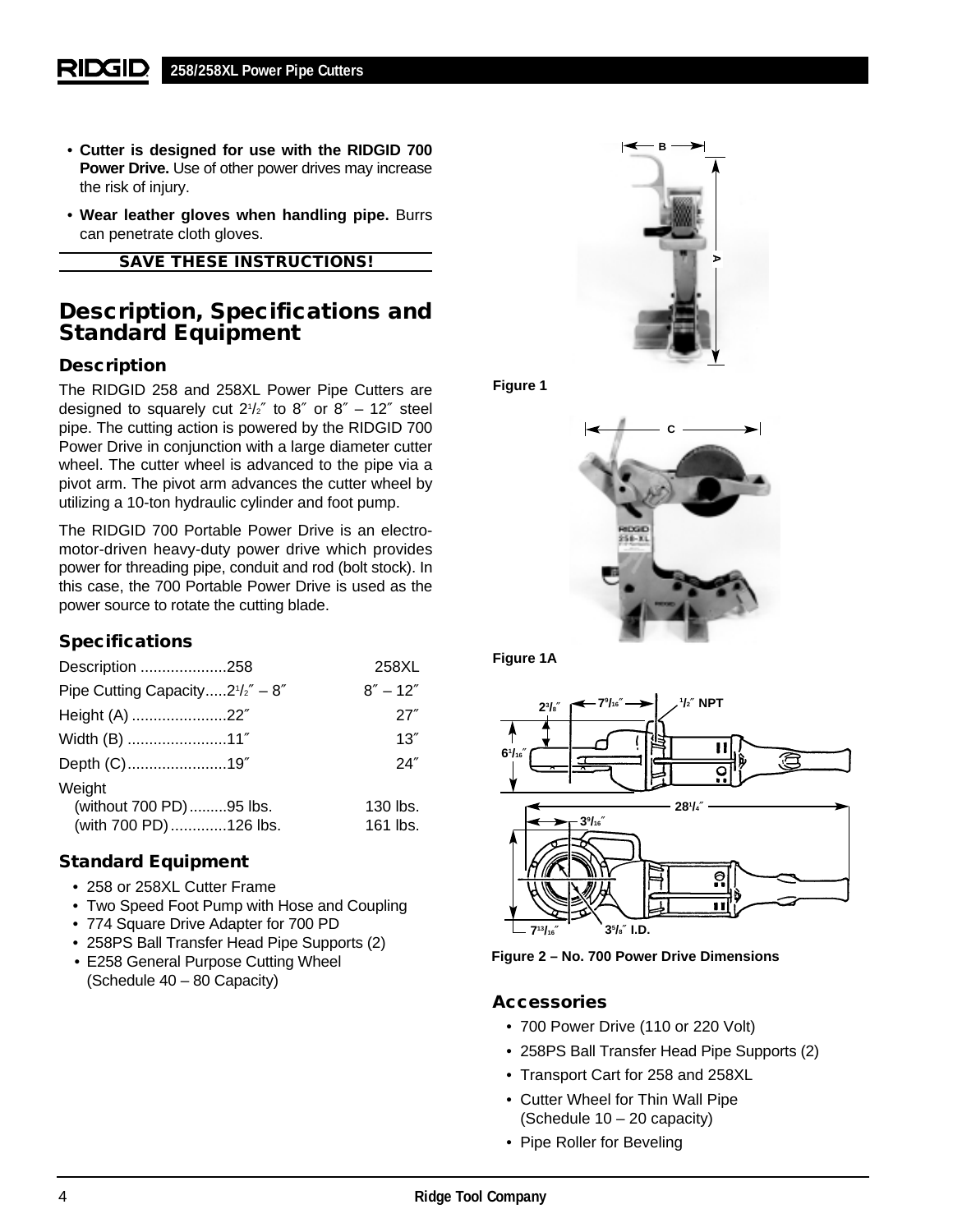#### **RIDGID 258/258XL Power Pipe Cutters**







**Ball Transfer Head Cutter Wheel Transport Cart**

# **Assembly Instructions**



**To prevent serious injury, proper assembly of the Pipe Cutter is required. The following procedures should be followed:**

- 1. Connecting the hydraulic foot pump to the cutter.
	- a. Insert the male end of the quick-disconnect coupling into the female end located on the hydraulic cylinder (Figure 3).
	- b. The foot pump relief valve must be depressed to release any line pressure and allow insertion of the quick connector.



**Figure 3 – Connecting Hydraulic Foot Pump to Cutter**

Failure to secure the power drive with the **WARNING** reaction arm will result in the rotation of the power drive.

- 2. Connecting the 700 Power Drive to the cutter.
	- a. Push 774 Square Drive Adapter, spline end first, squarely into power drive face gear until spring loaded adapter pawls catch securely (Figure 4).
- b. Place power drive with adapter on the cutter. Power drive and adapter connect to the square drive on the cutter. Be sure power drive rests inside the reaction arm at the rear of the cutter (Figure 5).
- c. Hand tighten the two set screws on the 774 square drive adapter to the square drive with 5 /16″ allen wrench. (Provided with adapter.)



**Figure 4 – Installing 774 Drive Adapter**



**Figure 5 – Position Power Drive Inside Reaction Arm**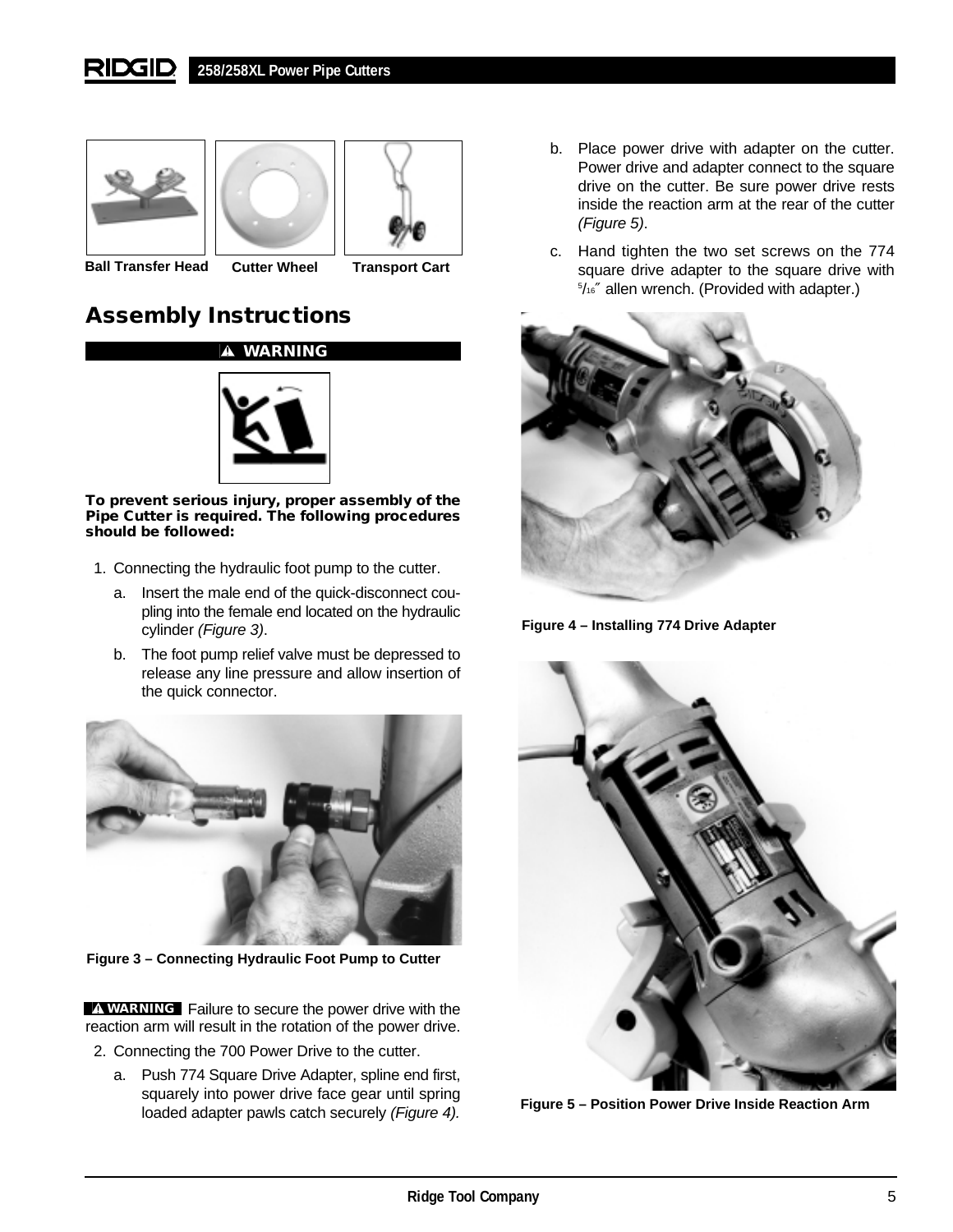# **Pipe Cutter Inspection**



**To prevent serious injury, inspect your Pipe Cutters and Power Drive. The following inspection procedures should be performed on a daily basis:**

- 1. Make sure Power Drive is unplugged.
- 2. Inspect the cutter wheel to insure it is not dull, bent or damaged. Refer to the Special Procedures if it needs to be replaced.
- 3. Check that the cutter frame rollers are free to rotate under the pipe. Clean debris, pipe scale and dirt from rollers.
- 4. Insure pipe support ball transfer heads are free to move and are clean of dirt, pipe scale and debris.
- 5. Insure the three screws and lock washers are tight in the cutter wheel assembly.
- 6. Check fluid levels in the hydraulic foot pump. Insure fluid level is to the FULL MARK when the ram is fully retracted when checking level of fluid.
- 7. Check that cutter wheel guard is in place.
- 8. Inspect the power cord and plug for damage. If the plug has been modified, is missing the grounding pin or if the cord is damaged, do not use the Power Drive until the cord has been replaced.
- 9. Inspect the Pipe Cutter and Power Drive for any broken, missing, misaligned or binding parts as well as any other conditions which may affect the safe and normal operation of the tool. If any of these conditions are present, do not use the tool until any problem has been repaired.
- 10. Use tools and accessories that are specifically designed for your Power Cutter and meet the needs of your application. The correct tools and accessories allow you to do the job successfully and safely. Accessories suitable for use with other equipment may be hazardous when used with this equipment.
- 11. Clean any oil, grease or dirt from all handles and controls. This reduces the risk of injury due to a tool or control slipping from your grip.

# **Pipe Cutter and Work Area Set-Up**

#### **WARNING**



**To prevent serious injury, proper set-up of the Pipe Cutter and work area is required. The following procedures should be followed to set-up the machine.**

- 1. Locate a work area that has the following:
	- Adequate lighting.
	- No flammable liquids, vapors or dust that may ignite.
	- Grounded electrical outlet.
	- Clear path to the electrical outlet that does not contain any sources of heat or oil, sharp edges or moving parts that may damage electrical cord.
	- Dry place for machine and operator. Do not use the machine while standing in water.
	- Level ground. Do not use on bench or elevated surface.
- 2. Set-up guards or barricades to create a minimum of three (3) feet of clearance around the Pipe Cutter and workpiece. This "safety zone" prevents others from accidentally contacting the tool or workpiece and either causing the equipment to tip or becoming entangled in the rotating pipe.
- 3. Adjust the pivot arm holding the pipe cutter wheel to the correct pipe size (258 only). The pivot arm must be positioned for either 21 /2″ through 4″ pipe or 6″ through 8″. See "Special Procedures" for instructions.
- 4. Position the pump behind the cutter and near the power drive so that the operator can safely control the tool and workpiece. It should allow the operator to do the following:
	- Stand facing the pipe.
	- Have convenient access to the power drive switch and foot pump.

Tool is designed for one person operation.

5. Plug the Power Drive into the electrical outlet making sure to position the power cord along the clear path selected earlier. If the power cord does not reach the outlet, use an extension cord in good condition. Be sure power cord is clear of the cutter wheel.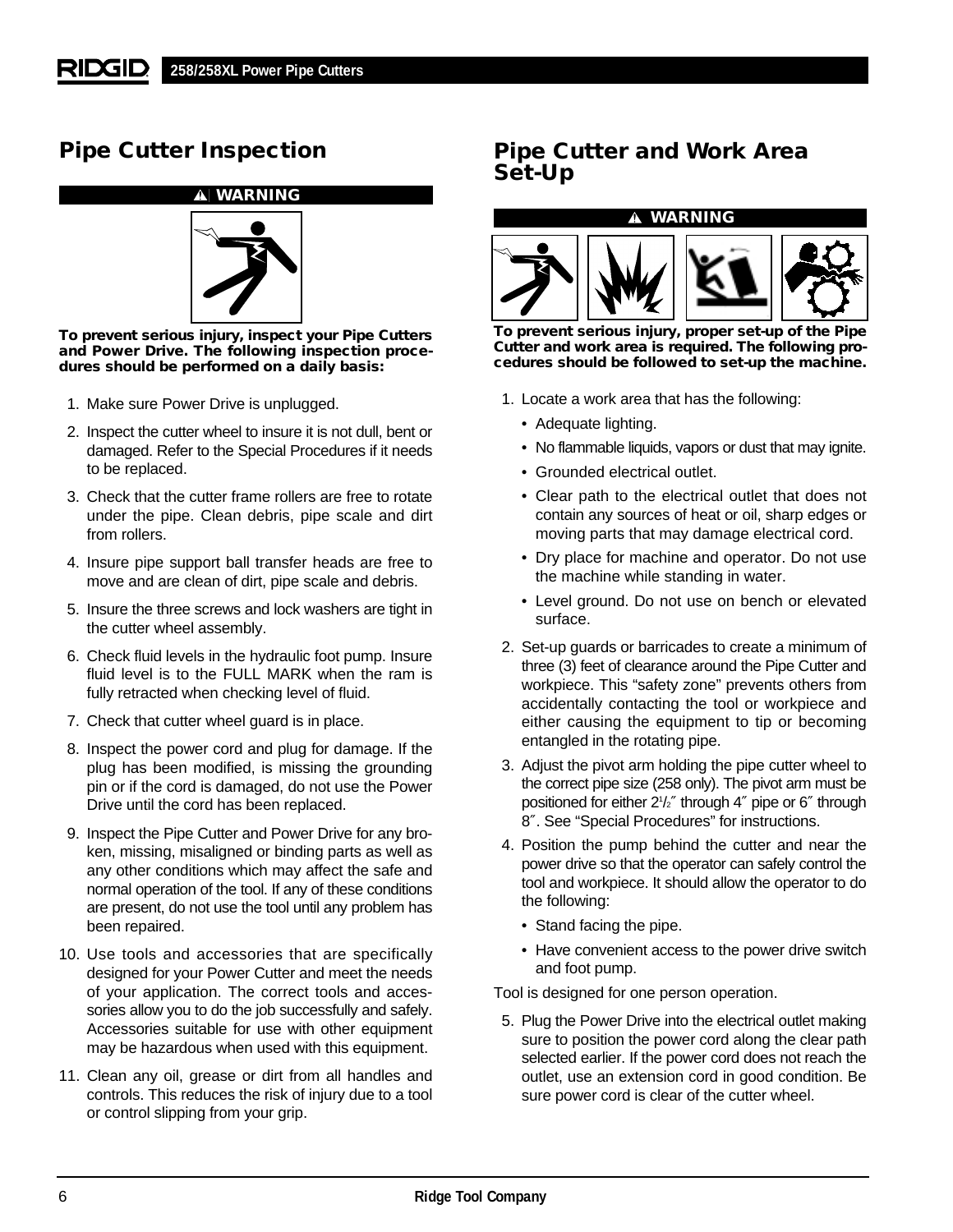**WARNING** To avoid electrical shock and electrical fires, never use an extension cord that is damaged or does not meet the following requirements:

- The cord has a three-prong plug similar to shown in Electrical Safety section.
- The cord is rated as "W" or "W-A" if being used outdoors.
- The cord has sufficient wire thickness (14 AWG below 25′/12 AWG 25′ - 50′). If the wire thickness is too small, the cord may overheat, melting the cord's insulation or causing nearby objects to ignite.

**WARNING** To reduce risk of electrical shock, keep all electrical connections dry and off the ground. Do not touch plug with wet hands.

- 6. Check the Power Drive to insure it is operating properly.
	- Depress the switch and make sure it controls the stopping of the Power Drive by releasing the switch.
	- Depress and hold the switch. Inspect the moving parts for misalignment, binding, odd noises or any other unusual conditions that may affect the safe and normal operation of the tool. If such conditions are present, have the power drive serviced.
	- Depress switch in the opposite direction. Check that the power drive rotates in an opposite direction.

# **Using Pipe Supports**

## **CAUTION**

**Pipe supports must be used to prevent cutter wheel damage. Failure to properly support the pipe will result in shortened wheel life.**

**Two (2) ball transfer head pipe supports are shipped with the 258 and 258XL Cutters. When cutting pipe in lengths of 18**″ **or longer, additional pipe supports must be used.**

1. As shown in Figure 6, the cutter and pipe supports must be positioned so that the pipe sections have a tendency to fall away from the cutter blade as the pipe is cut. If the cutter wheel is pinched by the pipe, it will damage the cutter wheel.



**Figure 6 – Position Pipe Supports So That Cutter Wheel Is Not Pinched By The Pipe**

- 2. Actual placement of the pipe supports will vary depending on the position of the cutter and the length of pipe. Figure 7 illustrates typical set-ups of the pipe supports.
- NOTE! The cutting of long sections of pipe may require four (4) pipe supports.



**Figure 7A – Longer Lengths**



**Figure 7C – Short to Medium Length**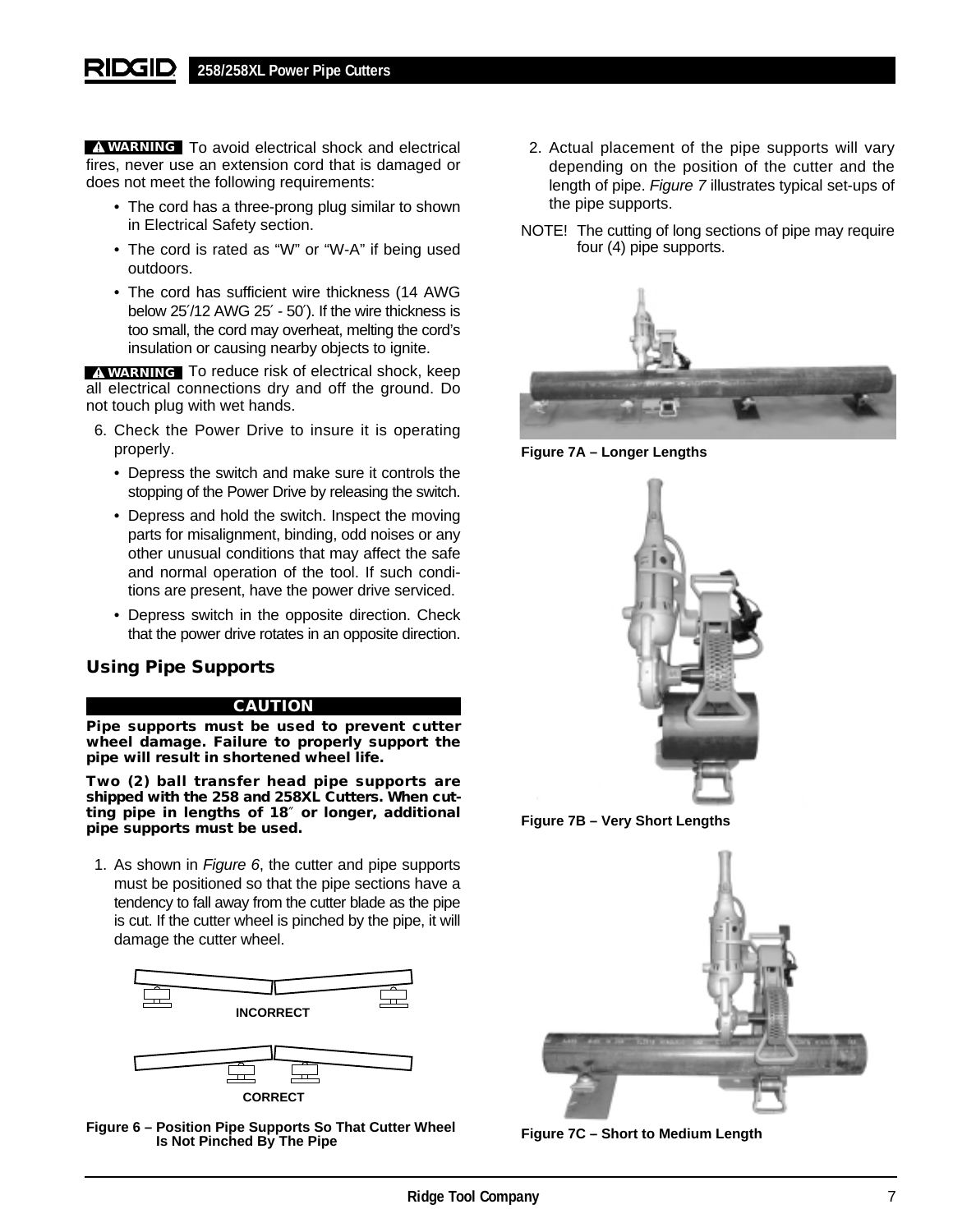# **Operating Instructions**

## **WARNING**



**Keep fingers and hands away from cutter wheel. Do not reach across cutter or pipe. Keep hands and feet clear of pipe.**

**Cutter is designed for use with RIDGID 700 Power Drive. Power Drive must be secured by the reaction arm.**

**Be sure cutter is on a flat, level surface and the pipe is properly supported by pipe stands.**

- 1. Be sure pipe is properly supported by pipe supports and will not pinch and damage the cutter wheel.
- 2. Mark the pipe at the desired length for cutting (use chalk or pipe marker).
- 3. Position pipe at marked point to the cutter wheel. Insure pipe is resting squarely on cutter frame rollers. Use foot pump to square pipe to the cutter wheel to avoid mistracking (Figure 8).



**Figure 8 – Positioning Pipe in Cutter**

IMPORTANT: Pipe must be free to rotate to perform cut.

- 4. Assure the correct operating position behind the pipe. Exert foot pressure on foot pump. Continue pumping foot pump to advance pivot arm and cutter wheel to the pipe.
- 5. After wheel comes in contact with pipe, pump an

additional 2 or 3 strokes, start 700 Power Drive. The pipe will start rotating once cutter wheel engages the pipe.

- 6. Pump repeatedly (3 to 4 times), this will "seat" the cutter wheel. Allow the pipe to rotate one or two revolutions without pumping.
- 7. Repeat pumping the foot pump three to four times then allow pipe to simply rotate for one or two revolutions before pumping again. Continue this process until pipe is cleanly cut through.
- NOTE! Do not pump too aggressively. May distort pipe or damage cutter wheel. Complete at least one revolution before depressing the foot pump again.

# **Cutting Thin Wall Pipe**

NOTE! The 258 and 258XL have a general purpose cutter wheel as standard equipment. This wheel is primarily designed to cut Schedule 40 pipe.

Do not use thin wheel on Schedule 40 or **CAUTION** greater pipe! Cutter wheel damage will result.

For thin wall pipe (Schedule 10-20) use a thin wheel available as an accessory (see catalog for ordering information).

With the thin wheel installed use the following procedure:

- Position pipe on both pipe supports aligned with cutter.
- Pump foot pump several times to lower cutter wheel onto pipe (do not over pump).
- Pump twice to apply cutter wheel pressure.
- Start the 700 Power Drive.
- Pump once every 5 seconds (3-4 pipe revolutions).

**WARNING** Do not force cutter. May cause personal injury or wheel damage.

- Repeat above step until cut is complete.
- Number of pumps and cutting time will vary with pipe diameter, schedule and material.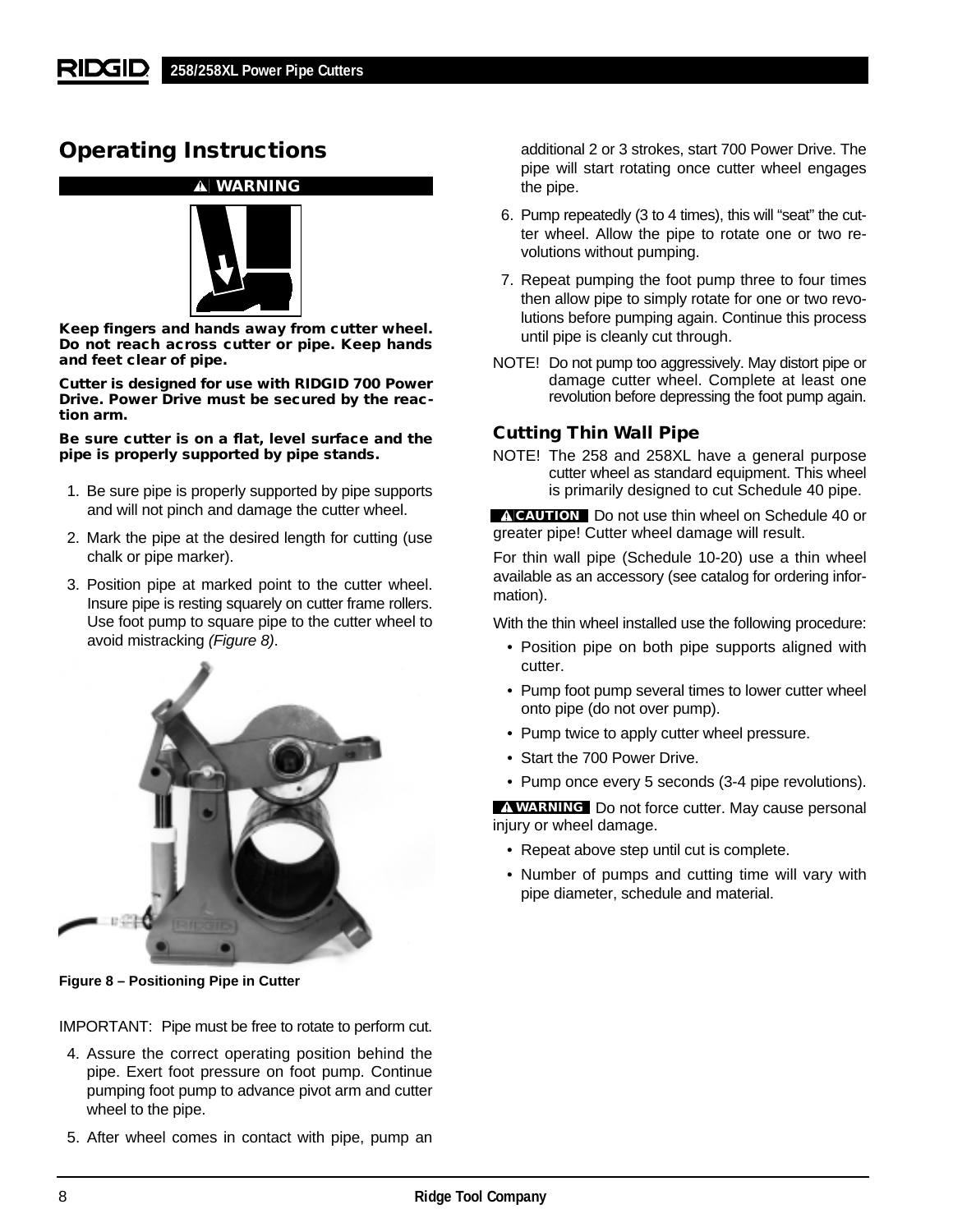# **Special Procedures**

# **Adjusting Pivot Arm for Correct Pipe Size (258 Only)**

1. The 258 is designed to cut pipe from 21 /2″ through 8″ in diameter. The pivot arm holding the cutter wheel must be adjusted depending upon the size of the pipe being cut. The 258 is shipped from the factory with the pivot arm positioned for 2<sup>1</sup>/<sub>2</sub>" through 4" pipe cutting. To set the cutter for 6″ through 8″ diameter pipes, do the following:



**Figure 9 – Removing Hairpin Cotter and Hitch Pin**

- a. Remove the hairpin cotter and hitch pin from the pivot arm (Figure 9). Reposition the pivot arm to the locating hole marked,  $6'' - 8''$ . (HINT: Activate the foot pump to elevate the pivot arm.) Align the hole on the pivot arm with the hole in the cutter frame and insert the hitch pin and hairpin cotter. Use handle on front end of pivot arm to reposition (Figure 10).
- NOTE! The hitch pin can be inserted from either side. However, it is easiest to insert the hitch pin from the opposite side of the power drive.
	- b. Repeat this process when adjusting the cutter for 21 /2″ through 4″ pipe. Use the locating hole marked, 21 /2″ – 4″.



**Figure 10 – Aligning Pivot Arm**

# **Changing the Cutter Wheel**

### **WARNING**

**Unplug power cord when replacing cutter wheel or conducting other maintenance.**

- 1. To replace worn cutter wheel:
	- a. Remove 774 square drive adapter and power drive from the square drive.
	- b. Locate locking nut on opposite side of square drive (Figure 11). With adjustable wrench or  $15/16''$ wrench, loosen nut and remove. Remove washer.



**Figure 11 – Remove Locking Nut**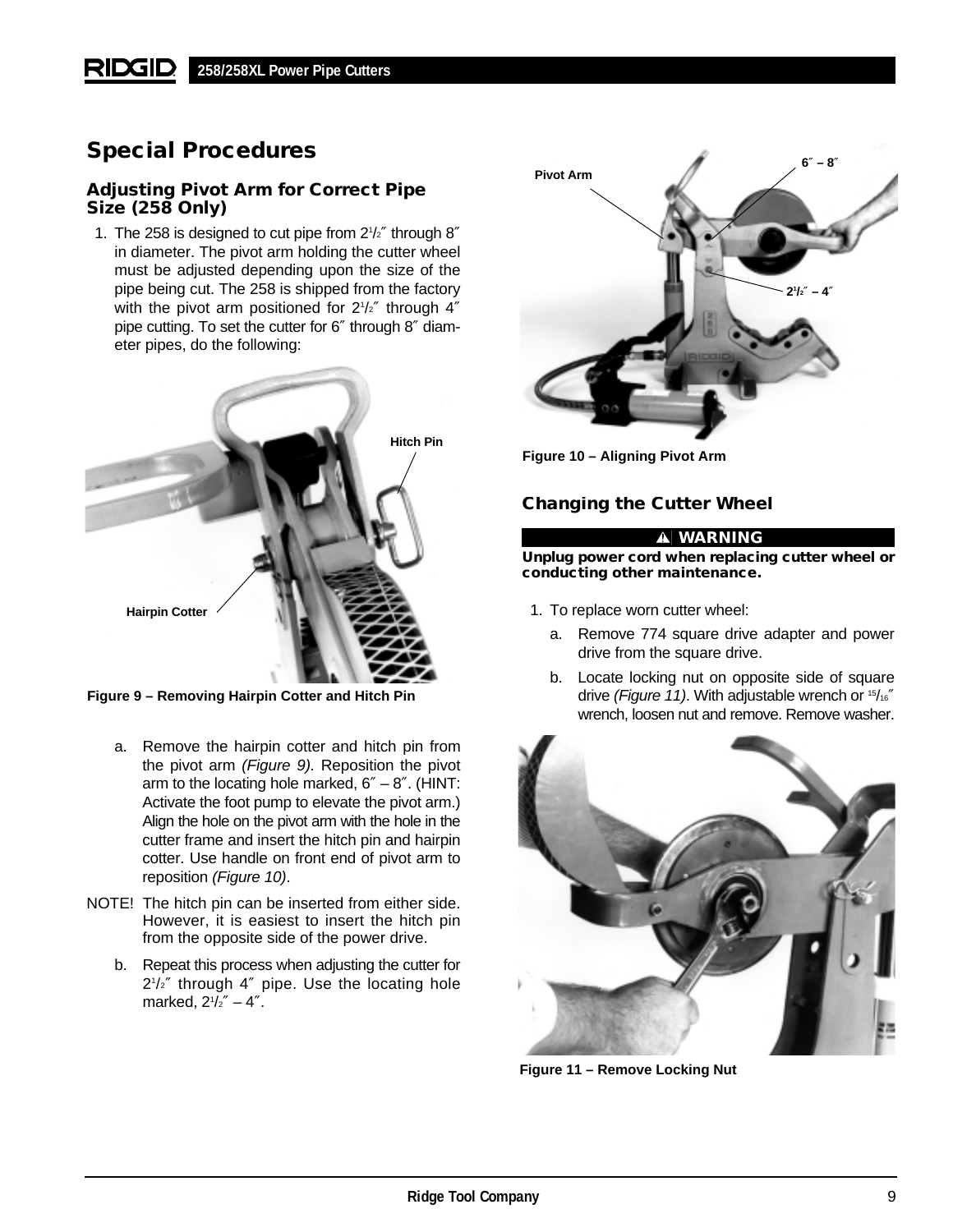

**Figure 12 – Remove Cutter Wheel Assembly**

c. While holding onto cutter wheel assembly, pull drive shaft out and lift cutter wheel assembly up through top of pivot arm (Figure 12). If necessary, lightly tap opposite end of square drive with hammer or wrench to start removal.



**Figure 13 – Cutter Wheel Assembly**

- NOTE! For multi-piece cutter wheel remove hub on cutter wheel. Locate the three (3) allen screws with lock washers and remove with  $1/4$ " allen wrench (supplied with cutter). Remove cover plate to expose cutter wheel. Replace worn cutter wheel with new wheel (Figure 12). Replace cover plate and tighten allen screws with allen wrench.
	- d. Return cutter wheel assembly or new cutter wheel to the cutter. Align square drive shaft with hub assembly and insert until shoulder butts up against inner race of bearing. Place washer and lock-nut on reverse side of square drive. Tighten until locknut bottoms out against washer.
- NOTE! Do not over-tighten lock-nut. When nut bottoms out against washer, stop. Over-tightening can reduce wheel's ability to turn, requiring more power from power drive, or it may cause wheel to not track during cut.
- 2. Cutter wheel should easily and freely rotate in either direction when lock-nut is properly tightened.

# **Transporting**

- 1. The 258 and 258XL are designed with hand-holds located at top rear, and bottom of frame front, for transporting the cutter (Figure 14). Do not use pivot arm handle to transport, as it may cause damage to the hydraulic cylinder.
- 2. Remove 700 Power Drive to reduce weight when carrying.

## **WARNING**

**Two operators should carry the cutter when being moved to prevent personal injury.**



**Figure 14 – Hand-holds for Transporting**

# **Transporting Using The Transport Cart**

A two wheeled cart is available as an accessory to allow for easier transporting. This transport cart, (see catalog for ordering information), is compatible with the 258  $(2^{1}/2^{n} 8''$ ) as well as the 258XL  $(8'' - 12'')$ . By using a "J" clamp on the top frame handle along with a hitch pin through a frame hole (Figure 14), the transport cart can easily be installed.

NOTE! Transport cart does not interfere with the operation of the cutter and can remain attached.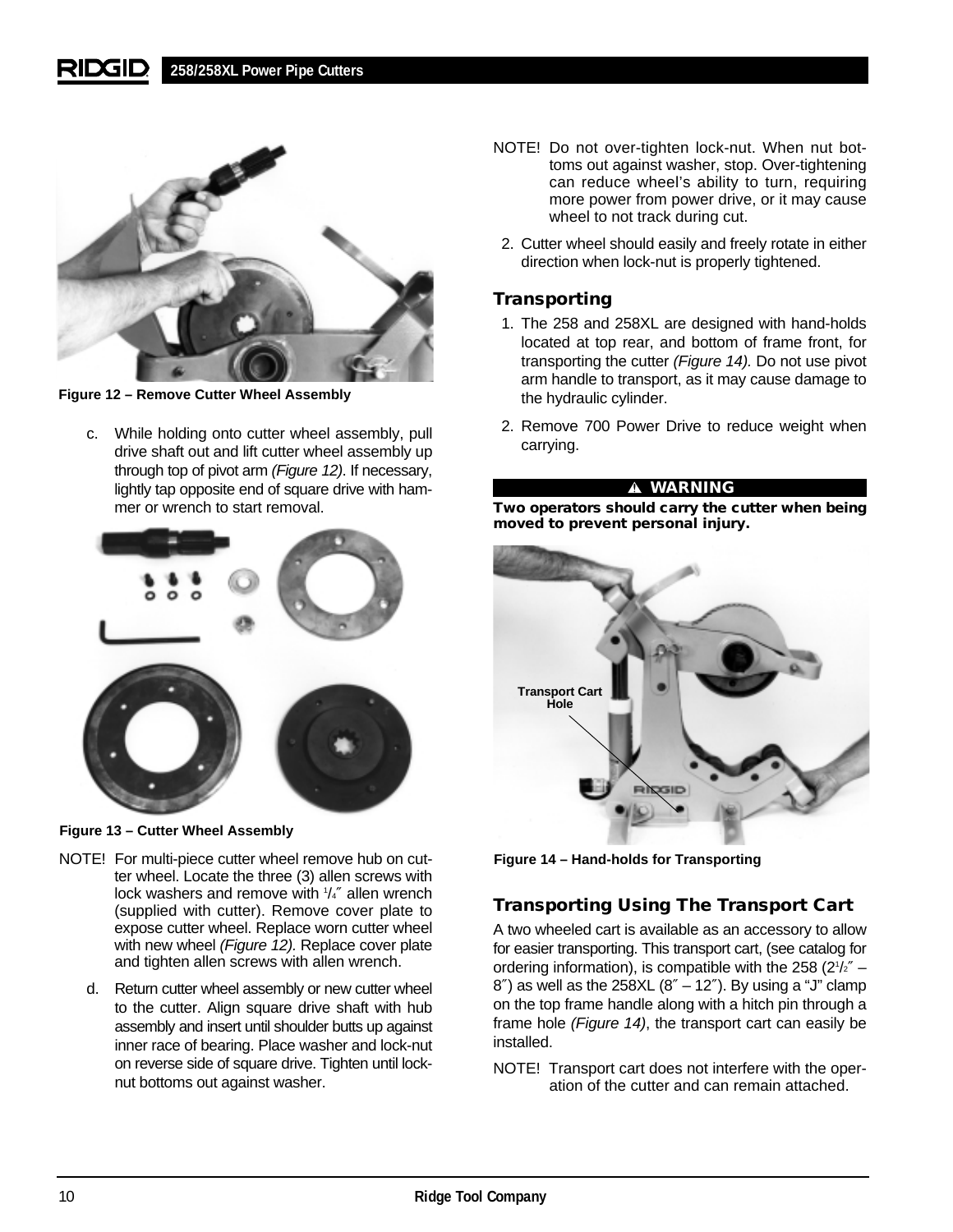# **Maintenance Instructions**

#### **WARNING**

**Make sure Power drive is unplugged from power source before performing maintenance or making adjustment.**

- 1. Ensure cutter frame rollers are free to rotate under the pipe. Clean debris, pipe scale, and dirt from rollers.
- 2. Ensure pipe support ball transfer heads are free to move and are clean of dirt, pipe scale, and debris.
- 3. Ensure the three screws and lock washers are tight in the cutter wheel assembly. Periodically check.
- 4. Check fluid levels in hydraulic foot pump. Ensure fluid level is to the full mark when the ram is fully retracted when checking level of fluid. When filling, make sure fluid is added to account for the hose.

**CAUTION** Use only high grade hydraulic oil when replacing or adding hydraulic fluid.

# **Machine Storage**

**WARNING** Motor-driven equipment must be kept indoors or well covered in rainy weather. Store the machine in a locked area that is out of reach of children and people unfamiliar with cutting tools. This tool can cause serious injury in the hands of untrained users.

# **Service and Repair**

#### **WARNING**



The "Maintenance Instructions" will take care of most of the service needs of this machine. Any problems not addressed by this section should only be handled by an authorized RIDGID service technician.

Tool should be taken to a RIDGID Independent Authorized Service Center or returned to the factory. All repairs made by Ridge service facilities are warranted against defects in material and workmanship.

**WARNING** When servicing this tool, only identical replacement parts should be used. Failure to follow these instructions may create a risk of serious injury.

If you have any questions regarding the service or repair of this machine, call or write to:

> Ridge Tool Company Technical Service Department 400 Clark Street Elyria, Ohio 44035-6001 Tel: (800) 519-3456 E-mail: TechServices@ridgid.com

For name and address of your nearest Independent Authorized Service Center, contact the Ridge Tool Company at (800) 519-3456 or http://www.ridgid.com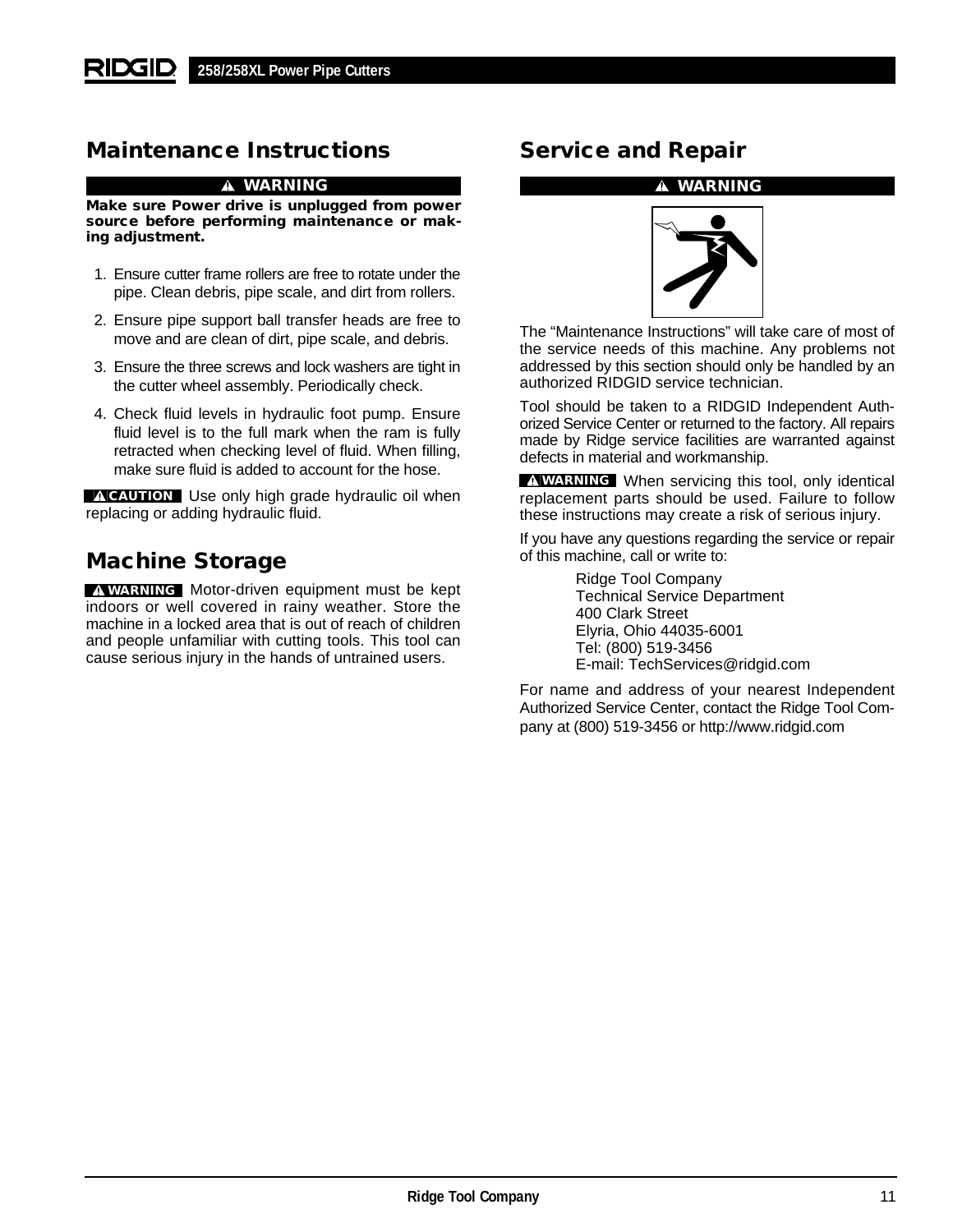# **Troubleshooting**

# **Troubleshooting Table**

| <b>Problem</b>                    | <b>Cause</b>                                                                        | <b>Correction</b>                                                                                                                                          |
|-----------------------------------|-------------------------------------------------------------------------------------|------------------------------------------------------------------------------------------------------------------------------------------------------------|
| Foot pump does not<br>advance ram | Hose connections are not complete                                                   | Insure hoses from pump to ram are completely<br>secured                                                                                                    |
|                                   | Low hydraulic fluid                                                                 | Insure fluid level is at full capacity                                                                                                                     |
|                                   | Air in hydraulic system                                                             | <b>Bleed system</b>                                                                                                                                        |
| Cutter wheel does not<br>track    | Cutter is not firmly clamped to pipe                                                | Insure cutter squares itself to the pipe by pump-<br>ing several times before starting power drive                                                         |
|                                   | Pipe is not properly supported                                                      | Short lengths of pipe must rest squarely on cutter<br>frame rollers. Long lengths must be supported<br>with stands so the cutter can locate itself to pipe |
|                                   | Cutter wheel has not been preloaded 2 or 3<br>pumps before starting 700 power drive | Pump 2 to 3 strokes on foot pump after cutter<br>wheel contacts the pipe before starting the 700<br><b>Power Drive</b>                                     |
| Pipe does not rotate              | Cutter wheel is not properly assembled                                              | Insure cutter wheel is free to rotate in either direc-<br>tion in hub assembly (See Directions)                                                            |
|                                   | 774 Square Drive Adapter is not completely<br>inserted in 700 gear head             | Square Drive Adapter must be fully inserted,<br>spline first into gear head                                                                                |
|                                   | Pipe is out-of round                                                                | Insure that pipe is free of flat areas or has not<br>been crushed                                                                                          |
| 700 motor does not start          | Interruption of power supply                                                        | Examine supply                                                                                                                                             |
|                                   | Fuse blown                                                                          | Install fuse                                                                                                                                               |
|                                   | Brushes do not touch armature                                                       | Check the brushes, renew used brushes                                                                                                                      |
| Abnormal heating of               | Overload because of continuous operation                                            | Let power drive cool after continuous use                                                                                                                  |
| motor                             | Insufficient cooling air                                                            | Clean the air-vent opening of the motor                                                                                                                    |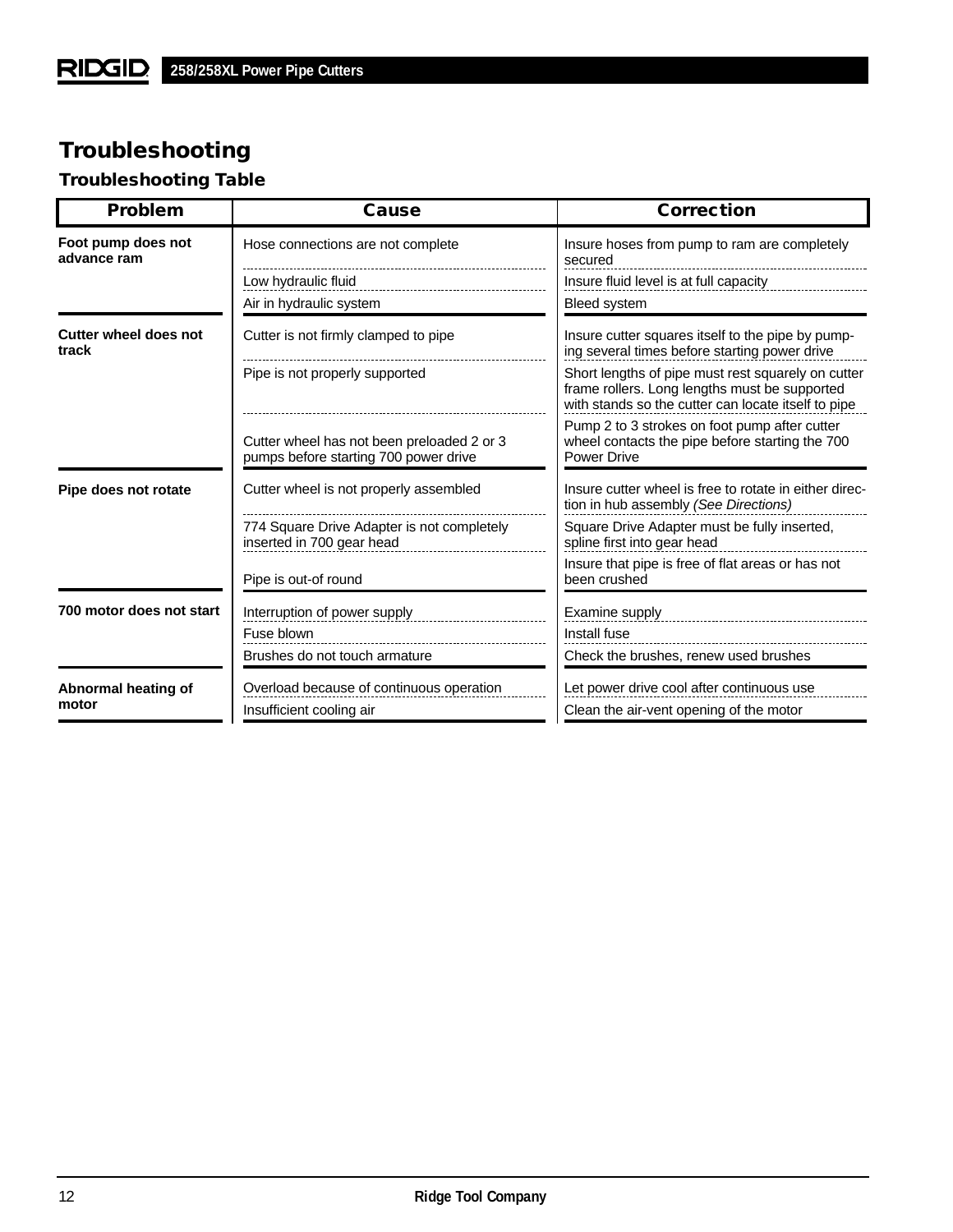

# **Tronçonneuses à tuyaux 258 et 258XL**

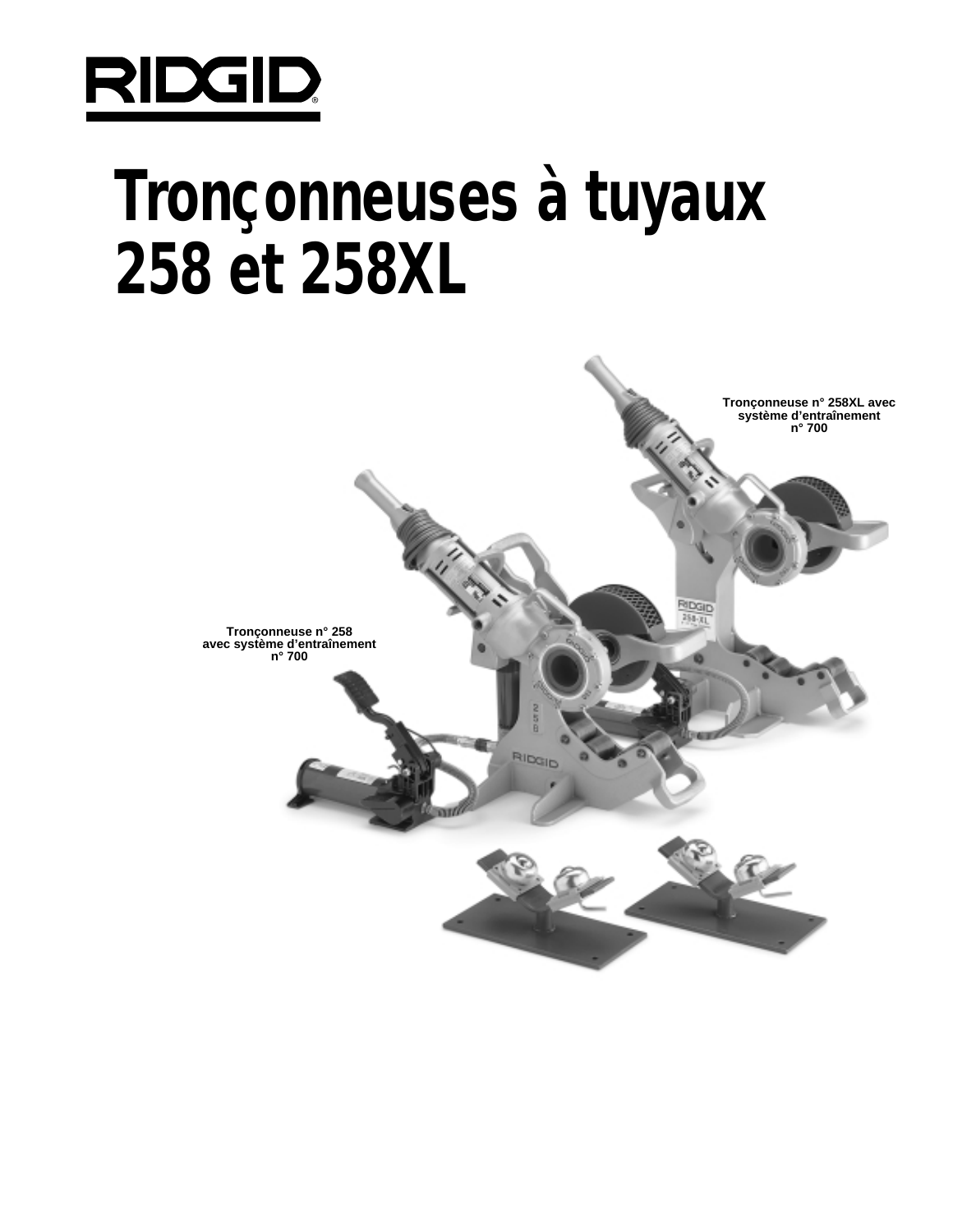# Table des matières

| Consignes générales de sécurité               |  |
|-----------------------------------------------|--|
|                                               |  |
|                                               |  |
|                                               |  |
|                                               |  |
|                                               |  |
| Consignes de sécurité spécifiques             |  |
|                                               |  |
|                                               |  |
| Description, spécifications et accessoires    |  |
|                                               |  |
|                                               |  |
|                                               |  |
|                                               |  |
|                                               |  |
|                                               |  |
| Préparation de la tronçonneuse et du chantier |  |
|                                               |  |
| Mode d'emploi                                 |  |
|                                               |  |
| Procédés particuliers                         |  |
|                                               |  |
|                                               |  |
|                                               |  |
|                                               |  |
|                                               |  |
|                                               |  |
|                                               |  |
|                                               |  |
|                                               |  |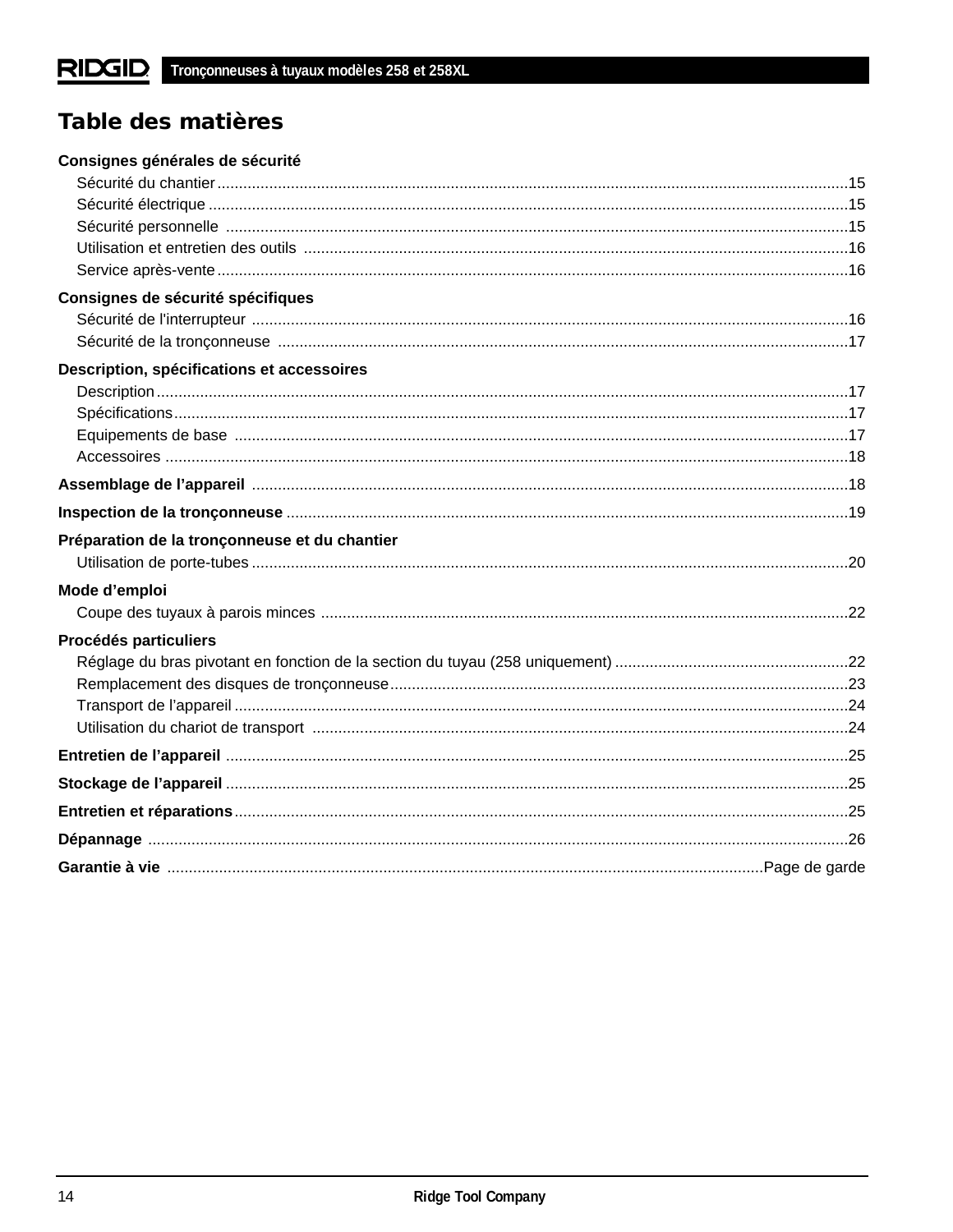# **Consignes générales de sécurité**

**MISE EN GARDE ! Familiarisez-vous avec l'ensemble des instructions. Le non respect de l'ensemble des consignes ci-devant augmenterait les risques de choc électrique, d'incendie et d'accident grave.**

**CONSERVEZ CES INSTRUCTIONS !**

## **Sécurité du chantier**

- **Gardez le chantier propre et bien éclairé.** Les établis encombrés et les endroits sombres sont une invitation aux accidents.
- **Ne pas utiliser d'appareils à moteur électrique en milieu explosif, tel qu'en présence de liquides, de gaz ou de poussières combustibles.** Les appareils électriques produisent des étincelles qui risquent d'enflammer les poussières ou vapeurs combustibles.
- **Ecarter les tiers, les enfants et les visiteurs lors de l'utilisation de tout appareil électrique.** Les distractions peuvent vous faire perdre le contrôle de l'appareil.

## **Sécurité électrique**

• **Tout appareil électrique équipé d'une barrette de terre doit être branché sur une prise électrique installée et mise à la terre selon les normes en vigueur. Ne jamais tenter de retirer la barrette de terre ou de modifier la fiche d'une manière quelconque. Ne jamais utiliser d'adaptateurs de prise. En cas de doute sur la mise à la terre de la prise de courant envisagée, consulter un électricien.** La mise à la terre offre un passage de faible résistance qui éloigne le courant électrique de l'opérateur en cas d'anomalie ou de panne électrique.



- **Eviter tout contact physique avec des surfaces reliées à la terre (tuyauteries, radiateurs, cuisinières, réfrigérateurs, etc.).** Le contact physique avec une masse augmente les risques de choc électrique.
- **Ne pas exposer les appareils électriques à la pluie ou aux intempéries.** Toute pénétration d'eau à l'intérieur d'un appareil électrique augmente les risques de choc électrique.
- **Ne pas maltraiter le cordon d'alimentation de l'appareil. Ne jamais porter l'appareil par son cordon électrique ou y tirer dessus pour le débrancher. Eloigner le cordon de toutes sources de chaleur, des arrêtes vives et des mécanismes à proximité. Remplacer immédiatement tout cordon électrique endommagé.** Les cordons endommagés augmentent les risques de choc électrique.
- **Lors de l'utilisation d'appareils électriques à l'extérieur, utiliser des rallonges électriques portant la désignation "W-A" ou "W".** Ces types de rallonges sont prévus pour être utilisés à l'extérieur et réduisent les risques de choc électrique.
- **Utiliser exclusivement des rallonges électriques équipées d'une fiche mâle à trois barrettes (2 + terre) et une fiche femelle à trois trous pour recevoir la fiche du cordon d'alimentation de l'appareil.** L'utilisation d'autres types de rallonge électrique n'assurerait pas la mise à la terre de l'appareil et augmenterait les risques de choc électrique.
- **Utiliser la section de rallonge appropriée** (voir le tableau). Une section de conducteurs insuffisante entraînera des pertes de charge excessive et un manque de puissance.

| Section minimale des fils conducteurs des rallonges |                            |               |               |
|-----------------------------------------------------|----------------------------|---------------|---------------|
| Ampères indiqués<br>sur la plaque<br>signalétique   | Longueur totale (en pieds) |               |               |
|                                                     | $0$ à 25                   | 26 à 50       | 51 à 100      |
| $0$ à $6$                                           | <b>18 AWG</b>              | <b>16 AWG</b> | <b>16 AWG</b> |
| 6 à 10                                              | <b>18 AWG</b>              | <b>16 AWG</b> | <b>14 AWG</b> |
| 10 à 12                                             | 16 AWG                     | <b>16 AWG</b> | <b>14 AWG</b> |
| 12 à 16                                             | <b>14 AWG</b>              | 12 AWG        | Déconseillé   |

• **Garder les rallonges électriques au sec et surélevées. Ne pas toucher les fiches électriques ou l'appareil avec les mains mouillées.** Cette précaution a pour but de limiter les risques de choc électrique.

## **Sécurité personnelle**

- **Il est nécessaire de rester attentif et de faire preuve de bon sens lors de l'utilisation d'un appareil électrique. Ne pas utiliser ce type d'appareil lorsque fatigué ou sous l'influence de drogues, de l'alcool ou de médicaments.** Lors de l'utilisation des appareils électriques, un instant d'inattention peut provoquer un accident grave.
- **S'habiller de manière appropriée. Ne pas porter de vêtements amples ou de bijoux. Attacher les cheveux longs. Ecarter les cheveux, les vêtements et les gants des pièces rotatives.** Les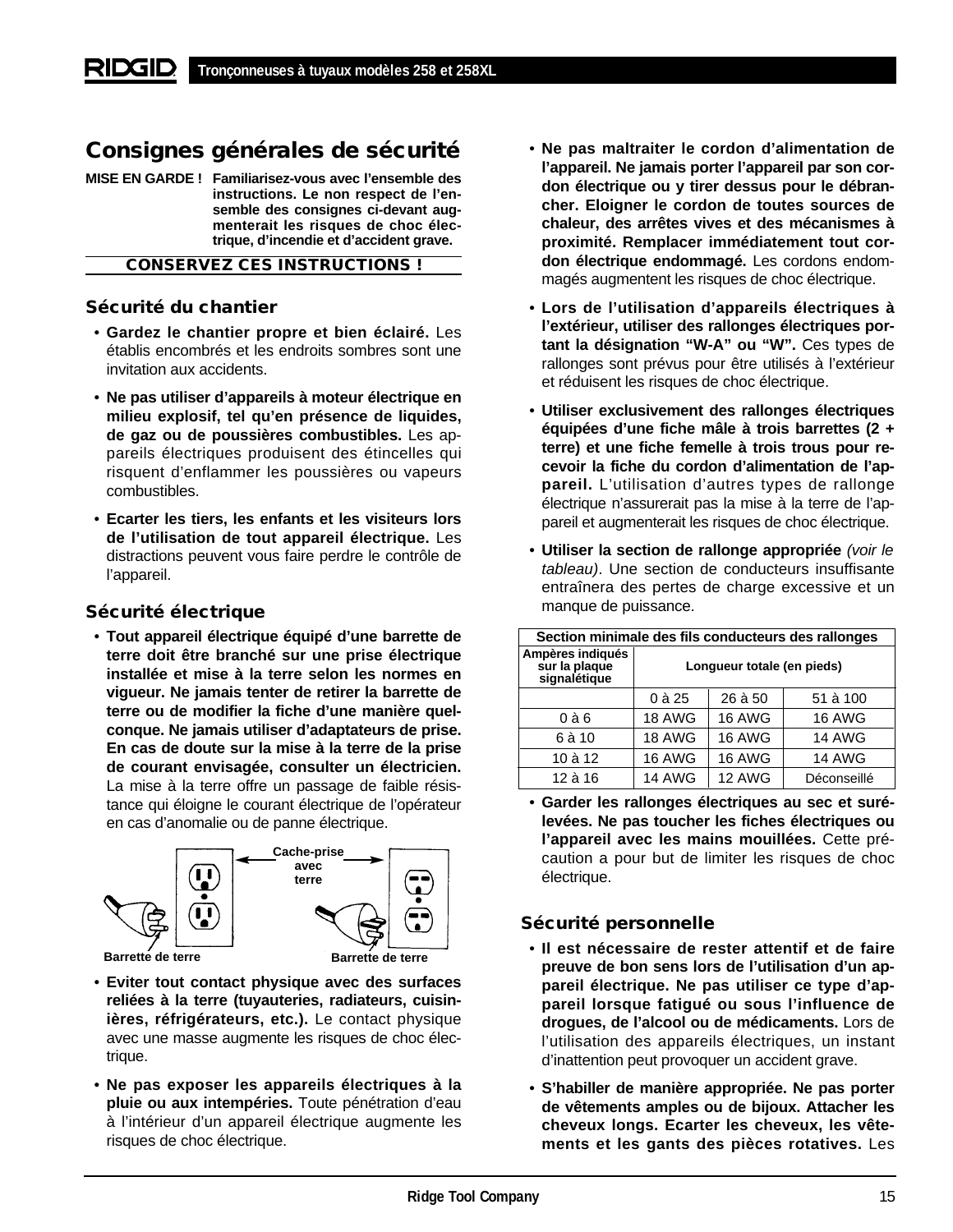vêtements amples, les bijoux et les cheveux longs peuvent être entraînés dans le mécanisme.

- **Eviter les risques de démarrage accidentel. S'assurer que l'interrupteur marche/arrêt est en position OFF (arrêt) avant de brancher l'appareil.** Brancher un appareil lorsque son interrupteur est en position de marche est une invitation aux accidents.
- **Enlever les clés et autres dispositifs de réglage avant de mettre l'appareil en marche.** Une clé laissée sur une partie rotative de l'appareil peut s'avérer très dangereuse.
- **Ne pas se mettre en porte-à-faux. Maintenir une bonne assise et un bon équilibre à tout moment.** Une bonne assise et un bon équilibre vous permettent de mieux contrôler l'appareil en cas d'imprévu.
- **Utiliser les équipements de sécurité appropriés. Porter systématiquement des lunettes de sécurité.** Un masque à poussière, des chaussures de sécurité, le casque et/ou une protection auditive doivent être prévus selon les conditions d'utilisation.

# **Utilisation et entretien de l'appareil**

- **Utiliser une pince ou autre dispositif approprié pour fixer et soutenir l'ouvrage sur une plateforme stable.** Tenir un ouvrage à la main ou contre le corps n'assure pas une stabilité suffisante et risque de vous en faire perdre le contrôle.
- **Ne pas utiliser d'appareil dont l'interrupteur ne permet pas de contrôler la mise en marche ou l'arrêt.** Tout appareil qui ne peut pas être contrôlé par son interrupteur est dangereux et doit être réparé.
- **Débrancher le cordon électrique de l'appareil avant tout réglage, changement d'accessoires ou rangement de celui-ci.** De telles mesures préventives réduisent le risque de démarrage accidentel de l'appareil.
- **Ranger les appareils non utilisés hors de la portée des enfants et des personnes non-initiées.** Ces appareils sont dangereux entre les mains de personnes non initiées.
- **Entretenir les outils soigneusement. Garder les outils de coupe bien affûtés et en bon état de propreté.** Les outils bien entretenus avec des tranchants bien affûtés minimisent les risques de grippage et sont plus faciles à contrôler.
- **S'assurer qu'il n'y a pas de mauvais alignement ou de grippage des pièces rotatives ou d'autres conditions qui pourraient entraver le bon fonc-**

**tionnement de l'appareil. Le cas échéant, faire réparer l'appareil avant de l'utiliser.** De nombreux accidents sont le résultat d'un appareil mal entretenu.

- **Examiner l'appareil et son cordon d'alimentation périodiquement et remplacer tout élément défectueux.** Un cordon d'alimentation endommagé augmente les risques de choc électrique.
- **Garder les poignées de l'appareil propres, sèches et dépourvues d'huile ou de graisse.** Cela permettra de mieux contrôler l'appareil.

## **Service après-vente**

- **Toutes réparations de l'appareil doivent être confiées à un réparateur qualifié.** La réparation ou l'entretien de l'appareil par du personnel non qualifié peut entraîner des accidents.
- **Lors de la réparation de l'appareil, utiliser exclusivement des pièces de rechange identiques à celles d'origine. Suivre les instructions de la section "Entretien" du mode d'emploi.** L'utilisation de pièces de rechange non homologuées ou le non respect des consignes d'entretien augmenterait les risques de choc électrique et d'accident.

**CONSERVEZ CES INSTRUCTIONS !**

# **Consignes de sécurité particulières**

## **MISE EN GARDE !**

**Familiarisez-vous avec ce mode d'emploi avant de tenter d'utiliser les tronçonneuses type 258 et 258XL. Le non respect des consignes qu'il contient augmenterait les risques de choc électrique, d'incendie et d'accident grave.**

Veuillez adresser toutes questions éventuelles aux services techniques de la Ridge Tool Company en composant le (800) 519-3456.

## **MISE EN GARDE Sécurité de l'interrupteur**

**L'interrupteur à contact momentané du système d'entraînement est un dispositif de sécurité. Il assure l'arrêt immédiat du moteur dès qu'il est lâché. Un vêtement pris dans le tuyau ou la tronçonneuse risque de s'y enrouler en vous entraînant avec lui. Vu le couple élevé que produit le système d'entraînement, ce vêtement risque de s'enrouler autour d'un bras ou autre partie du corps avec suffisamment de force pour écraser ou briser les os.**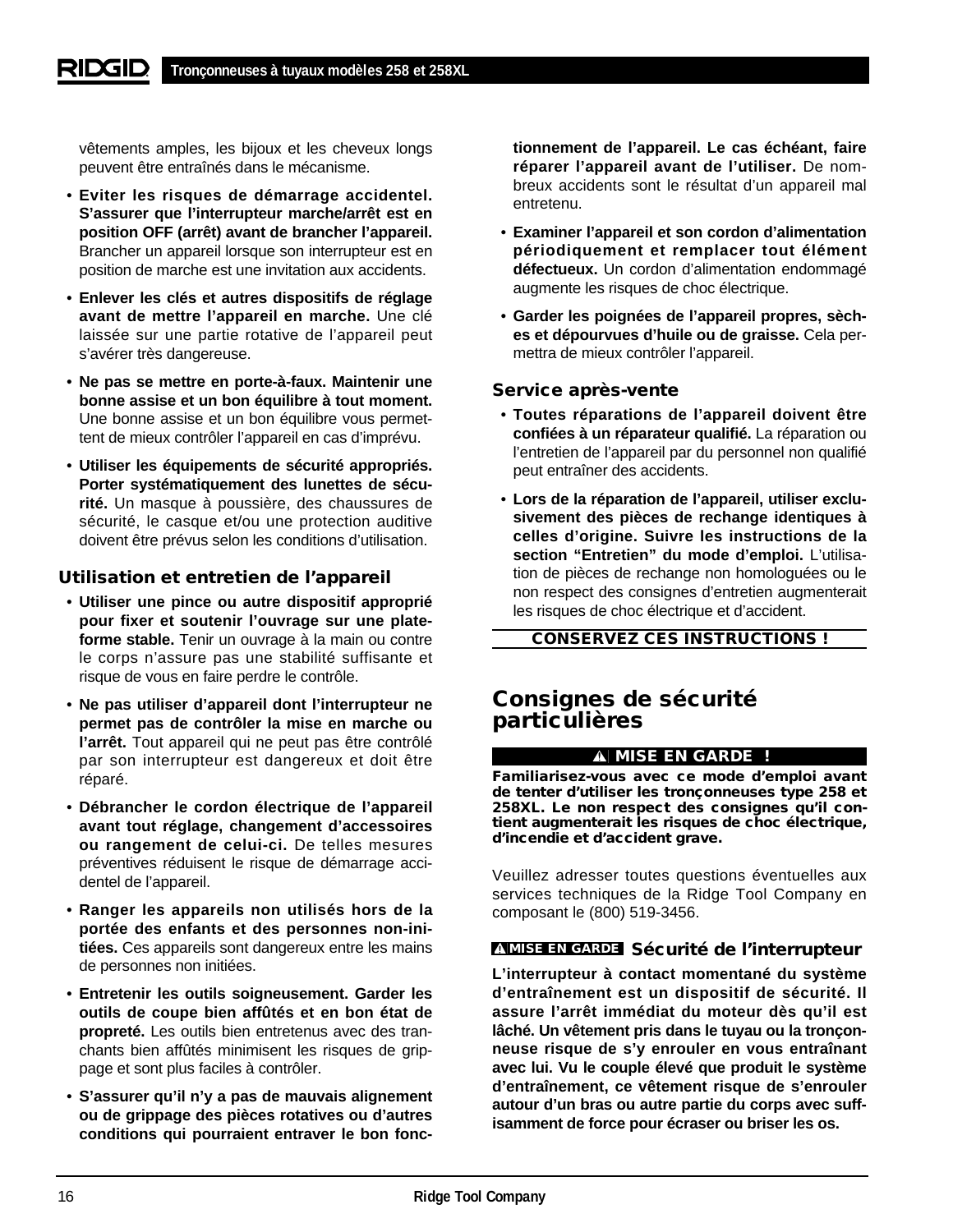## **Sécurité de la tronçonneuse**

- **Cette tronçonneuse est prévue pour la coupe des tuyaux de 21 /2 à 8 po (ou de 8 à 12 po) de diamètre. Respecter les limites d'utilisation indiquées au mode d'emploi.** Toute autre utilisation pourrait augmenter les risques d'accident.
- **Ecarter vos doigts et vos mains des disques de tronçonneuse.** Cela réduira les risques de blessure.
- **Garder les carters de sécurité en place.** Le retrait des carters augmenterait les risques d'accident.
- **Installer la tronçonneuse et les porte-tubes n° 258 sur une surface plane et de niveau. S'assurer que la tronçonneuse est stable et ne risque pas de se renverser. Ne pas utiliser sur établi ou autre surface élevée.** Une mauvaise installation augmenterait les risques d'accident.
- **Ne pas utiliser si l'interrupteur à contact momentané du système d'entraînement n° 700 est endommagé.** Le but de cet interrupteur est d'éviter les accidents.
- **Monter le système d'entraînement n° 700 sur la tronçonneuse de manière appropriée. Respecter les instructions d'installation à la lettre. Placer la pompe à pied derrière la tronçonneuse et à proximité du système d'entraînement. Eloigner le cordon d'alimentation du disque.** Une mauvaise installation augmenterait les risques d'accident.
- **Eloigner tout le personnel des tuyaux en rotation. Si nécessaire, utiliser des barricades.** Cela évitera les risques d'enchevêtrement.
- **Ne pas utiliser de disques de tronçonneuse émoussés, voilés ou endommagés.** Il y aura moins de risques de grippage et de perte de contrôle.
- **Ne pas se pencher sur la tronçonneuse ou le tuyau en rotation.** Cela augmenterait les risques d'enchevêtrement et d'accident grave.
- **Eloigner les mains et les pieds du tuyau en cas de chute en fin de tronçonnage. Le couple développé par la tronçonneuse risque de projeter la section coupée avec une force considérable.** Cela pourrait entraîner de graves blessures corporelles.
- **Cette tronçonneuse utilise le système d'entraînement RIDGID 700.** L'utilisation de tout autre système d'entraînement peut augmenter les risques d'accident.

• **Porter des gants en cuir lors de la manipulation des tuyaux.** Les gants en toile peuvent être perforés par les bavures éventuelles.

**CONSERVEZ CES INSTRUCTIONS!**

# **Description, spécifications et équipements de base**

# **Description**

Les tronçonneuses à tuyaux RIDGID 258 et 258XL sont prévues pour la coupe d'équerre des tuyaux en acier allant de 21 /2 à 8 po ou de 8 à 12 po de diamètre. Le tronçonnage est assuré par le système d'entraînement RIDGID 700, associé à un disque de tronçonneuse de grand diamètre. Un bras pivotant assure l'avancement du disque de tronçonnage vers le tuyau. Ce bras pivotant assure l'avancement du disque de tronçonneuse à l'aide d'un cylindre hydraulique de 10 tonnes équipé d'une pédale hydraulique.

Le système d'entraînement portatif RIDGID 700 est un moteur électrique industriel qui sert à mouvoir les machines à fileter les tuyaux, les conduits et les tiges (qualité boulon). Dans le cas présent, le système d'entraînement portatif 700 sert à mouvoir le disque de tronçonneuse.

# **Spécifications**

| Description 258                                              | 258XL                    |
|--------------------------------------------------------------|--------------------------|
| Ø tuyaux 2 <sup>1</sup> /2 à 8 po                            | 8 à 12 po                |
| Hauteur (A)22 po                                             | 27 po                    |
| Largeur (B) 11 po                                            | 13 po                    |
| Profondeur (C)19 po                                          | 24 po                    |
| Poids<br>(sans s/e 700)95 livres<br>(avec s/e 700)126 livres | 130 livres<br>161 livres |

## **Equipements de base**

- Bâti de tronçonneuse n° 258 ou n° 258XL
- Pédale hydraulique à deux vitesses avec flexible et raccord
- Adaptateur d'entraînement n° 774 pour s/e n° 700
- (2) porte-tubes à boule n° 258PS
- Disque de tronçonneuse universelle n° E258 (pour tuyaux séries 40 – 80)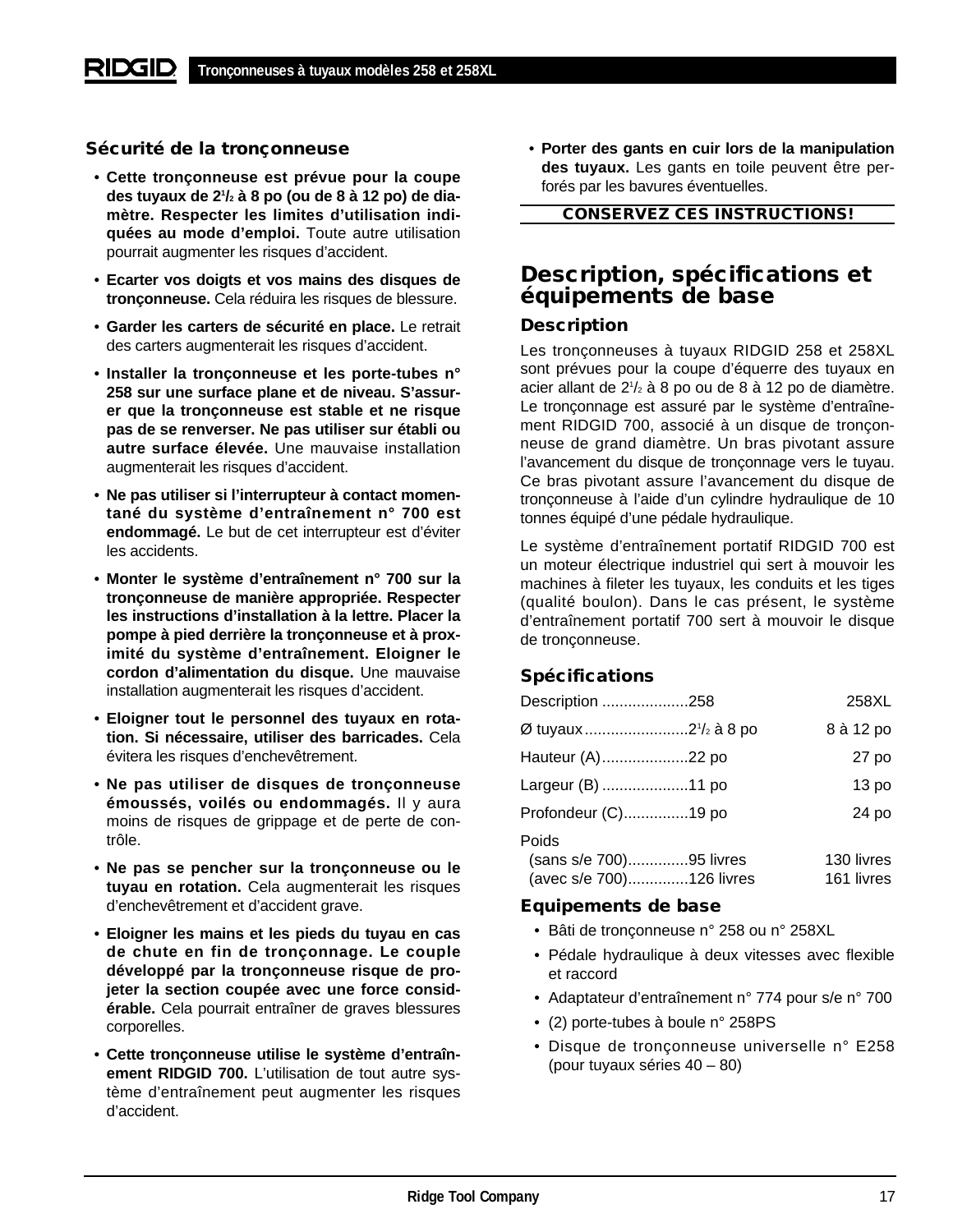#### RIDGID **Tronçonneuses à tuyaux modèles 258 et 258XL**



**Figure 1** 



**Figure 1A**



**Figure 2 – Dimensions du système d'entraînement n° 700**

# **Accessoires**

- Système d'entraînement n° 700 (en 110 ou 220 Volts)
- (2) porte-tubes à boule n° 258PS
- Chariot de transport pour 258 et 258XL
- Disque de tronçonneuse pour tuyaux à parois minces (série 10 – 20)
- Galet de chanfreinage







**Porte-tubes à boule Disque de tronçonneuse**

**Chariot de transport**

# **Assemblage de l'appareil**





**La prévention des accidents dépend de l'assemblage approprié de la tronçonneuse à tuyau. Respecter le processus d'assemblage suivant :**

- 1. Raccordement de la pompe à pédale hydraulique sur la tronçonneuse.
	- a. Introduire le raccord mâle dans le raccord rapide du cylindre hydraulique (Figure 3).
	- b. Le clapet de sûreté de la pompe à pédale doit être enfoncé afin de libérer toute pression résiduelle et permettre l'insertion du raccord rapide.



**Figure 3 – Raccordement de la pompe à pédale hydraulique sur la tronçonneuse**

**MISE EN GARDE** Le système d'entraînement doit être installé sur la barre d'appui afin de l'empêcher de tourner.

- 2. Montage du système d'entraînement n° 700 sur la tronçonneuse.
	- a. Enfoncer l'adaptateur d'entraînement, cannelures en premier, dans l'engrenage du système d'entraînement jusqu'à ce que les cliquets d'arrêt s'engagent (Figure 4).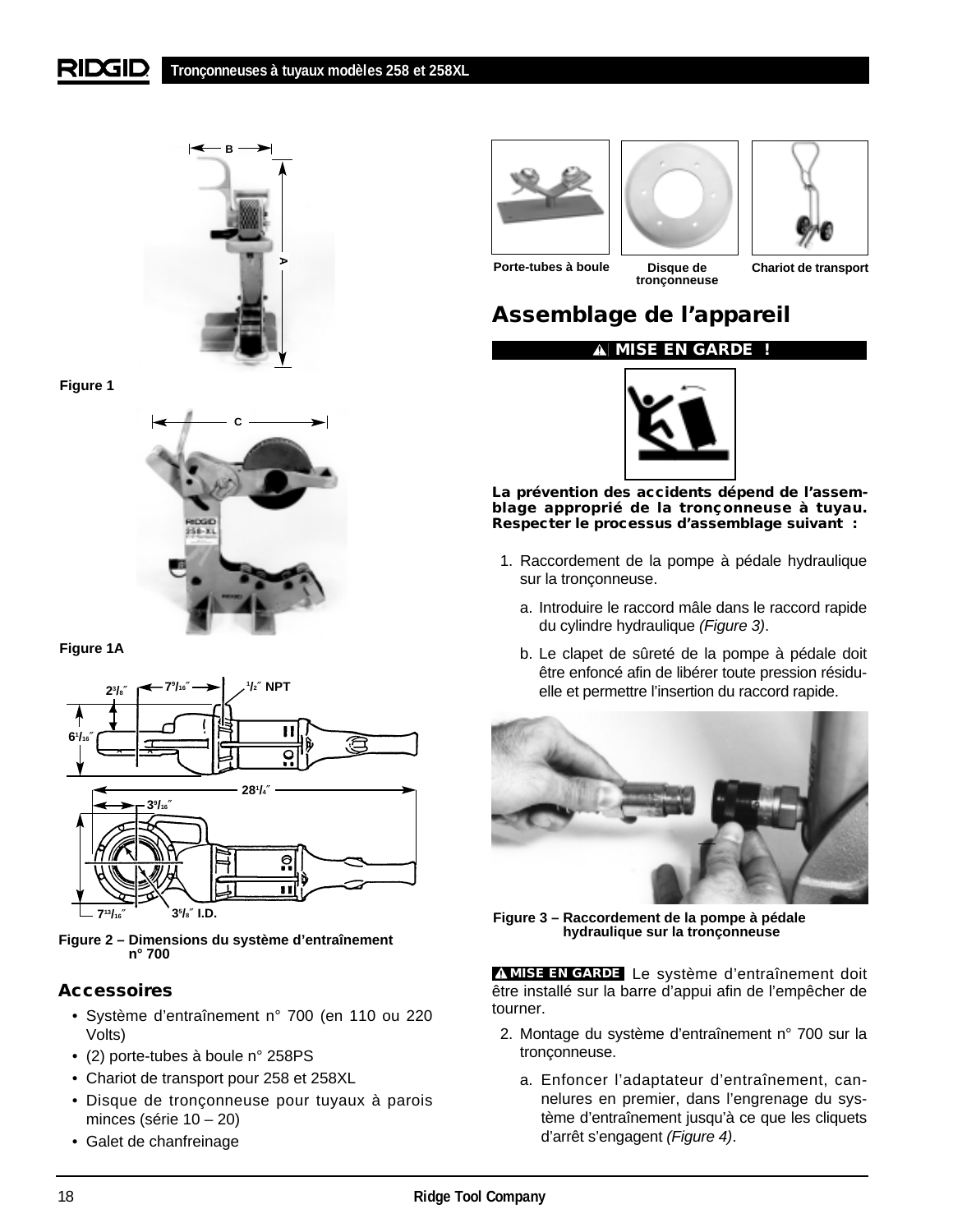- b. Monter le système d'entraînement avec adaptateur sur la tronçonneuse. Le système d'entraînement et son adaptateur s'engagent sur le carré de la tronçonneuse. S'assurer que le système d'entraînement repose sur la barre d'appui qui se trouve à l'arrière de la tronçonneuse (Figure 5).
- c. Serrer les deux vis de blocage de l'adaptateur d'entraînement n° 774 à l'aide de la clé Allen de 5 /16 po fournie avec l'adaptateur.



**Figure 4 – Installation de l'adaptateur d'entraînement n° 774**



**Figure 5 – Positionnement du système d'entraînement sur la barre d'appui**

# **Inspection de la tronçonneuse à tuyaux**

### **MISE EN GARDE !**



**La prévention des accidents dépend de la préparation appropriée de la tronçonneuse et du chantier. Respecter les consignes d'installation suivantes :**

- 1. S'assurer que le système d'entraînement est débranché.
- 2. Examiner le disque de tronçonneuse pour s'assurer qu'il n'est pas émoussé, vrillé ou endommagé. Se reporter à la section Procédés spéciaux s'il a besoin d'être remplacé.
- 3. Vérifier le libre roulement des rouleaux du chassais sous le tuyau. Eliminer toutes traces de débris, d'entartrage et de crasse éventuelles des rouleaux.
- 4. S'assurer que les boules des porte-tubes tournent librement et de l'absence de crasse, d'entartrage et de débris.
- 5. S'assurer que les trois vis avec rondelles fendues retenant le disque de tronçonneuse sont suffisamment bien serrées.
- 6. Vérifier le niveau de fluide hydraulique de la pompe hydraulique. Le fluide doit arrive au niveau du repère FULL lorsque le piston est complètement retiré.
- 7. S'assurer que le carter de protection du disque de tronçonneuse est en place.
- 8. Examiner le cordon d'alimentation et sa fiche pour signes d'anomalie. Si la fiche a été modifiée, qu'elle manque de barrette de terre ou que le cordon est endommagé, ne pas utiliser le système d'entraînement avant d'avoir remplacé le cordon d'alimentation.
- 9. Examiner la tronçonneuse et le système d'entraînement pour signes de pièces brisées, manquantes, mal alignées ou grippées, ainsi que pour toute autre anomalie qui risquerait de nuire à la sécurité et au bon fonctionnement de l'outil. Le cas échéant, faire réparer l'outil avant de l'utiliser.
- 10. Utiliser les outils et accessoires spécifiquement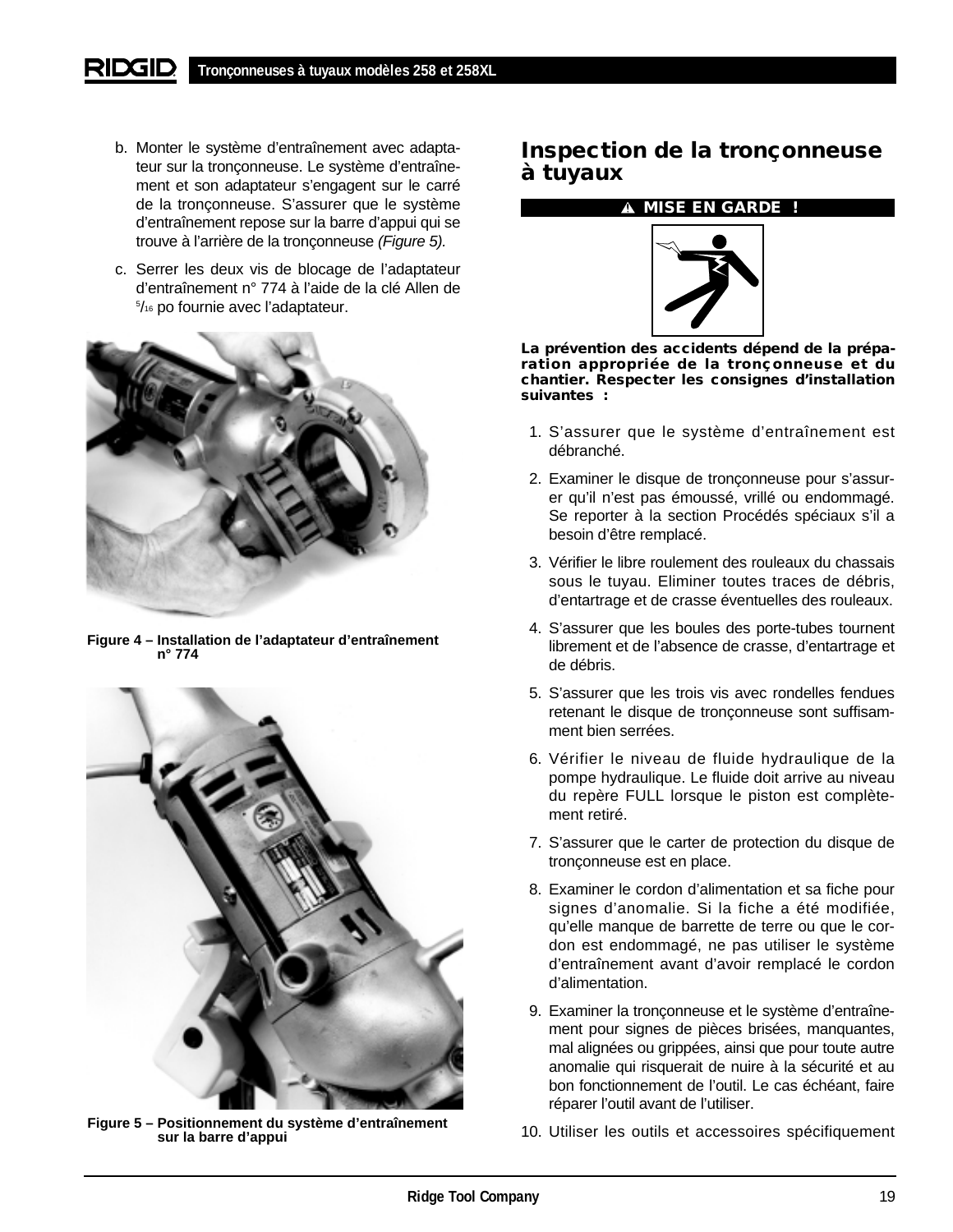prévus pour ce type de tronçonneuse et pour l'application envisagée. Les outils appropriés assurent une meilleure qualité de travail et une meilleure sécurité. Les accessoires prévus pour d'autres types d'appareil risquent d'être dangereux lorsqu'ils sont utilisés avec ce type de matériel.

11. Eliminer toutes traces d'huile, de graisse et de crasse éventuelles des poignées et des commandes. Cela réduira les risques d'accident provoqué par l'échappement de l'appareil ou l'une de ses commandes.

# **Préparation de la tronçonneuse et du chantier**

## **MISE EN GARDE !**



**La tronçonneuse et le chantier doivent être correctement préparés afin d'éviter les risques d'accident grave. Respecter les consignes suivantes lors de l'installation de la machine.**

- 1. S'assurer que le chantier :
	- Offre suffisamment d'éclairage.
	- Est dépourvu de liquides, de vapeurs ou de poussières inflammables.
	- Est équipé d'une prise électrique avec terre.
	- Offre un passage dégagé jusqu'à la prise électrique permettant de l'abriter contre la chaleur, l'huile, les surfaces tranchantes et les mécanismes qui risquent d'endommager le cordon électrique.
	- Offre une plate-forme sèche pour l'appareil et son utilisateur. Ne pas utiliser cette machine lorsque vous avez les pieds dans l'eau.
	- Offre un sol de niveau. Ne pas utiliser d'établi ou d'autre surface surélevée.
- 2. Assurer un périmètre de sécurité d'un minimum de 3 pieds autour de la tronçonneuse et du tuyau à l'aide de barricades ou autres dispositifs d'interdiction. Ce périmètre de sécurité a pour but d'empêcher tout contact accidentel avec l'outil et le tuyau qui pourrait provoquer soit leur renversement, soit l'enchevêtrement d'un tiers dans le tuyau en rotation.
- 3. Réglez le bras pivotant de la tronçonneuse en fonction de la section de tuyau (258 seulement). Le

bras pivotant doit être réglé soit pour les tuyaux de 21 /2 à 4 po, soit pour ceux de 6 à 8 po de diamètre. Voir la section "Procédés particuliers" pour les instructions correspondantes.

- 4. Positionner la pédale hydraulique à l'arrière de la tronçonneuse (près du système d'entraînement) de manière à permettre à l'utilisateur de mieux contrôler à la fois l'outil et le tuyau. Cela devrait permettre à l'utilisateur de pouvoir :
	- Se positionner face au tuyau.
	- Accéder facilement à la fois à l'interrupteur du système d'entraînement et à la pédale hydraulique.

Cet appareil ne nécessite qu'un seul opérateur.

5. Brancher le cordon d'alimentation du système d'entraînement en respectant le passage dégagé décrit plus haut. Si le cordon d'alimentation n'arrive pas jusqu'à la prise, utiliser une rallonge électrique en bon état. S'assurer que le cordon d'alimentation reste éloigné du disque de tronçonneuse.

**MISE EN GARDE** Afin d'éviter les risque de choc électrique et d'incendie, ne jamais utiliser de rallonge électrique endommagée, ou qui ne correspond pas aux critères suivants :

- La rallonge doit être équipée d'une fiche à trois barrettes, semblable à celle indiquée à la section 'Sécurité électrique'.
- Toute rallonge utilisée à l'extérieur doit être du type "W" ou "W-A".
- Les conducteurs de la rallonge doivent être de section suffisante (14 AWG à moins de 25 pieds/12 AWG de 25 à 50 pieds). Si la section des conducteurs est insuffisante, la rallonge risque de surchauffer et fondre son isolation ou enflammer les objets à proximité.

**MISE EN GARDE** Afin d'éviter les risques de choc électrique, garder toutes connexions électriques au sec et surélevées. Ne pas toucher les fiches avec des mains mouillées.

- 6. Vérifier le bon fonctionnement du système d'entraînement.
	- Appuyer sur l'interrupteur pour s'assurer que le système d'entraînement s'arrête dès qu'il est lâché.
	- Tout en tenant l'interrupteur appuyé, examiner le mécanisme pour signes de mauvais alignement, de grippage, de bruits étranges ou autres conditions inhabituelles qui pourraient nuire à la sécurité et au bon fonctionnement de l'appareil. Le cas échéant, faire réparer le système d'entraînement.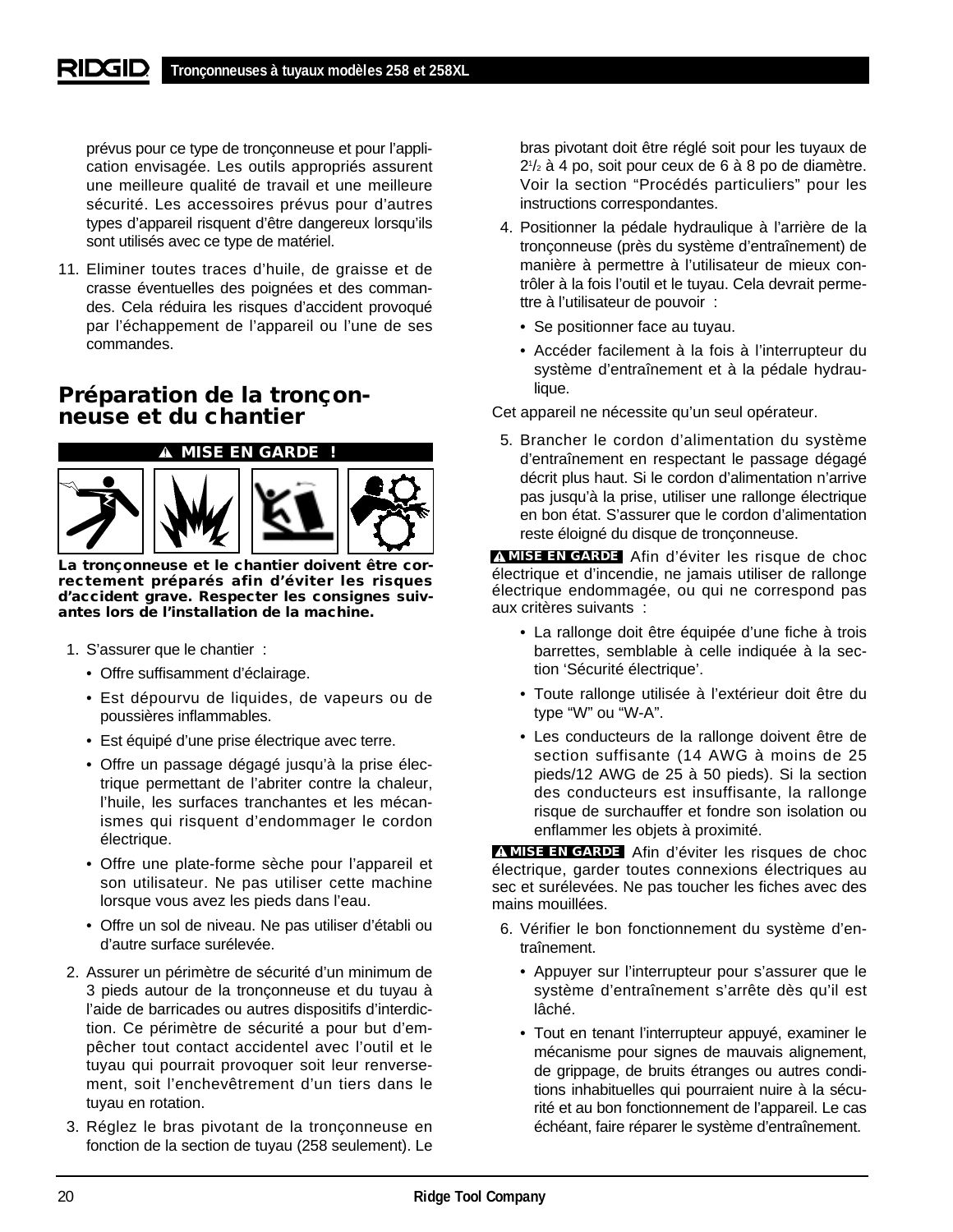• Appuyer sur l'interrupteur en sens contraire. Vérifier que le système d'entraînement tourne bien en sens inverse.

# **Utilisation de porte-tubes**

#### **AVERTISSEMENT**

**Des porte-tubes doivent être utilisés afin d'empêcher le disque de tronçonneuse d'être endommagé. Un tuyau mal soutenu diminuera la longévité du disque.**

**Deux porte-tubes à boule sont livrés avec chaque tronçonneuse 258 et 258XL. Des porte-tubes supplémentaires seront nécessaires pour la coupe des tuyaux d'une longueur de 18 po ou plus.**

1. Comme indiqué à la Figure 6, la tronçonneuse et les porte-tubes doivent être positionnés de manière à ce que les deux parties du tuyau aient tendance à tomber à l'opposé du disque de tronçonneuse lorsque le tuyau est sectionné. Le disque de tronçonneuse sera endommagé s'il est pincé par le tuyau.



**Figure 6 – Positionner les porte-tubes de manière à ce que le disque de tronçonneuse ne soit pas pincé par le tuyau**

- 2. Le positionnement exacte des porte-tubes dépendra de la position de la tronçonneuse et de la longueur du tuyau. La Figure 7 montre les différentes positions typiques des porte-tubes.
- NOTA ! La coupe de tuyaux de grande longueur peut nécessiter l'utilisation de quatre porte-tubes.



**Figure 7A – Grandes longueurs**







**Figure 7C – Petites à moyennes longueurs**

# **Mode d'emploi**

**MISE EN GARDE !**



**Ecartez vos doigts et vos mains du disque de tronçonneuse. Ne vous penchez pas sur la tronçonneuse ou sur le tuyau. Eloignez vos mains et vos pieds du tuyau.**

**Cette tronçonneuse utilise le système d'entraînement RIDGID 700. Ce système d'entraînement doit être monté sur barre d'appui.**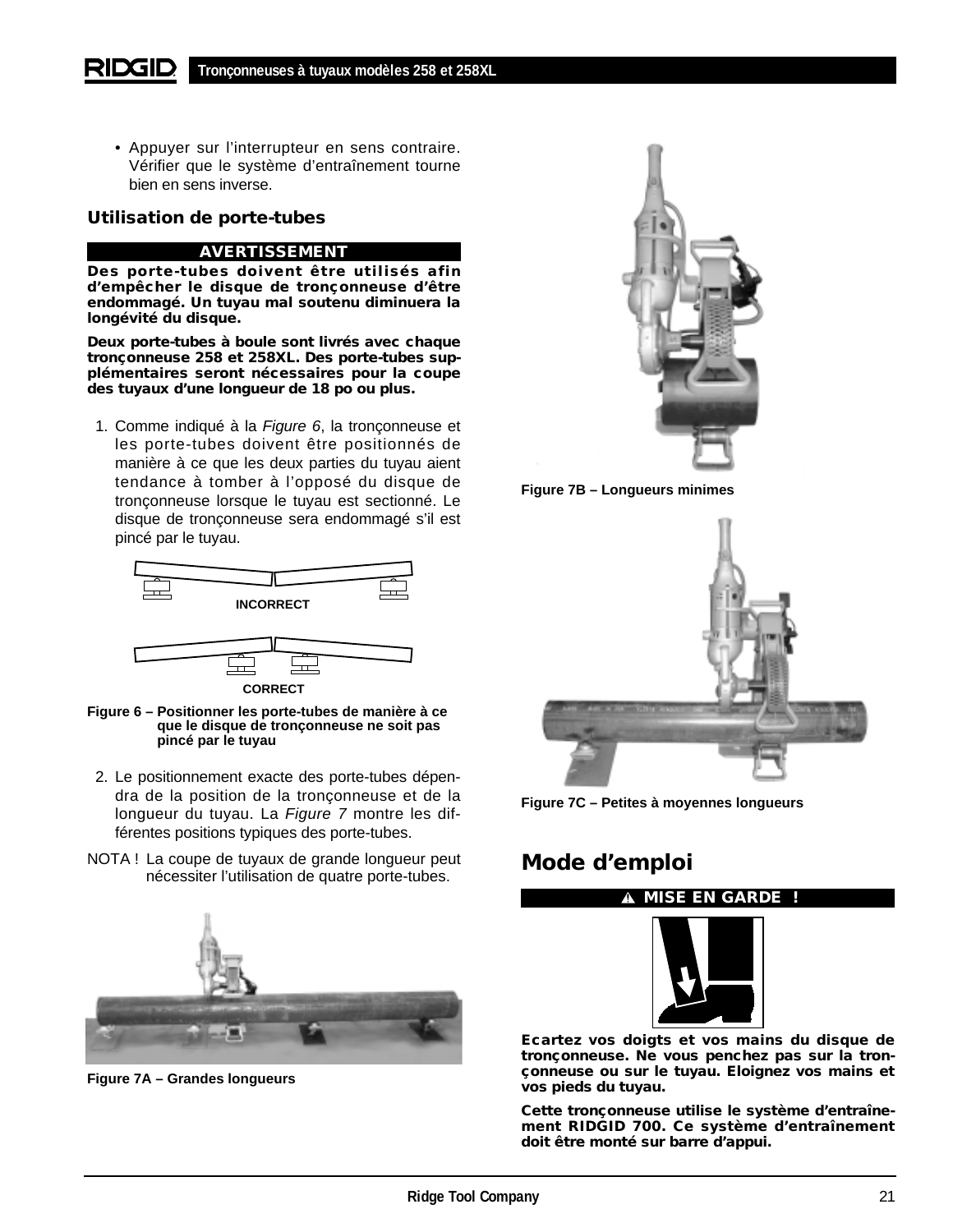**Assurez-vous que la tronçonneuse est installée sur une surface plane et de niveau et que le tuyau est soutenu de manière appropriée par des portetubes.**

- 1. S'assurer que le tuyau est soutenu de manière appropriée par des porte-tubes afin de ne pas pincer et endommager le disque de tronçonneuse.
- 2. Utiliser de la craie ou un marqueur à tuyaux pour repérer la longueur de coupe voulue.
- 3. Aligner le repère de coupe du tuyau sur le disque de tronçonneuse. S'assurer que le tuyau est bien assis sur les rouleaux du cadre de la tronçonneuse. Utiliser la pédale hydraulique pour équerrer le tuyau sur le disque de tronçonneuse et éviter son dérapage (Figure 8).



**Figure 8 – Positionnement du tuyau sur la tronçonneuse**

AVIS IMPORTANT : Le tuyau doit pouvoir tourner librement durant son tronçonnage.

- 4. Se positionner de manière appropriée derrière le tuyau. Appuyer sur la pédale hydraulique. Continuer d'appuyer sur la pédale hydraulique pour faire avancer le bras pivotant et le disque de tronçonneuse vers le tuyau.
- 5. Lorsque le disque de tronçonneuse entre en contact avec le tuyau, ajouter 2 ou 3 coups de pédale, puis démarrer le système d'entraînement n° 700. Le tuyau commencera à tourner dès que le disque de tronçonneuse l'entame.
- 6. Pomper la pédale 3 ou 4 fois de suite pour asseoir le disque de tronçonneuse. Laisser tourner le tuyau une ou deux révolutions sans pomper.
- 7. Répéter le pompage de la pédale à 3 ou 4 reprise,

puis laisser tourner le tuyau une ou deux révolutions avant de pomper à nouveau. Continuer ce processus jusqu'à ce que le tuyau ait été complètement sectionné.

NOTA ! Les 258 et 258XL sont livrés avec un disque de tronçonneuse universel. Ce disque est principalement prévu pour la coupe des tuyaux série 40.

# **Coupe des tuyaux à parois minces**

NOTA ! Les 258 et 258XL sont livrées avec disques de tronçonneuse universels. Ce type de disque est plus particulièrement prévu pour la coupe des tuyaux série 40.

**AVERTISSEMENT** Ne pas utiliser de disque mince sur les tuyaux série 40 ou plus ! Cela endommagera le disque.

Utiliser le disque mince optionnel (consulter le catalogue pour les modalités de commande) pour la coupe des tuyaux à parois minces (séries 10 – 20).

Le processus suivant s'applique à l'utilisation des disques minces :

- Positionner le tuyau sur deux porte-tubes dans l'alignement de la tronçonneuse.
- Pomper la pédale hydraulique à plusieurs reprises afin de rabattre le disque de tronçonneuse contre le tuyau (sans trop pomper).
- Pomper deux fois pour mettre le disque de tronçonneuse en charge.
- Démarrer le système d'entraînement n° 700.
- Pomper une fois toutes les cinq secondes (3 ou 4 révolutions du tuyau).

**MISE EN GARDE** Ne pas forcer la tronçonneuse. Cela pourrait provoquer un accident ou endommager le disque.

- Répéter le processus ci-dessus jusqu'à achever la coupe.
- Le nombre de coups de pompe et le temps nécessaire variera selon le diamètre, la série et la composition des tuyaux.

# **Procédés particuliers**

## **Réglage du bras pivotant en fonction de la section du tuyau (258 uniquement)**

1. La 258 permet de tronçonner les tuyaux allant de 21 /2 à 8 po de diamètre. Le bras pivotant qui sert de support au disque de tronçonneuse doit être réglé en fonction de la section de tuyau à couper. La 258 est livrée d'usine avec son bras pivotant réglé pour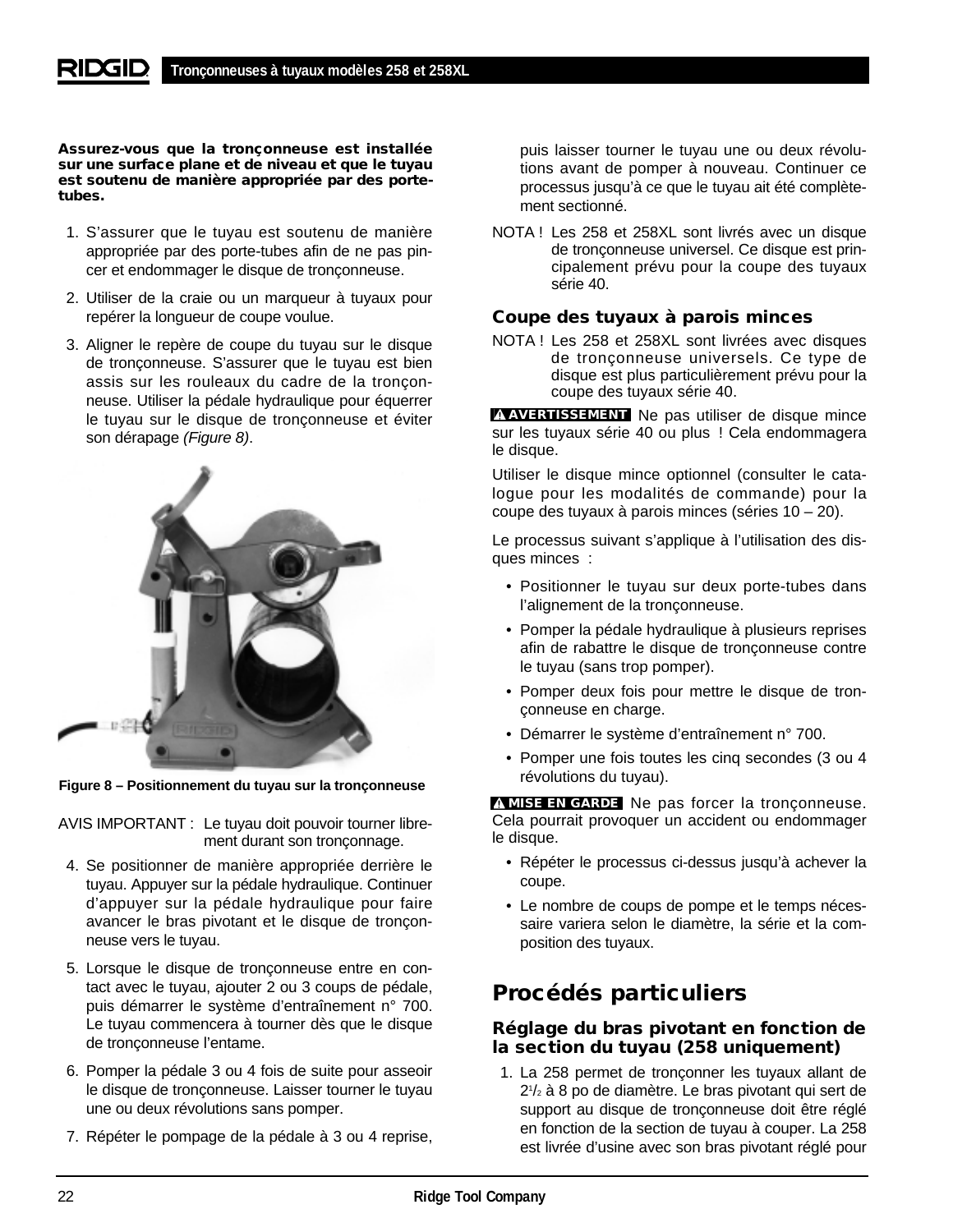#### **RIDGID Tronçonneuses à tuyaux modèles 258 et 258XL**

les tuyaux de 21 /2 à 4 po de diamètre. Le réglage de la tronçonneuse pour les tuyaux de 6 à 8 po de diamètre se fait comme suit :



**Figure 9 – Retrait de la goupille fendue et de la broche de pivot**

- a. Retirer la goupille fendue et la broche de pivot du bras pivotant (Figure 9). En activant la pédale pneumatique, repositionner le bras pivotant jusqu'au trou marqué "6″ – 8″. Aligner le trou du bras pivotant avec le trou du bâti de la tronçonneuse, puis réintroduire la broche de pivot et la goupille fendue. Utiliser la poignée en tête du bras pivotant pour aligner les trous (Figure 10).
- NOTA ! Quoique la broche de pivot puisse être introduite des deux côtés, il est plus facile de l'introduire du côté opposé au système d'entraînement.
	- b. Répéter le processus pour la coupe des tuyaux de 21 /2 à 4 po de diamètre en utilisant le trou marqué "21 /2″ – 4″.



**Figure 10 – Alignement du bras pivotant**

# **Remplacement des disques de tronçonneuse**

### **MISE EN GARDE !**

**Débranchez le cordon d'alimentation avant tout remplacement de disque de tronçonneuse ou entretien de l'appareil.**

- 1. Pour remplacer un disque de tronçonneuse usé :
	- a. Enlever l'adaptateur d'entraînement n° 774 et le système d'entraînement du carré d'entraînement.
	- b. A l'aide d'une clé à molette ou d'une clé plate de 15/16 po, enlever l'écrou de fixation du carré d'entraînement et sa rondelle.



**Figure 11 – Retraiter de l'écrou de fixation**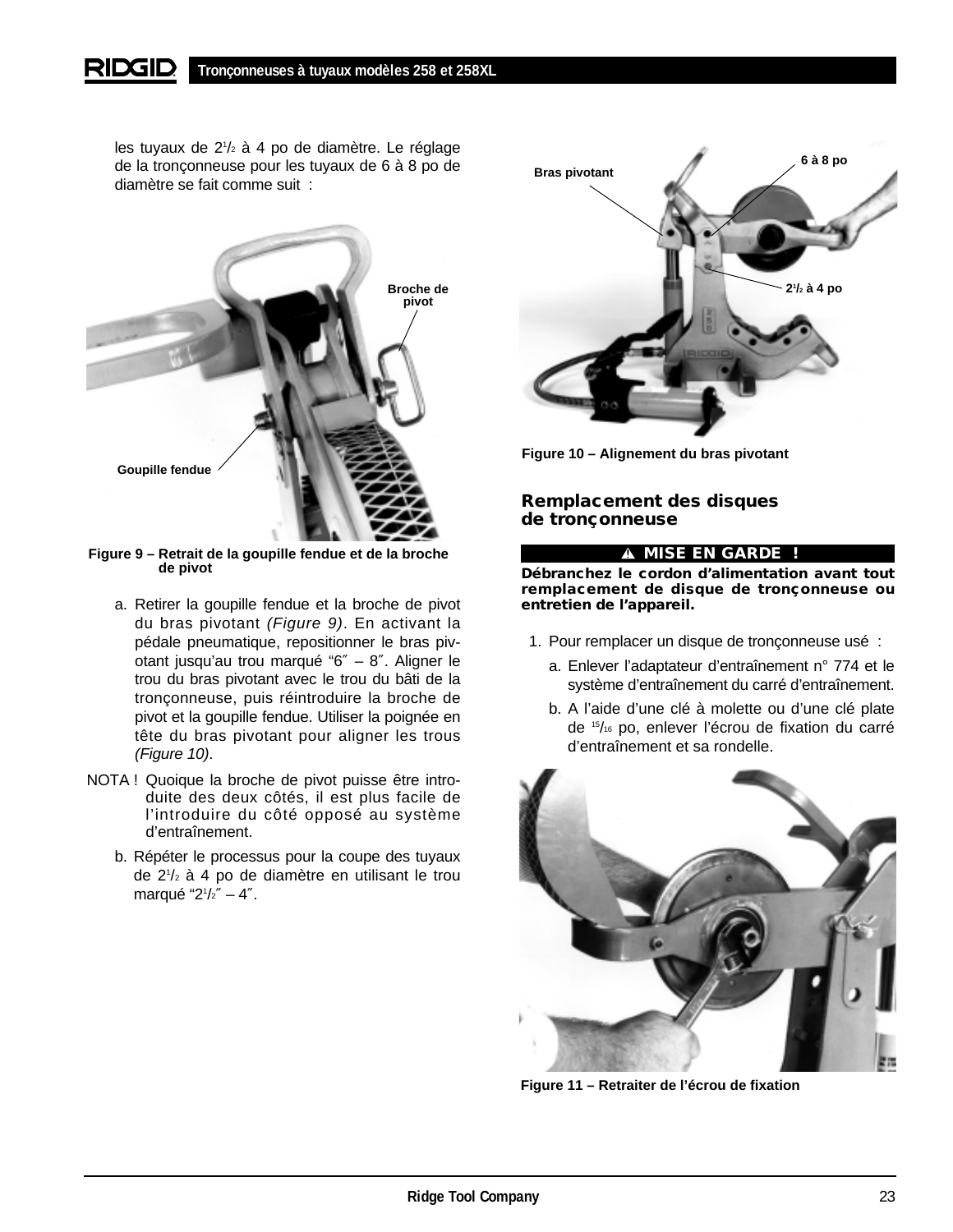

**Figure 12 – Retrait du disque de tronçonneuse**

c. Tout en tenant le disque de tronçonneuse, retirer l'axe, puis le disque, en ramenant ce dernier vers le haut du bras pivotant (Figure 12). Si nécessaire, tapoter sur l'axe avec un marteau ou une clé pour le débloquer.



**Figure 13 – Composants du disque de tronçonneuse**

- NOTA ! Dans le cas des disques de tronçonneuse à pièces multiples, retirer le moyeu du disque de tronçonneuse. Retirer les trois vis Allen et leurs rondelles à l'aide de la clé Allen de 1 /4 po fournie avec la tronçonneuse. Enlever la plaque de couverture pour exposer le disque de tronçonneuse. Remplacer le disque de tronçonneuse usé par un nouveau disque (Figure 12). Réinstaller la plaque de couverture et serrer les vis Allen à l'aide de la clé Allen.
	- d. Réinstaller le disque de tronçonneuse à pièces multiples ou disque de tronçonneuse seul sur la tronçonneuse. Aligner l'axe du carré d'entraînement sur le moyeu, puis l'enfoncer jusqu'à la butée intérieure du roulement. Installer la rondelle et l'écrou du côté opposé du carré d'entraînement. Serrer jusqu'à ce que l'écrou bute à fond contre la rondelle.
- NOTA ! Ne pas trop serrer l'écrou. Arrêter dès qu'il bute contre la rondelle extérieure. Un serrage excessif risque de freiner la rotation du disque de tronçonneuse et forcer le système d'entraînement, ou de l'empêcher de suivre le tracé de coupe.
- 2. Une fois l'écrou correctement serré, le disque de tronçonneuse doit pouvoir tourner librement dans les deux sens.

# **Transport de l'appareil**

- 1. Les 258 et 258XL sont équipées de poignées de manutention situées à l'arrière du bâti en partie haute, et à l'avant en partie basse (Figure 14). Ne pas tenter de transporter la tronçonneuse par la poignée du bras pivotant, car cela pourrait endommager le cylindre hydraulique.
- 2. Enlever le système d'entraînement n° 700 pour réduire le poids de l'ensemble durant son transport.

# **MISE EN GARDE !**

**La tronçonneuse doit être transportée à deux afin d'éviter les risques d'accident.**



**Figure 14 – Poignées de manutention**

# **Utilisation du chariot de transport**

Un chariot à deux roues est disponible en tant qu'accessoire pour faciliter le transport de l'appareil. Ce chariot est compatible à la fois avec la 258 pour tuyaux de 21 /2 à 8 po, et la 258XL pour tuyaux de 8 à 12 po (consulter le catalogue pour les modalités de commande). Le chariot s'adapte facilement à l'aide d'un crochet qui sert à arrimer la poignée de manutention supérieure et d'une broche qui s'introduit dans le trou en partie basse du bâti (Figure 14).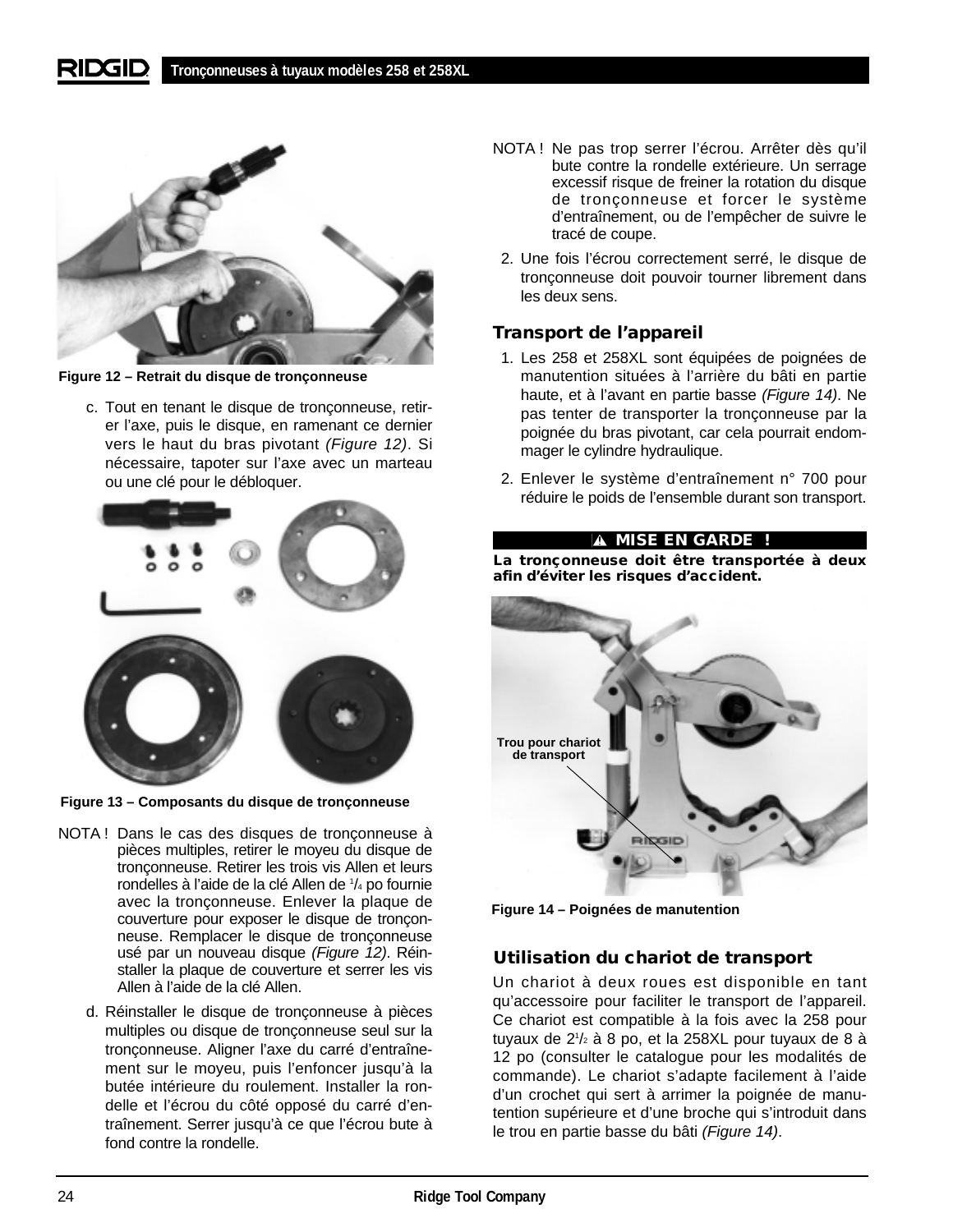NOTA ! Le chariot de transport ne gêne pas le fonctionnement de la tronçonneuse et peut rester attaché.

# **Entretien de l'appareil**

## **A MISE EN GARDE !**

**Assurez-vous que le système d'entraînement est débranché avant tout entretien ou réglage de l'appareil.**

- 1. S'assurer que les rouleaux du bâti de la tronçonneuse peuvent tourner librement sous le tuyau. Eliminer toutes traces de débris, d'entartrage et de crasse.
- 2. S'assurer que les rouleaux des porte-tubes peuvent tourner librement et qu'ils ne sont pas encrassés ou entartrés.
- 3. S'assurer du bon serrage des trois vis et rondelles de retenue du disque de tronçonneuse en les vérifiant régulièrement.
- 4. Vérifier le niveau du fluide hydraulique de la pompe à pédale. Lors de la vérification, s'assurer que le niveau arrive jusqu'au repère 'plein' lorsque le piston est complètement retiré. Lors du remplissage, ne pas oublier d'ajouter une quantité de fluide suffisante pour remplir le tuyau.

**AVERTISSEMENT** Utiliser exclusivement un fluide hydraulique de haute qualité lors du remplacement ou de l'appoint de fluide.

# **Stockage de l'appareil**

**MISE EN GARDE** Tout appareil électrique doit être rangé à l'intérieur ou convenablement protégé contre les intempéries. Rangez l'appareil dans un local sous clé, hors de la portée des enfants et des individus non familiarisés avec les outils de coupe. Cet outil peut être dangereux entre les mains d'individus inexpérimentés.

# **Entretien et réparations**

### **MISE EN GARDE !**



La section 'Entretien' couvre la majorité des besoins d'entretien courant de l'appareil. Tout problème éventuel qui ne serait pas couvert dans cette section doit être confié à un réparateur RIDGID agréé.

Le cas échéant, l'appareil doit être soit confié à un réparateur RIDGID indépendant ou renvoyé à l'usine. Toutes réparations effectuées par les services Ridge sont garanties contre les vices de matériel et de main d'œuvre.

**MISE EN GARDE** Seules des pièces de rechange identiques doivent être utilisées lors de la réparation de cet appareil. Le non respect de cette consigne peut augmenter les risques d'accident.

Veuillez adresser toutes questions éventuelles concernant l'entretien ou la réparation de cet appareil aux coordonnées suivantes :

> Ridge Tool Company Technical Service Department 400 Clark Street Elyria, Ohio 44035-6001 Tel: (800) 519-3456 E-mail: TechServices@ridgid.com

Pour obtenir les coordonnées du réparateur agréé le plus proche, consulter la société Ridge Tool au (800) 519-3456 ou http://www.ridgid.com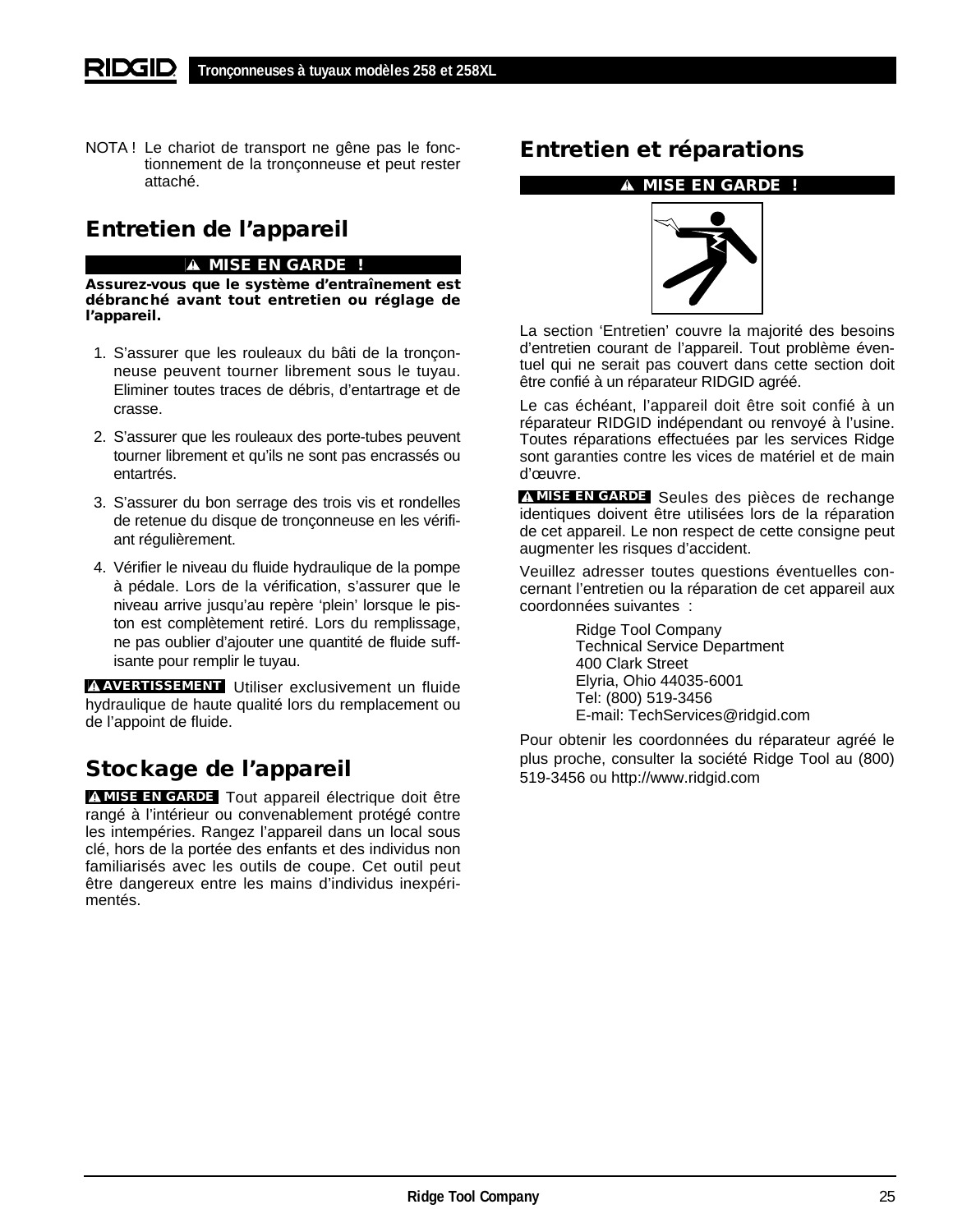# **Dépannage**

# **Tableau de dépannage**

| <b>Problème</b>                                  | <b>Cause</b>                                                                                                               | <b>Remède</b>                                                                                                                                                                                                                                           |
|--------------------------------------------------|----------------------------------------------------------------------------------------------------------------------------|---------------------------------------------------------------------------------------------------------------------------------------------------------------------------------------------------------------------------------------------------------|
| La pompe à pied ne fait<br>pas avancer le piston | Les flexibles sont mal raccordés                                                                                           | Vérifiez que les flexibles entre pompe et piston<br>sont bien serrés                                                                                                                                                                                    |
|                                                  | Manque de fluide hydraulique                                                                                               | Assurez-vous qu'il y ait le plein de fluide                                                                                                                                                                                                             |
|                                                  | Prise d'air dans le système hydraulique                                                                                    | Purgez le système                                                                                                                                                                                                                                       |
| Le disque de<br>tronçonneuse ne<br>s'aligne pas  | La tronçonneuse n'est pas correctement fixée au<br>tuyau.                                                                  | Assurez-vous que la tronçonneuse s'aligne sur le<br>tuyau en donnant quelques coups de pompe<br>avant de démarrer le moteur d'entraînement.                                                                                                             |
|                                                  | Le tuyau n'est pas tenu correctement                                                                                       | Les petites longueurs de tuyau doivent être bien<br>assises sur les galets du châssis de la tronçon-<br>neuse. Les grandes longueurs doivent être<br>soutenues à l'aide des porte-tubes pour permettre<br>à la tronçonneuse de se centrer sur le tuyau. |
|                                                  | Le disque n'a pas été amorcé par deux ou trois<br>coups de pompe avant le démarrage du moteur<br>d'entraînement modèle 700 | Une fois que le disque est arrivé en contact avec<br>le tuyau, appuyez sur la pompe à pied à deux ou<br>trois reprises avant de démarrer le moteur<br>d'entraînement modèle 700                                                                         |
| Le tuyau ne tourne pas                           | Le disque de tronçonneuse n'est pas correcte-<br>ment assemblé                                                             | Assurez-vous que le disque de tronçonneuse<br>tourne librement dans les deux sens (voir<br>instructions)                                                                                                                                                |
|                                                  | Le carré adaptateur no 774 n'est pas complète-<br>ment introduit dans la tête de pignon no 700                             | Le carré adaptateur doit être complètement intro-<br>duit, cannelures en avant, dans la tête de pignon                                                                                                                                                  |
|                                                  | Le tuyau est ovalisé                                                                                                       | Assurez-vous que le tuyau ne présente pas de<br>plats et qu'il n'a pas été écrasé                                                                                                                                                                       |
| Le moteur RIDGID 700                             | Coupure de courant                                                                                                         | Vérifiez l'alimentation                                                                                                                                                                                                                                 |
| ne démarre pas                                   | Fusible grillé                                                                                                             | Installez un fusible                                                                                                                                                                                                                                    |
|                                                  | Les balais ne touchent pas l'armature du moteur                                                                            | Vérifiez les balais, remplacez les balais usés                                                                                                                                                                                                          |
| Le moteur chauffe<br>excessivement               | Surcharge due à une utilisation prolongée                                                                                  | Laissez refroidir le moteur après une utilisation<br>prolongée                                                                                                                                                                                          |
|                                                  | Insuffisance d'air de refroidissement                                                                                      | Nettoyez l'orifice d'arrivée d'air du moteur                                                                                                                                                                                                            |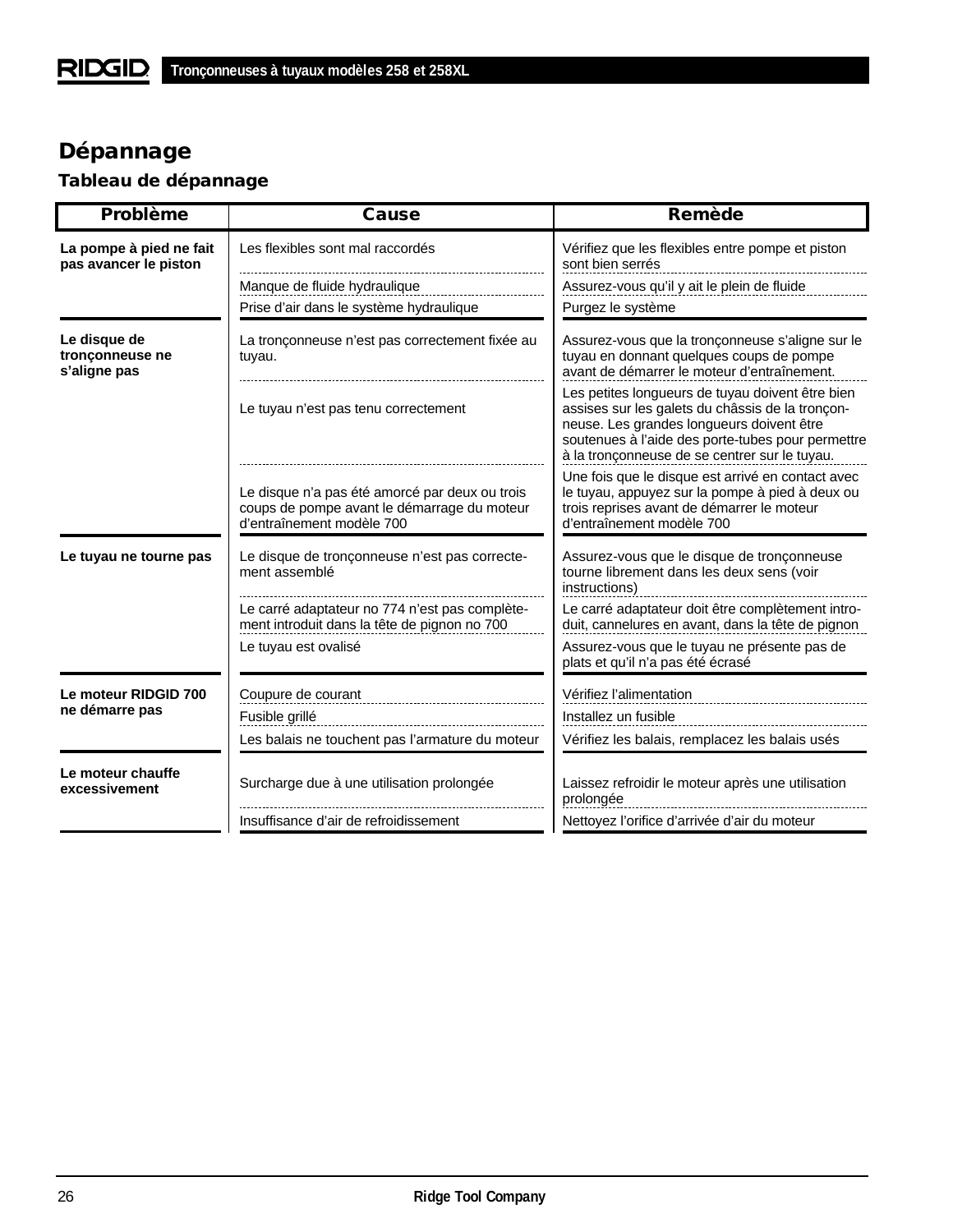

# **Cortatubos autopropulsados Nos. 258 y 258XL**

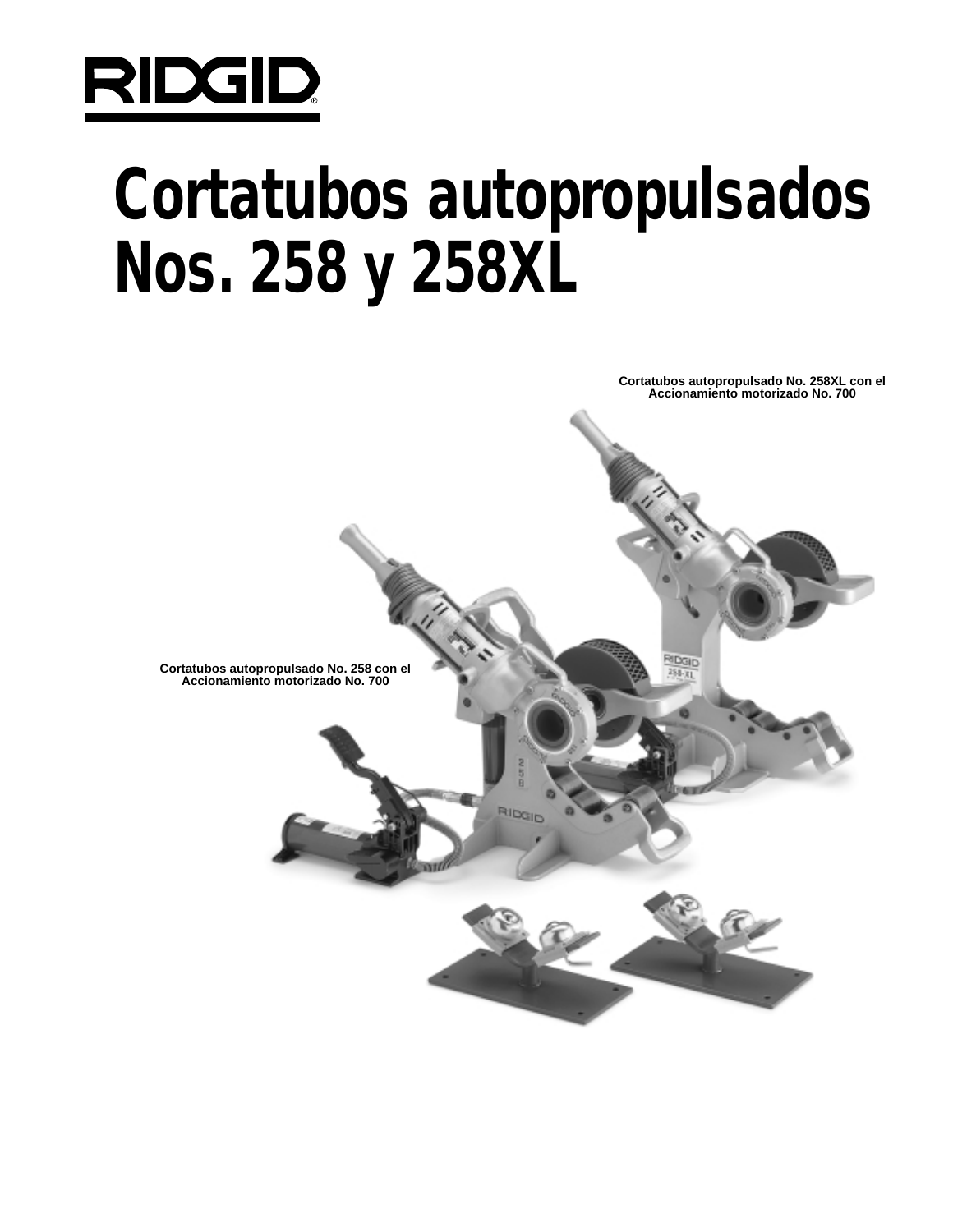# **ÍNDICE**

| Información general de seguridad                   |  |
|----------------------------------------------------|--|
|                                                    |  |
|                                                    |  |
|                                                    |  |
|                                                    |  |
|                                                    |  |
| Información específica de seguridad                |  |
|                                                    |  |
|                                                    |  |
| Descripción, especificaciones y accesorios         |  |
|                                                    |  |
|                                                    |  |
|                                                    |  |
|                                                    |  |
|                                                    |  |
|                                                    |  |
| Preparación del cortatubos y de la zona de trabajo |  |
|                                                    |  |
| Instrucciones de funcionamiento para cortar tubos  |  |
|                                                    |  |
| <b>Procedimientos especiales</b>                   |  |
|                                                    |  |
|                                                    |  |
|                                                    |  |
|                                                    |  |
|                                                    |  |
|                                                    |  |
|                                                    |  |
|                                                    |  |
|                                                    |  |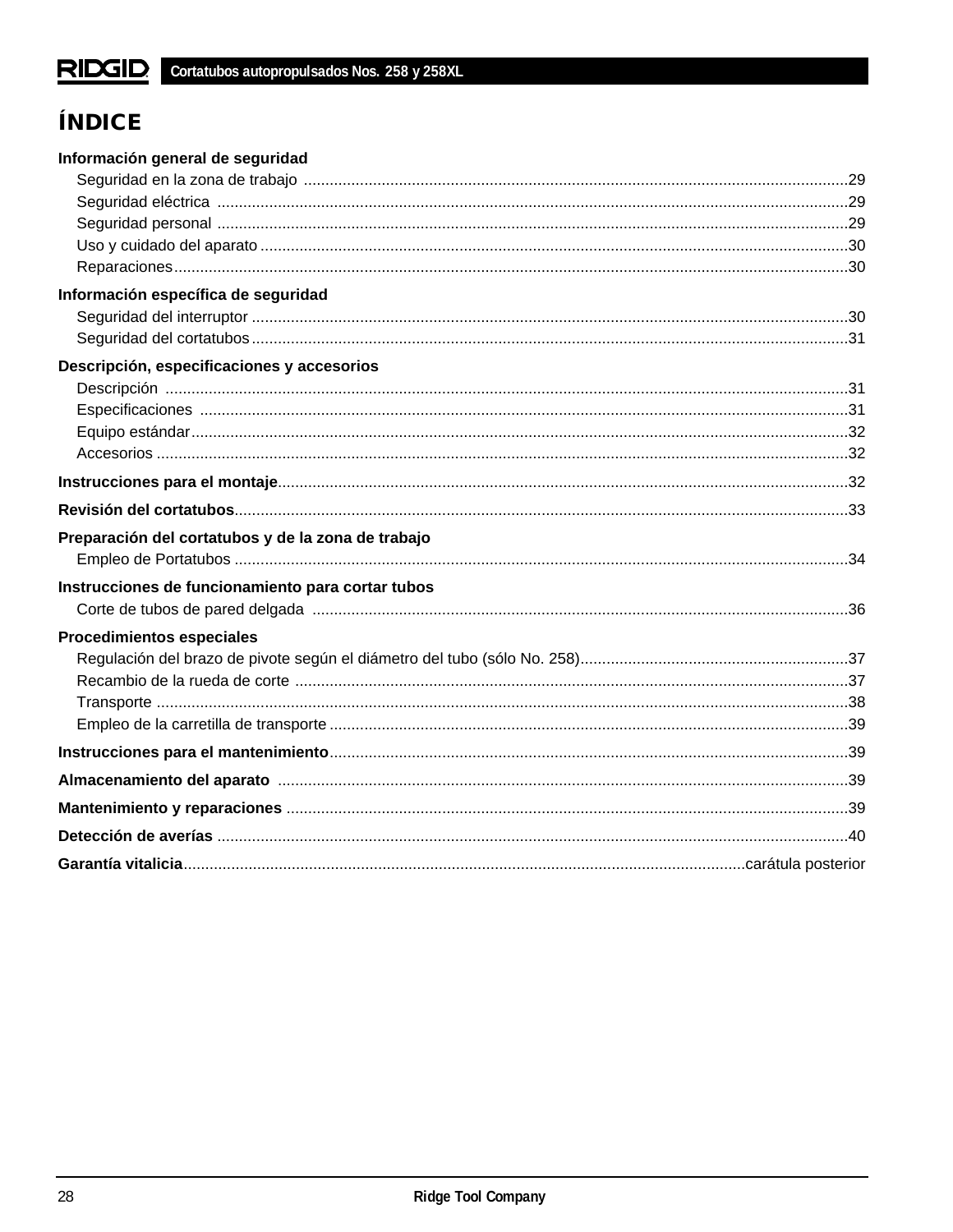# **Información general de seguridad**

**¡ADVERTENCIA! Lea y comprenda todas las instrucciones. Pueden ocurrir golpes eléctricos, incendios y/o lesiones personales graves si no se siguen todas las instrucciones detalladas a continuación.**

#### **¡GUARDE ESTAS INSTRUCCIONES!**

## **Seguridad en la zona de trabajo**

- **Mantenga su área de trabajo limpia y bien iluminada.** Los bancos de trabajo desordenados y las zonas oscuras invitan a que se produzcan accidentes.
- **No haga funcionar aparatos eléctricos en atmósferas explosivas, como por ejemplo, en la presencia de líquidos, gases o polvos inflamables.** Los aparatos generan chispas que pueden encender el polvo o los gases.
- **Al hacer funcionar un aparato, mantenga apartados a los espectadores, niños y visitantes.** Las distracciones pueden hacerle perder el control del aparato.

## **Seguridad eléctrica**

• **Los aparatos provistos de una conexión a tierra deben ser enchufados a un tomacorriente debidamente instalado y conectado a tierra de acuerdo con todos los códigos y reglamentos. Jamás extraiga del enchufe la tercera clavija que conduce a tierra ni lo modifique de manera alguna. No use ningún tipo de enchufe adaptador. Si tiene dudas sobre la conexión a tierra del tomacorriente, consulte con un electricista calificado.** Si el aparato sufre una avería eléctrica o de otro tipo, la conexión a tierra proporciona una vía de baja resistencia para conducir la electricidad lejos del usuario.



- **Evite que su cuerpo haga contacto con superficies conectadas a tierra tales como tuberías, radiadores, cocinas, estufas y refrigeradores.** Si su cuerpo queda conectado a tierra, aumenta el riesgo de que sufra un choque eléctrico.
- **No exponga los aparatos eléctricos a la lluvia o a**

**condiciones mojadas.** Si agua penetra en un aparato a motor, aumenta el riesgo de que se produzca un golpe eléctrico.

- **No maltrate el cordón. Nunca tire del cordón para sacar el enchufe del tomacorriente. Mantenga el cordón lejos de fuentes de calor, aceite, bordes cortantes o piezas movibles. Recambie los cordones dañados de inmediato.** Los cordones en mal estado aumentan los riesgos de que se produzca un choque eléctrico.
- **Al hacer funcionar un aparato a motor a la intemperie, emplee un cordón de extensión fabricado para uso exterior y rotulado "W-A" o "W".** Estos cordones han sido diseñados para su empleo al aire libre y reducen el riesgo de que se produzca un choque eléctrico.
- **Use solamente un cordón de extensión de tres alambres equipado con un enchufe de tres clavijas para conexión a tierra, y un tomacorriente de tres polos que acoja a las tres clavijas del enchufe del aparato.** Otros alargadores no conectarán el aparato a tierra y aumentará el riesgo de que se produzcan choques eléctricos.
- **Use cordones de extensión apropiados.** (Vea la tabla). Una dimensión insuficiente del conductor causará una caída excesiva del voltaje y una pérdida de potencia.

| Dimensión mínima de alambre para cordones de extensión |                       |               |                  |
|--------------------------------------------------------|-----------------------|---------------|------------------|
| <b>Amperios en</b><br>la placa de<br>características   | Largo total (en pies) |               |                  |
|                                                        | $0 - 25$              | 26-50         | 51-100           |
| $0 - 6$                                                | <b>18 AWG</b>         | <b>16 AWG</b> | <b>16 AWG</b>    |
| $6 - 10$                                               | <b>18 AWG</b>         | <b>16 AWG</b> | <b>14 AWG</b>    |
| $10 - 12$                                              | <b>16 AWG</b>         | <b>16 AWG</b> | <b>14 AWG</b>    |
| $12 - 16$                                              | <b>14 AWG</b>         | 12 AWG        | NO SE RECOMIENDA |

• **Mantenga todas las conexiones eléctricas secas y levantadas del suelo. No toque los enchufes o el aparato con las manos mojadas.** De esta manera se evita un choque eléctrico.

# **Seguridad personal**

- **Manténgase alerta, preste atención a lo que está haciendo y use sentido común cuando trabaje con un aparato a motor. No lo use si está cansado o se encuentra bajo la influencia de drogas, alcohol o medicamentos.** Sólo un breve descuido mientras hace funcionar equipos motorizados puede resultar en lesiones personales graves.
- **Vístase adecuadamente. No lleve ropa suelta ni joyas. Amarre una cabellera larga. Mantenga su**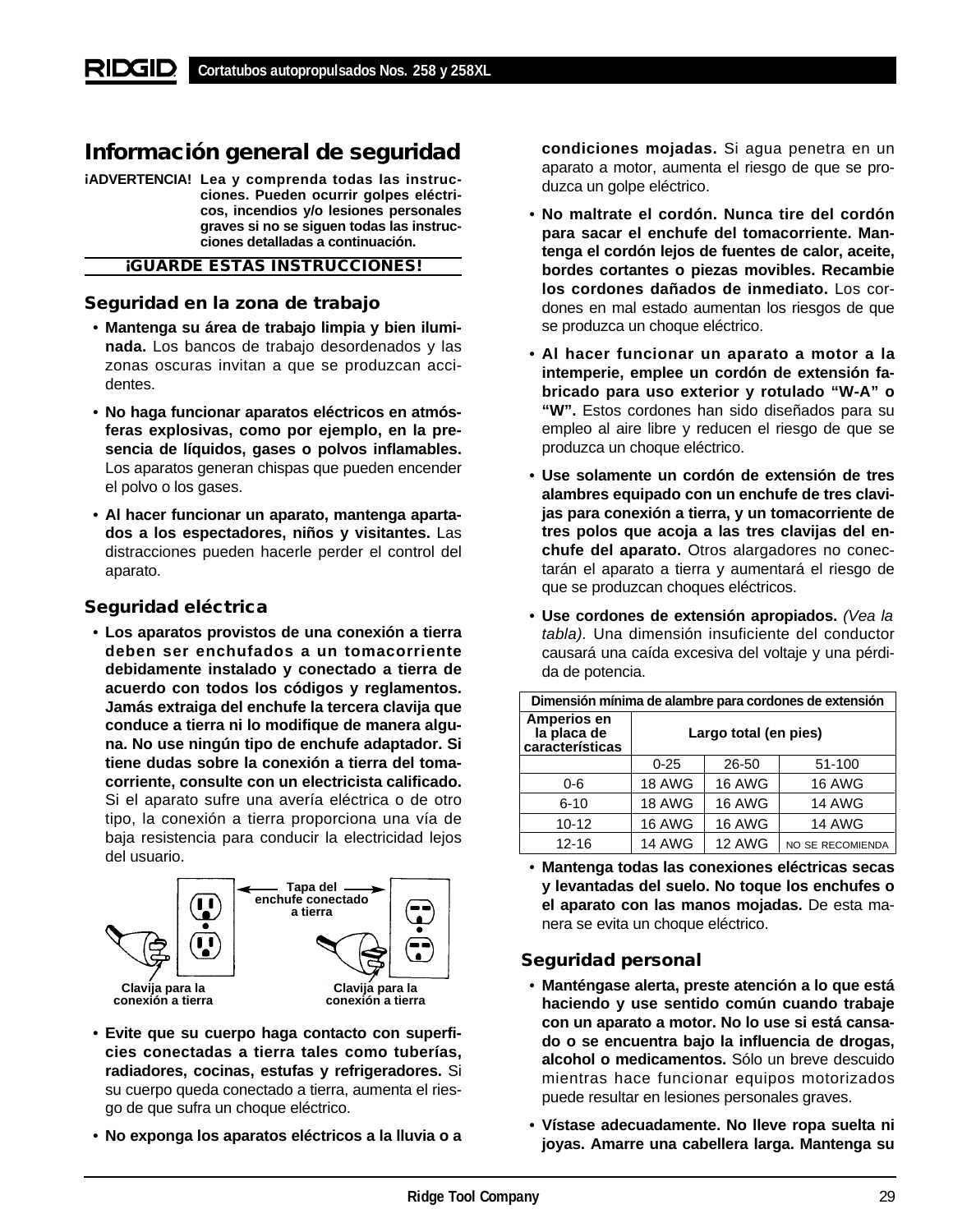**cabello, ropa y guantes apartados de las piezas en movimiento.** La ropa suelta, las joyas o el pelo largo pueden engancharse en las piezas móviles.

- **Evite echar a andar el aparato sin querer. Antes de enchufarlo, asegure que el interruptor se encuentre en la posición OFF (apagado).** Enchufar aparatos que tienen el interruptor en la posición de encendido o acarrearlos con el dedo en el interruptor es una invitación a que se produzcan accidentes.
- **Antes de colocar el interruptor en la posición de ON (encendido) extraiga todas las llaves de ajuste.** Una llave mecánica o una llave que se ha dejado acoplada a una pieza giratoria del aparato puede ocasionar lesiones personales.
- **No trate de extender su cuerpo para alcanzar algo. Mantenga sus pies firmes en tierra y un buen equilibrio en todo momento.** Al mantener el equilibrio y los pies firmes, tendrá mejor control sobre el aparato en situaciones inesperadas.
- **Use equipo de seguridad. Siempre lleve protección para la vista.** Cuando las condiciones lo requieran, debe usar mascarilla para el polvo, calzado de seguridad antideslizante, casco duro o protección para los oídos.

## **Uso y cuidado del aparato**

- **No fuerce el aparato. Use la herramienta o accesorio que corresponde para el trabajo que va a realizar.** La herramienta correcta hará el trabajo mejor y en forma segura, a la velocidad indicada.
- **Si el interruptor de ENCENDIDO/APAGADO no funciona, no use el aparato.** Cualquier aparato que no pueda ser controlado mediante su interruptor es peligroso y debe ser reparado.
- **Antes de efectuar trabajos de regulación, de cambiar accesorios o de almacenar el aparato, desconecte su enchufe del suministro de corriente.** Este tipo de seguridad preventiva reduce el riesgo de poner el aparato en marcha involuntariamente.
- **Almacene los aparatos que no estén en uso fuera del alcance de los niños y de otras personas sin entrenamiento.** Los aparatos son peligrosos en manos de usuarios no capacitados.
- **Hágale cuidadoso mantenimiento a su aparato. Mantenga las herramientas de corte del aparato afiladas y limpias.** Es menos probable que las herramientas de corte bien mantenidas se traben, y resultan más fáciles de controlar.
- **Revise si las piezas movibles del aparato están desalineadas o agarrotadas, si hay piezas quebradas y si existe cualquiera otra condición que pueda afectar el funcionamiento del equipo. Si detecta cualquier daño, antes de usar el aparato, hágalo componer.** Los aparatos mal mantenidos causan numerosos accidentes.
- **Inspeccione el aparato y los cordones de extensión periódicamente y cámbielos si es necesario.** Los cordones de extensión dañados aumentan el riesgo de sufrir un choque eléctrico.
- **Mantenga los mangos limpios y secos, libres de aceite y grasa.** Esto permite un mejor control del aparato.

## **Reparaciones**

- **Las reparaciones del aparato sólo deben ser efectuadas por personal capacitado.** El mantenimiento o las reparaciones practicadas por personal no calificado pueden resultar en lesiones.
- **Cuando se le hagan mantenimiento o reparaciones a un aparato, deben usarse únicamente repuestos o piezas de recambio idénticas. Siga las instrucciones en la sección de Mantenimiento de este manual.** Pueden producirse choques eléctricos o lesiones personales si no se emplean piezas o partes autorizadas, o si no se siguen las instrucciones de mantenimiento.

**¡GUARDE ESTAS INSTRUCCIONES!**

# **Información específica de seguridad**

### **ADVERTENCIA**

**Lea este Manual del Operario cuidadosamente antes de usar estos Cortatubos Nos. 258 ó 258XL. Pueden producirse choques eléctricos, incendios y/o graves lesiones personales si no se comprenden y respetan todas las instrucciones de este manual.**

Si tiene cualquier pregunta, llame al Departamento de Servicio Técnico de Ridge Tool Company al (800) 519- 3456.

# **Seguridad del interruptor ADVERTENCIA**

**El interruptor de contacto momentáneo, incorporado en el Accionamiento motorizado que propulsa al cortatubos, está allí para proteger al operario. Le permite apagar el motor con sólo quitar su dedo de encima. Si se le llegara a enganchar una prenda de**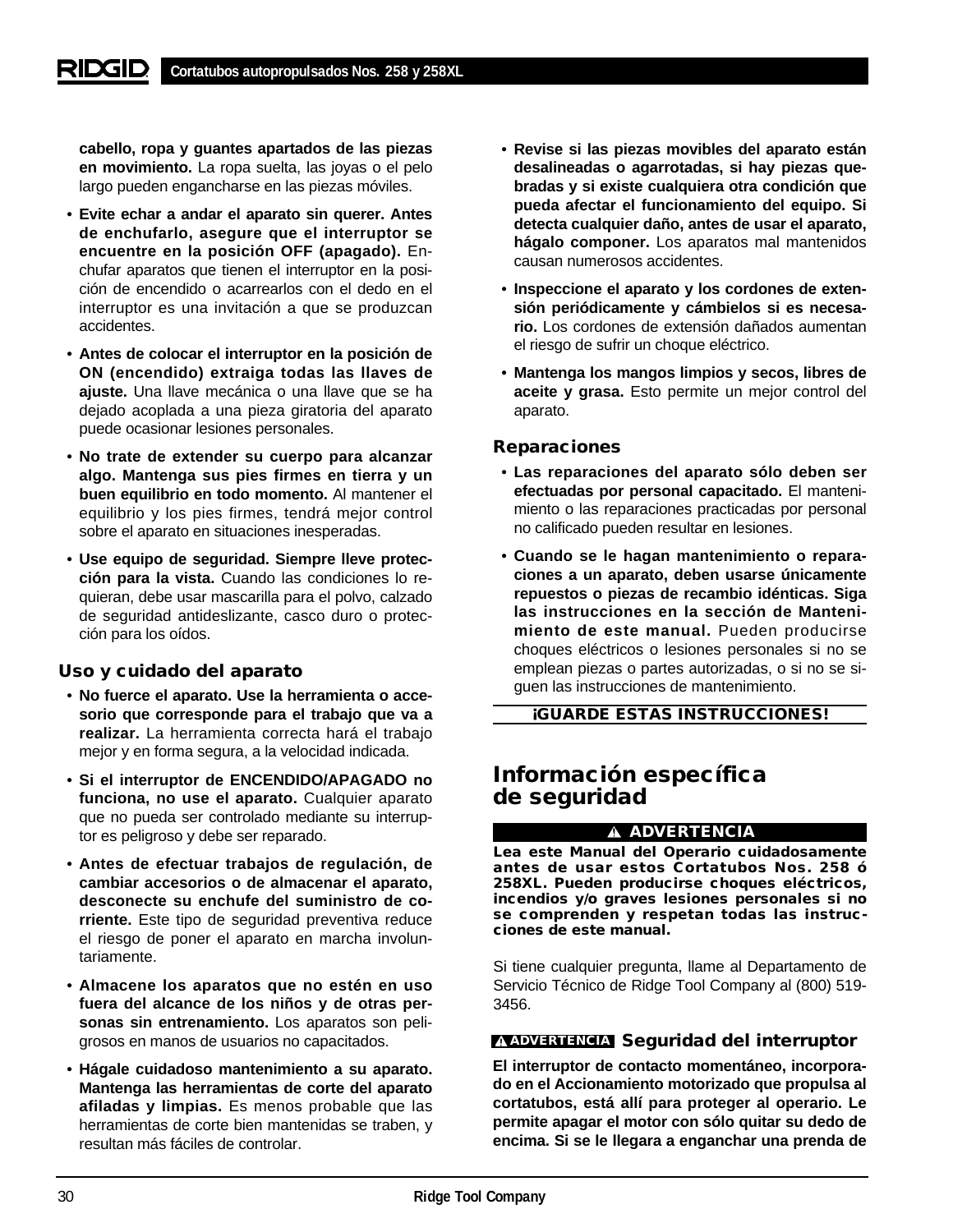**vestir en el tubo o el Cortatubos, ésta continuará enrollándose alrededor de ellos tirándolo a usted hacia el aparato. Debido al poderoso par torsor generado por el Accionamiento motorizado, la ropa misma puede envolvérsele en un brazo u otra parte de su cuerpo con la suficiente fuerza como para aplastar o quebrarle los huesos.**

# **Seguridad del Cortatubos**

- **El Cortatubos está diseñado para cortar tubos de 21 /2 a 8 pulgadas de diámetro ó de 8 a 12 pulgadas. Siga las instrucciones en el manual del operario para usarlo correctamente.** Cuando el Cortatubos se somete a usos indebidos, corre el riego de lesionarse.
- **Mantenga sus dedos y manos apartados de la rueda cortadora.** Así disminuye el riesgo de que usted se corte.
- **Mantenga las cubiertas protectoras del aparato en su lugar.** Cuando se hace funcionar el aparato sin sus cubiertas protectoras, aumenta el riesgo de sufrir lesiones.
- **Instale el Cortatubos y los portatubos No. 258 en una superficie plana y nivelada. Asegure que el Cortatubos se encuentre estable y no pueda volcarse. No lo haga funcionar sobre un banco u otra superficie elevada.** El montaje indebido del aparato aumenta el riesgo de que se produzcan lesiones.
- **No haga funcionar el aparato si el interruptor de contacto momentáneo en el Accionamiento motorizado no funciona.** El propósito del interruptor es evitar accidentes.
- **Asegure que el Accionamiento motorizado No. 700 esté correctamente montado sobre el cortatubos. Siga las instrucciones de montaje al pie de la letra. Coloque la bomba de pie detrás del cortatubos y próxima al Accionamiento motorizado. Aparte el cordón de suministro de la rueda u hoja de corte.** El montaje incorrecto aumenta el riesgo de que se produzcan lesiones.
- **Mantenga a todos los presentes apartados de un tubo que está girando. Si es necesario, coloque barreras.** Esto impide que alguien se lesione con un tubo en movimiento.
- **No use el Cortatubos con una rueda de corte desafilada, doblada o dañada.** Así se evita que el aparato se trabe y que usted no lo pueda controlar.
- **No se estire por encima del Cortatubos ni del**

**tubo que gira.** Sufre el riesgo de engancharse en ellos y sufrir lesiones graves.

- **Mantenga sus manos y pies apartados del tubo en caso de que éste caiga después de haber sido cortado. La fuerte presión que ejerce la cortadora puede hacer que el trozo cortado salga despedido con gran fuerza.** Esto puede causar lesiones graves.
- **El Cortatubos debe utilizarse con un Accionamiento motorizado No. 700 solamente.** El uso de cualquier otro accionamiento a motor aumenta el riesgo de lesiones.
- **Use guantes de cuero cuando manipule tubos.** Las rebabas pueden penetrar los guantes de tela.

**¡GUARDE ESTAS INSTRUCCIONES!**

# **Descripción, especificaciones y equipo estándar**

# **Descripción**

Los Cortatubos autopropulsados Nos. 258 y 258XL de RIDGID han sido diseñados para cortar en ángulo recto tubos de acero de 21 /2 a 8 pulgadas o de 8 a 12 pulgadas de diámetro. Los cortes los realiza una rueda de corte de gran diámetro propulsada por el Accionamiento motorizado No. 700 de RIDGID. La rueda de corte se trae hacia el tubo con un brazo de pivote. El brazo pivote hace avanzar la rueda de corte con la ayuda de un cilindro hidráulico de 10 toneladas y de una bomba de pie.

El Accionamiento motorizado portátil RIDGID 700 es un motor eléctrico de accionamiento, tipo industrial, utilizable en el roscado de tubos, tubería para conductores o portacables, y varillas (pernería). En este caso, el Accionamiento motorizado portátil No.700 es el que suministra la fuerza que hace girar la rueda de corte.

# **Especificaciones**

| Descripción 258                                                            | 258XL                |
|----------------------------------------------------------------------------|----------------------|
| Capacidad de Corte2 <sup>1</sup> / <sub>2</sub> a 8 pulg.                  | 8 a 12 pulg.         |
|                                                                            | 27 pulg.             |
| Ancho (B)11 pulg.                                                          | 13 pulg.             |
| Profundidad (C) 19 pulg.                                                   | 24 pulg.             |
| Peso<br>(sin Accionamiento 700) 95 lbs.<br>(con Accionamiento 700)126 lbs. | 130 lbs.<br>161 lbs. |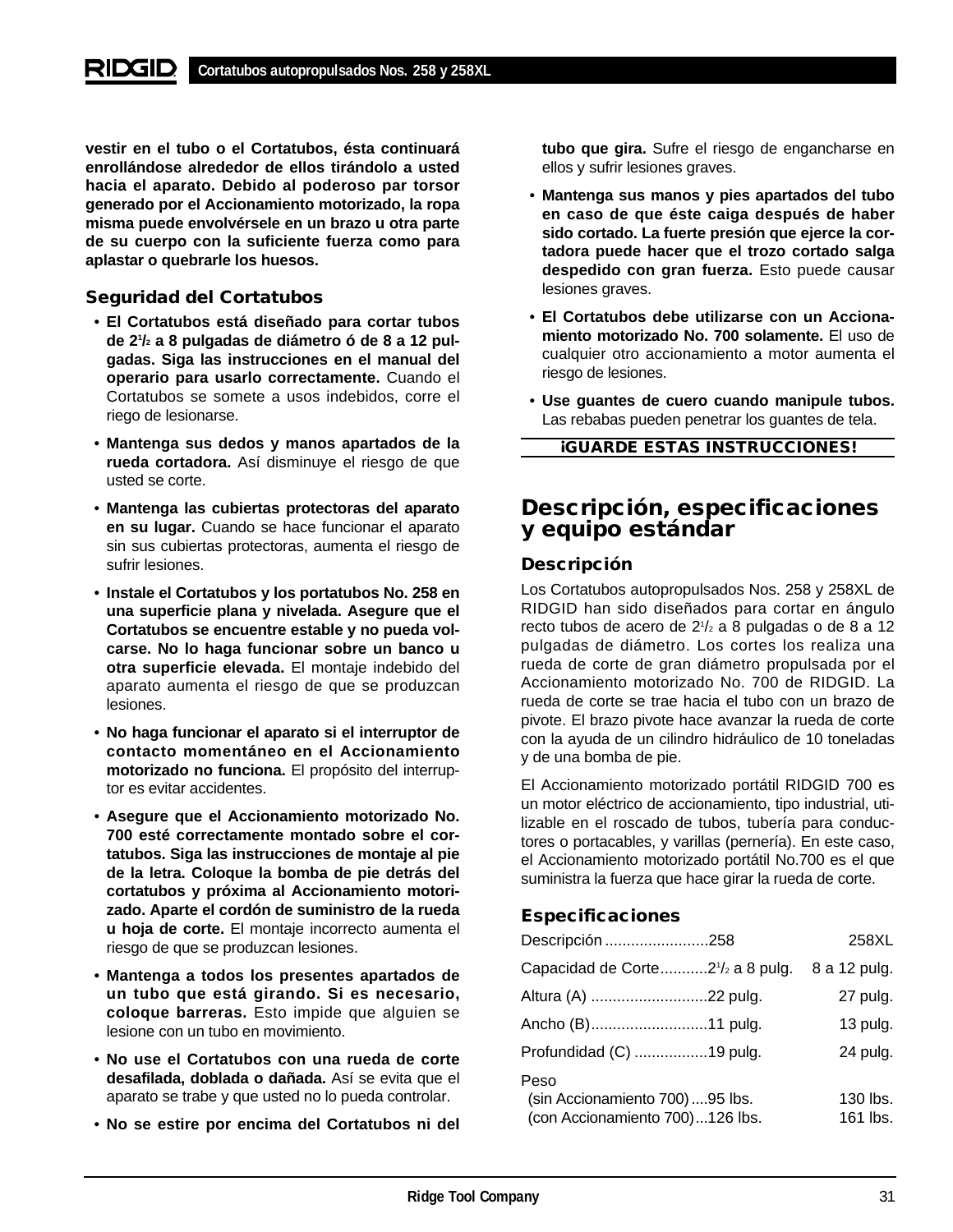# **Equipo estándar**

- Bastidor 258 ó 258XL
- Bomba de pie de dos velocidades con manguera y acoplamiento
- Adaptador cuadrado No. 774 para el Accionamiento motorizado No. 700
- (2) Portatubos 258PS con cabezales de transferencia a bolas
- Rueda de corte de uso general E258







#### **Figura 1A**



**Figura 2 – Dimensiones del Accionamiento motorizado No.700**

## **Accesorios**

- Accionamiento motorizado No. 700 (110 ó 220V)
- (2) Portatubos 258PS con cabezales de transferencia a bolas
- Carretilla para el transporte del Modelo 258 ó del 258XL
- Rueda de corte para tubos de pared delgada (series 10 a 20)
- Rodillo para achaflanar (biselar) tubos







**Portatubos con cabezal de transferencia a bolas**

**Rueda de corte Carretilla de transporte**

# **Instrucciones para el montaje**

## **ADVERTENCIA**



**Se requiere montar el Cortatubos correctamente para evitar lesiones de gravedad. Deben seguirse los siguientes procedimientos:**

- 1. Conexión de la bomba hidráulica de pie al Cortatubos:
	- a. Introduzca el extremo macho del acoplamiento de conexión rápida en el extremo hembra ubicado en el cilindro hidráulico (Figura 3).
	- b. Debe comprimirse la válvula de seguridad de la bomba de pie para despresurizar el conducto y permitir la inserción del conector rápido.

**ADVERTENCIA** El Accionamiento motorizado debe asegurarse en el brazo de reacción para que no gire.

- 2. Conexión del Accionamiento motorizado No. 700 al Cortatubos.
	- a. Introduzca rectamente el Adaptador cuadrado para el accionamiento, con el lado de las acanaladuras primero, en la corona dentada del Accionamiento motorizado hasta que los retenes a resorte del adaptador enganchen por completo (Figura 4).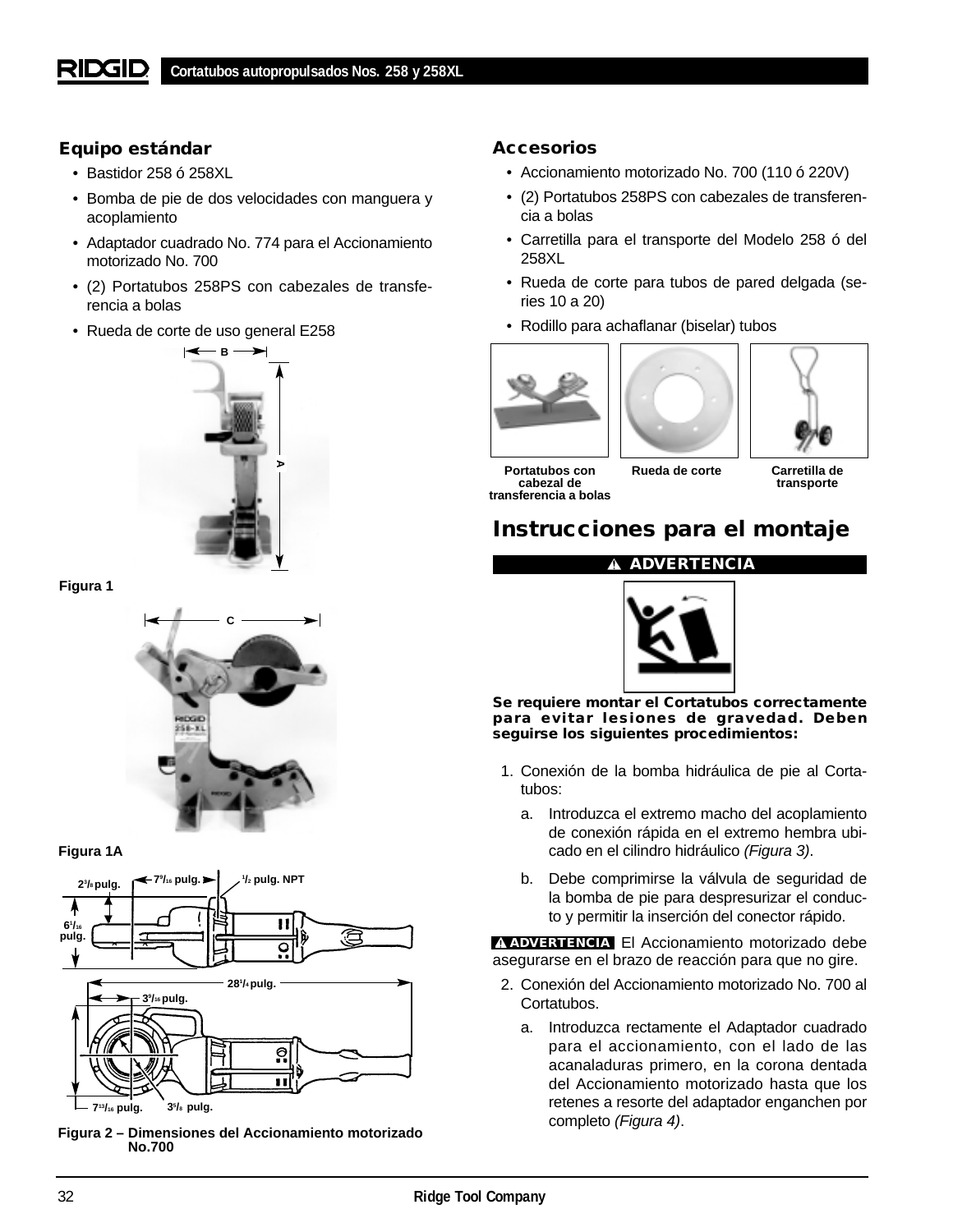#### RIDGIE **Cortatubos autopropulsados Nos. 258 y 258XL**



**Figura 3 – Conexión de la bomba de pie hidráulica al Cortatubos**



**Figura 4 – Instalación del Adaptador de accionamiento No. 774**

- b. Coloque el Accionamiento con el adaptador en el Cortatubos. El Accionamiento con el adaptador se conectan en la transmisión cuadrada del Cortatubos. Asegure que el Accionamiento motorizado esté bien asentado en el brazo de reacción ubicado en la parte trasera del Cortatubos (Figura 5).
- c. Apriete los dos tornillos de sujeción en el adaptador de accionamiento No. 774 contra la transmisión cuadrada, mediante una llave Allen de 5 /16 pulgada (incluida con el adaptador).



**Figura 5 – Coloque el Accionamiento motorizado dentro del brazo de reacción** 

# **Revisión del Cortatubos**

### **ADVERTENCIA**



**Revise el Cortatubos y el Accionamiento motorizado para evitar lesiones graves. Los siguientes procedimientos de inspección deben realizarse a diario:**

- 1. Asegure que el Accionamiento motorizado esté desenchufado
- 2. Revise la rueda de corte para asegurar que no está desafilada, curvada o dañada.
- 3. Verifique que los rodillos en el bastidor del Cortatubos giran libremente bajo el tubo que se corta. Limpie los desechos, las escamas de tubo y la mugre que pueda haber alrededor de los rodillos.
- 4. Asegure que los cabezales de transferencia a bolas en los portatubos pueden moverse y que no tengan mugre, escamas de tubo o desechos.
- 5. Asegure que los tres tornillos y arandelas están apretados en el ensamble de la rueda de corte.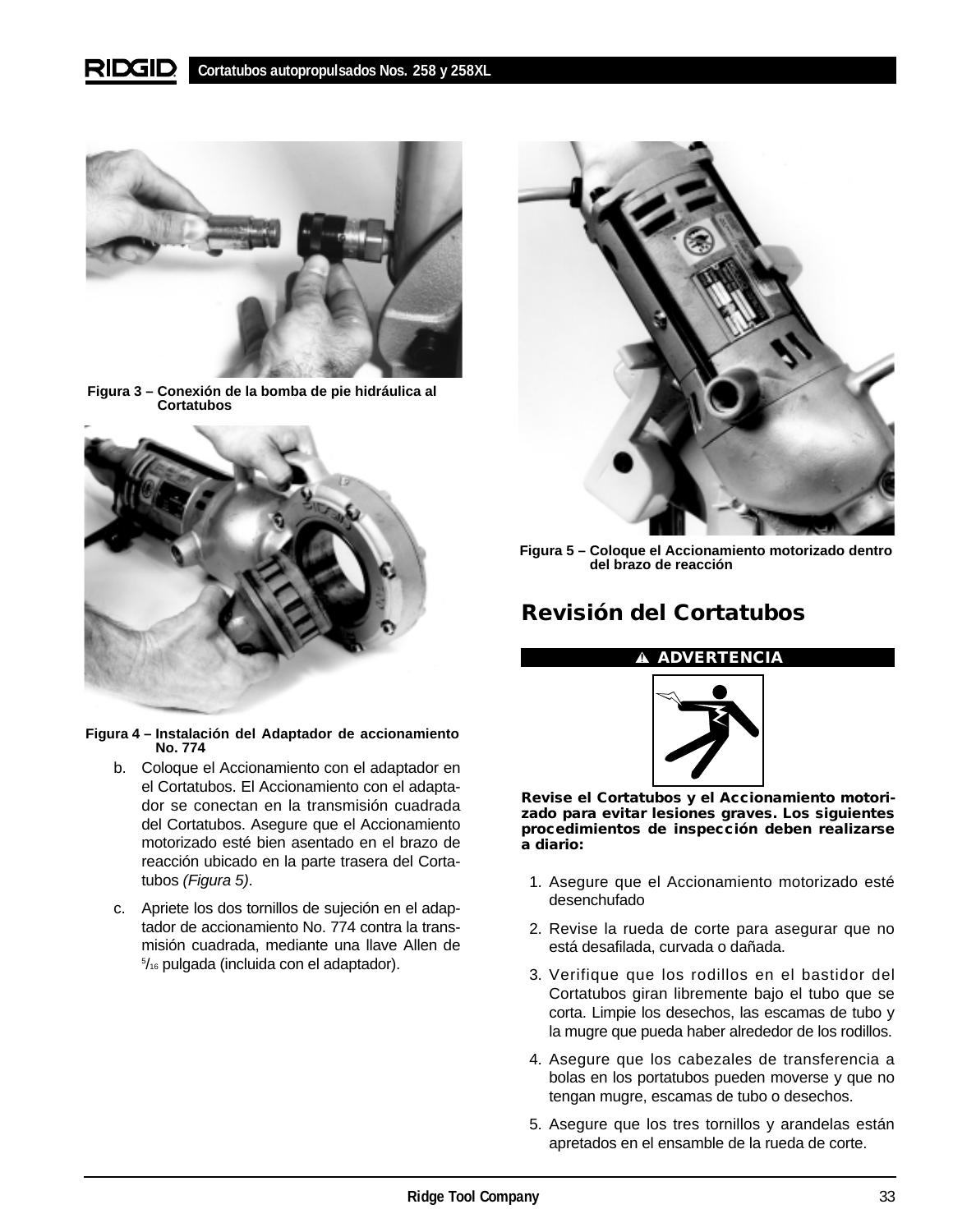- 6. Verifique el nivel de líquido hidráulico en la bomba de pie. Retraiga el ariete hidráulico por completo y asegure que el líquido llega hasta la marca FULL (lleno).
- 7. Revise que la cubierta protectora de la rueda de corte esté en su lugar.
- 8. Inspeccione el cordón eléctrico y el enchufe para comprobar que están en buen estado. Si el enchufe ha sido modificado, no tiene su clavija de conexión a tierra, o el cordón está dañado, no use el Cortatubos hasta cambiar el cordón.
- 9. Revise el Cortatubos y el Accionamiento motorizado para asegurar que no les falten piezas, que no tengan partes quebradas, desalineadas o agarrotadas, o por si existe cualquiera otra condición que pueda afectar el funcionamiento normal y seguro del equipo. Si detecta en ellos cualquier defecto, no los use hasta que hayan sido reparados.
- 10. Emplee las herramientas y accesorios fabricados para usarse con este Cortatubos y los indicados para cada tarea. Las herramientas y accesorios correctos permiten efectuar un trabajo satisfactorio y seguro. Los accesorios diseñados para usarse con otros equipos pueden resultar peligrosos si se usan con éste.
- 11. Limpie el aceite, grasa o mugre de todos los mangos y controles. Así no se resbalan las herramientas o controles de sus manos y disminuye el riesgo de que ocurran lesiones.

# **Preparación del Cortatubos y de la zona de trabajo**

**ADVERTENCIA**



**Se requiere una adecuada preparación del Cortatubos y de la zona de trabajo para evitar que ocurran lesiones de gravedad. Deben seguirse los siguientes procedimientos para preparar la máquina.**

- 1. Elija una zona de trabajo donde:
	- haya suficiente luz.
	- no estén presentes líquidos, vapores o polvos que puedan prender fuego.
	- exista una salida de corriente eléctrica conectada a tierra.
- haya una senda directa hasta la salida de corriente eléctrica, libre de fuentes de calor, aceites, bordes afilados o cortantes o piezas movibles que puedan dañar el cordón eléctrico.
- haya un lugar seco para situar al operario y la máquina. No use el aparato si trabajará sobre agua.
- el suelo esté plano y nivelado. No haga funcionar el Cortatubos sobre un banco o superficie elevada.
- 2. Rodee la zona de trabajo con barreras para dejar un mínimo de tres (3) pies de espacio libre alrededor del Cortatubos y la pieza de trabajo. Esta "zona de seguridad" impedirá que otros se acerquen al aparato o pieza de trabajo. De lo contrario, personas pueden volcar el aparato o engancharse en el tubo en movimiento.
- 3. Regule el brazo de pivote, que sostiene a la rueda de corte, de acuerdo a la dimensión del tubo que se va a cortar (sólo Modelo 258). El brazo de pivote debe regularse para tubos de 2<sup>1</sup>/<sub>2</sub> hasta 4 pulgadas o de 6 a 8 pulgadas. Vea las instrucciones en "Procedimientos especiales".
- 4. Sitúe la bomba detrás del Cortatubos y próxima al Accionamiento motorizado de tal forma que el operario pueda controlar el aparato y la pieza de trabajo con seguridad. Debe permitir que el operario:
	- quede parado frente al tubo.
	- pueda accionar cómodamente el interruptor del Accionamiento motorizado y la bomba de pie.

El aparato fue diseñado para funcionar al mando de una persona.

5. Enchufe el Accionamiento motorizado en el tomacorriente y asegure que el cordón se extienda por la senda despejada elegida con anterioridad. Si el cordón eléctrico no alcanza a la salida de corriente, use un cordón de extensión que se encuentre en buenas condiciones. Asegure que el cordón de suministro esté apartado de la rueda de corte.

**ADVERTENCIA** Para evitar choques e incendios eléctricos, nunca use un cordón de extensión dañado o que no cumpla con los siguientes requisitos:

- tener un enchufe de tres clavijas similar al que se muestra en la sección Seguridad eléctrica.
- estar clasificado como "W" ó "W-A", si será usado a la intemperie.
- tener el grosor suficiente (14 AWG si mide 25 pies de largo o menos, 12 AWG si mide entre 25 y 50 pies). Si el calibre de los cables es insuficiente, el cordón puede sobrecalentarse y fun-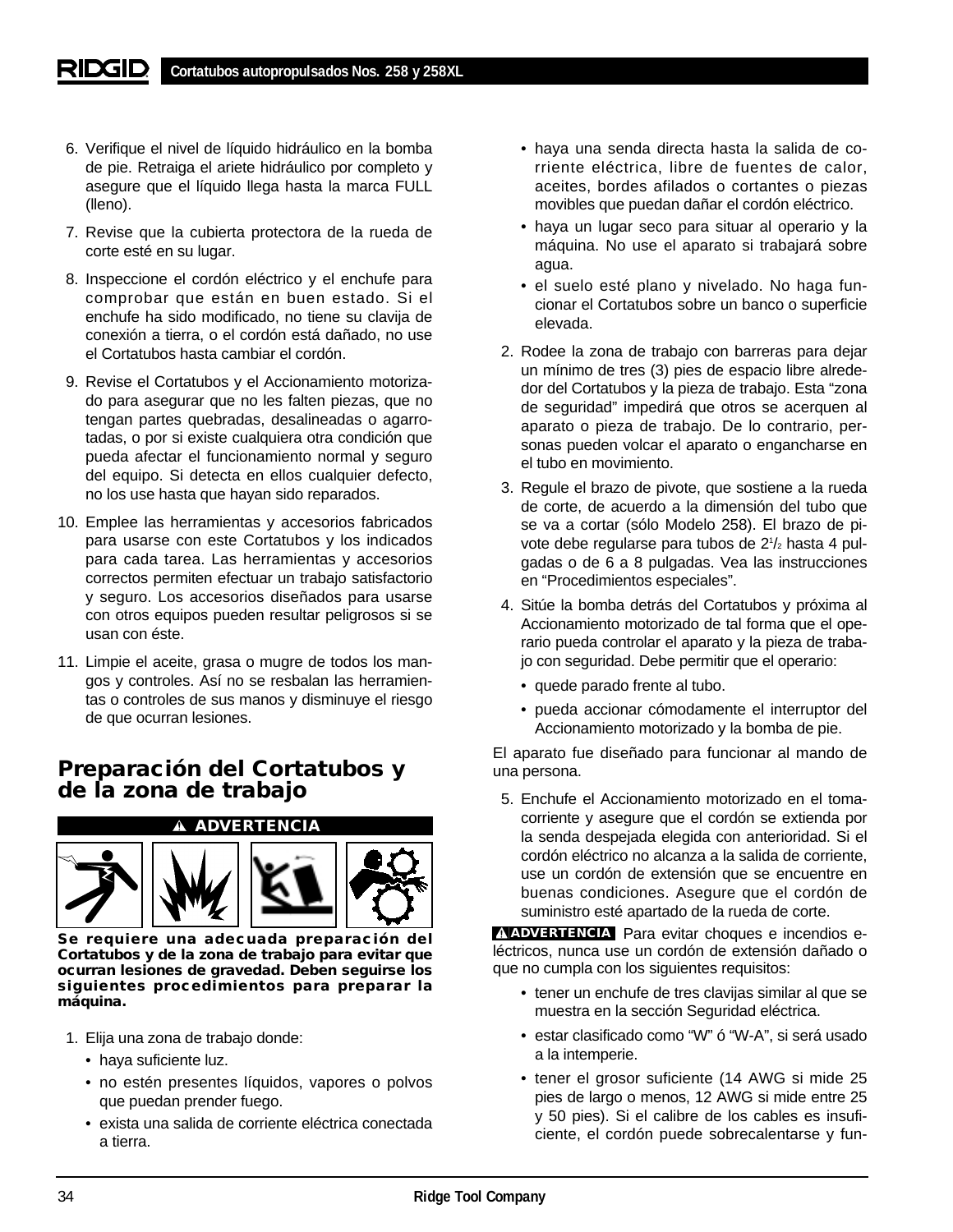dirse su material aislante, o prender fuego a objetos cercanos.

**ADVERTENCIA** Para reducir el riesgo de ocasionar choques eléctricos, mantenga todas las conexiones eléctricas secas y levantadas del suelo. No toque el enchufe con las manos mojadas.

- 6. Revise el Cortatubos para asegurar que funciona correctamente.
	- Oprima el interruptor y asegure que detiene al aparato cuando usted lo suelta.
	- Oprima el interruptor y manténgalo oprimido. Revise las partes movibles por si están desalineadas o atascadas o por si emiten ruidos extraños, y asegure que no existan otras condiciones inusuales que afecten el normal y seguro funcionamiento del aparato. Si detecta alguna anormalidad, lleve el Accionamiento motorizado a componer.
	- Oprima el interruptor en la dirección contraria. Verifique que el Accionamiento motorizado marche en la dirección opuesta.

# **Empleo de portatubos**

#### **CUIDADO**

**Deben emplearse portatubos para evitar daños a la rueda de corte. Se acorta la vida útil de la rueda de corte si no se soportan los tubos debidamente mientras se cortan.** 

**Los Cortatubos 258 y 258XL se despachan de fábrica con dos Portatubos 258PS con cabezales de transferencia a bolas. Para cortar tubos de más de 18 pulgadas de largo, deben usarse portatubos adicionales.**

1. Como se muestra en la Figura 6, el Cortatubos y los portatubos deben colocarse de tal forma que la sección del tubo cortado tienda a resbalar alejándose del aparato y la rueda de corte. Si el tubo queda atrapado en la rueda de corte, ésta se dañará.



**CORRECTO**



- 2. La colocación de los portatubos dependerá de la posición del Cortatubos y del largo que tenga el tubo que se cortará. Las Figuras 7 muestran dónde deben situarse los portatubos.
- ¡NOTA! El corte de secciones largas de tubo puede requerir cuatro (4) portatubos.



**Figura 7A – Tubo largo**





**Figura 7C – Tubo corto a medianamente largo**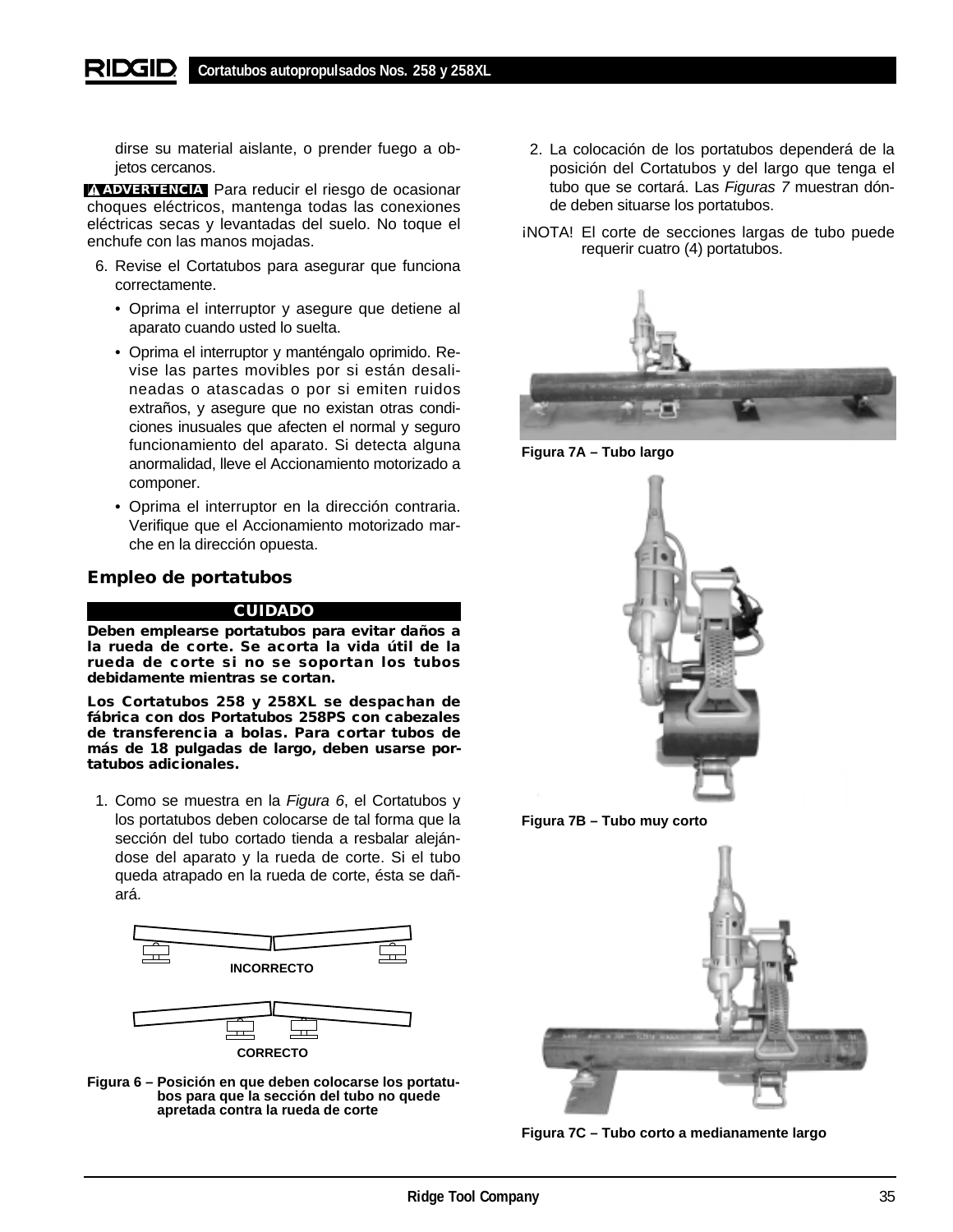# **Instrucciones para el funcionamiento**

# **ADVERTENCIA**



**Mantenga sus dedos y manos apartados de la rueda de corte. No extienda su cuerpo por encima del Cortatubos o el tubo. Mantenga sus manos y pies alejados del tubo mientras lo corta.**

**El Cortatubos debe usarse con el Accionamiento motorizado 700 de RIDGID. El Accionamiento debe estar debidamente asegurado en el brazo de reacción.**

**Asegure que el Cortatubos esté colocado en una superficie plana y nivelada y que el tubo esté sostenido por portatubos.**

- 1. Verifique que el tubo esté bien sostenido por los portatubos y que no haga fuerza contra la rueda de corte porque la puede dañar.
- 2. Marque el tubo donde lo desea cortar, ya sea con tiza o con un lápiz para rotular tubos.
- 3. Coloque la marca hecha en el tubo justo debajo de la rueda de corte. Verifique que el tubo esté apoyado rectamente en los rodillos del bastidor del Cortatubos. Emplee la bomba de pie para colocar el tubo en ángulo recto con la rueda de corte y evitar que tubo se desalinee o desplace durante el corte (Figura 8).



- IMPORTANTE: Para cortarlo, el tubo debe poder girar libremente.
- 4. Ubíquese en la posición correcta para trabajar, detrás del tubo. Pise la bomba de pie. Continúe bombeando la bomba de pie para hacer avanzar el brazo de pivote y la rueda de corte hacia el tubo.
- 5. Una vez que la rueda haya hecho contacto con el tubo, bombee unas dos o tres carreras adicionales. Encienda el Accionamiento motorizado No. 700. El tubo comenzará a girar una vez que la rueda de corte se haya engranado en el tubo.
- 6. Bombee repetidamente (3 ó 4 veces), para engranar la rueda de corte. Ahora, sin bombear, permita que el tubo dé una o dos revoluciones.
- 7. Nuevamente bombee la bomba de pie tres o cuatro veces, luego deje que el tubo dé una o dos revoluciones antes de volver a bombear. Siga con este procedimiento hasta que se haya cortado el tubo completamente.
- ¡NOTA! No bombee demasiado enérgicamente porque puede deformar el tubo o dañar la rueda de corte. Antes de bombear con el pie nuevamente, permita que el tubo efectúe por lo menos una revolución.

## **Corte de tubos de pared delgada**

¡NOTA! Los Cortatubos 258 y 258XL vienen con una rueda de corte para uso general incluida. Esta rueda de corte es, más que nada, para cortar tubos del Tipo o Serie 40.

¡No use la rueda de corte delgada para **CUIDADO**cortar tubos de Serie 40 ó de mayor grosor!

Para tubos de pared delgada (Series 10 a 20) emplee una rueda de corte delgada disponible como accesorio opcional (vea el catálogo para efectuar pedidos).

Una vez instalada la rueda de corte delgada, proceda de la siguiente manera:

- Coloque el tubo sobre los dos portatubos, en ángulo recto con la rueda de corte.
- Bombee la bomba de pie varias veces para bajar la rueda de corte hacia el tubo (no bombee demasiado).
- Bombee dos veces para que la rueda de corte se engrane sobre el tubo.
- Encienda el Accionamiento motorizado No. 700.
- Bombee una vez cada 5 segundos (3 a 4 revoluciones).

A ADVERTENCIA No fuerce el Cortatubos. Usted pue-**Figura 8 – Posición del tubo en el Cortatubos de lesionarse o dañar la rueda de corte. ADVERTENCIA**<br>ADVERTENCIA de lesionarse o dañar la rueda de corte.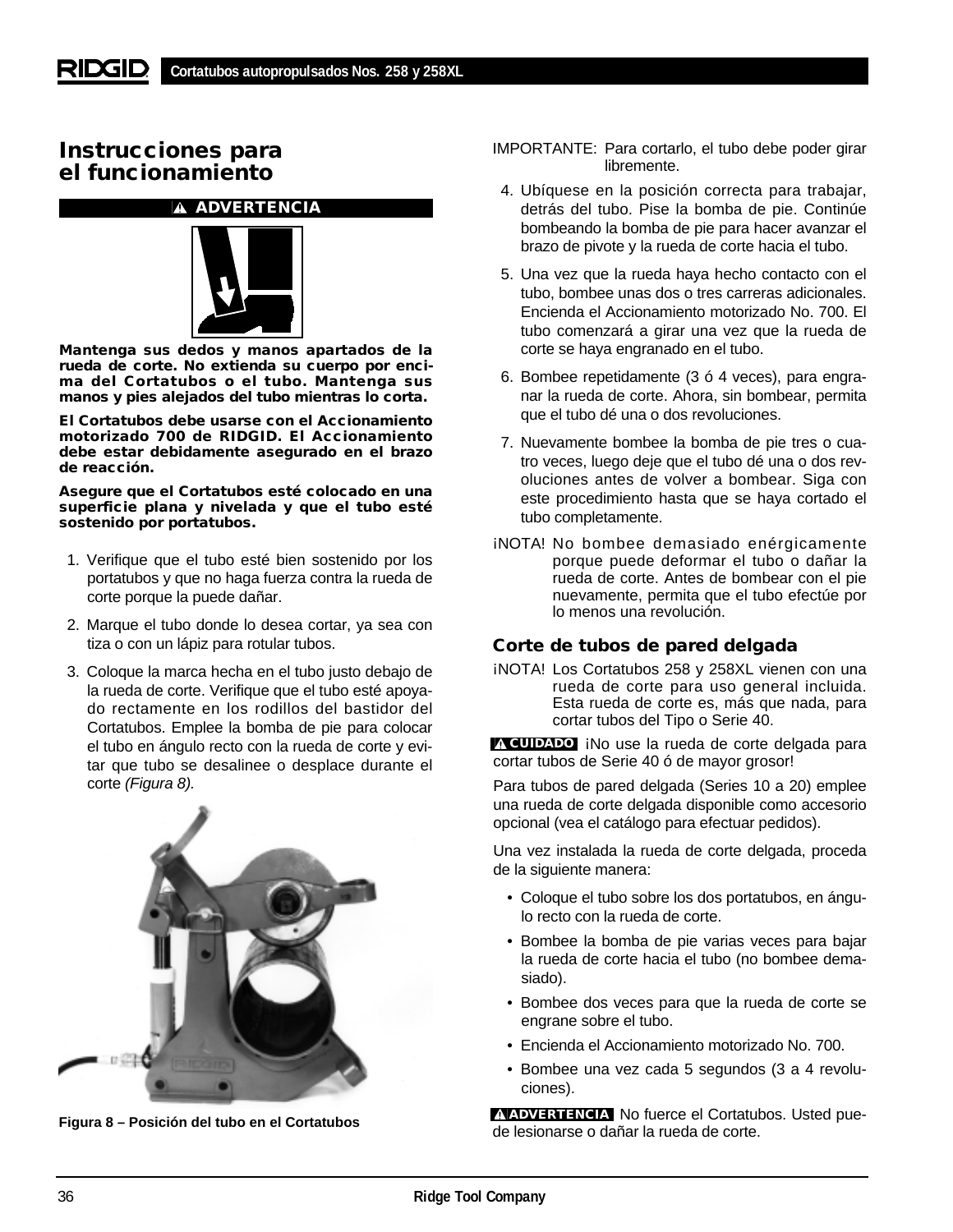- Repita el procedimiento anterior hasta que se haya cortado el tubo.
- Las veces que deba bombear y el tiempo de corte dependerá del diámetro, tipo o serie y material del que está hecho el tubo.

# **Procedimientos especiales**

## **Regulación del brazo de pivote según el diámetro del tubo (Modelo 258 solamente)**

1. El Cortatubos 258 está estructurado para cortar tubos de entre 21 /2 hasta 8 pulgadas de diámetro. El brazo de pivote que sostiene a la rueda de corte debe regularse según el tamaño del tubo que se cortará. El Modelo 258 sale de fábrica con el brazo de pivote regulado para cortar tubos de entre 21 /2 y 4 pulgadas de diámetro. Cambie la regulación original para cortar tubos de 6 a 8 pulgadas, de la siguiente manera:



**Figura 9 – Extracción de la chaveta de horquilla y la clavija de sujeción**

- a. Extraiga la chaveta de horquilla y la clavija de sujeción fuera del brazo de pivote (Figura 9). Mueva el brazo de pivote al agujero marcado (6″ - 8″) 6 a 8 pulgadas. (CONSEJO: Accione la bomba de pie para elevar el brazo de pivote.) Alinee el agujero en el brazo de pivote con el agujero en el bastidor del Cortatubos, luego inserte la chaveta de horquilla y la clavija de sujeción. Emplee el mango en el extremo delantero del brazo de pivote para cambiar de posición (Figura 10).
- ¡NOTA! La clavija de sujeción puede insertarse por cualquiera de los dos lados. Sin embargo, es más fácil insertar la clavija de sujeción por el lado contrario al del Accionamiento motorizado.

b. Repita el mismo procedimiento cuando regule el Cortatubos para cortar tubos de entre 2<sup>1</sup>/2 y 4 pulgadas. En este caso, emplee el agujero marcado 21 /2″ - 4″ (21 /2 a 4 pulg.).





# **Recambio de la rueda de corte**

### **ADVERTENCIA**

**Desenchufe el cordón de suministro del aparato cuando recambie la rueda de corte o le haga cualquier otro mantenimiento.**

- 1. Para recambiar la rueda de corte:
	- a. Extraiga el adaptador cuadrado No. 774 y el Accionamiento motorizado de la transmisión (cuadrada).
	- b. Ubique la tuerca de seguridad en el lado contrario de la transmisión (cuadrada) (Figura 11). Con una llave mecánica regulable o una de 15/16 pulg., afloje la tuerca y retírela. Extraiga la arandela.



**Figura 11 – Extraiga la tuerca de seguridad**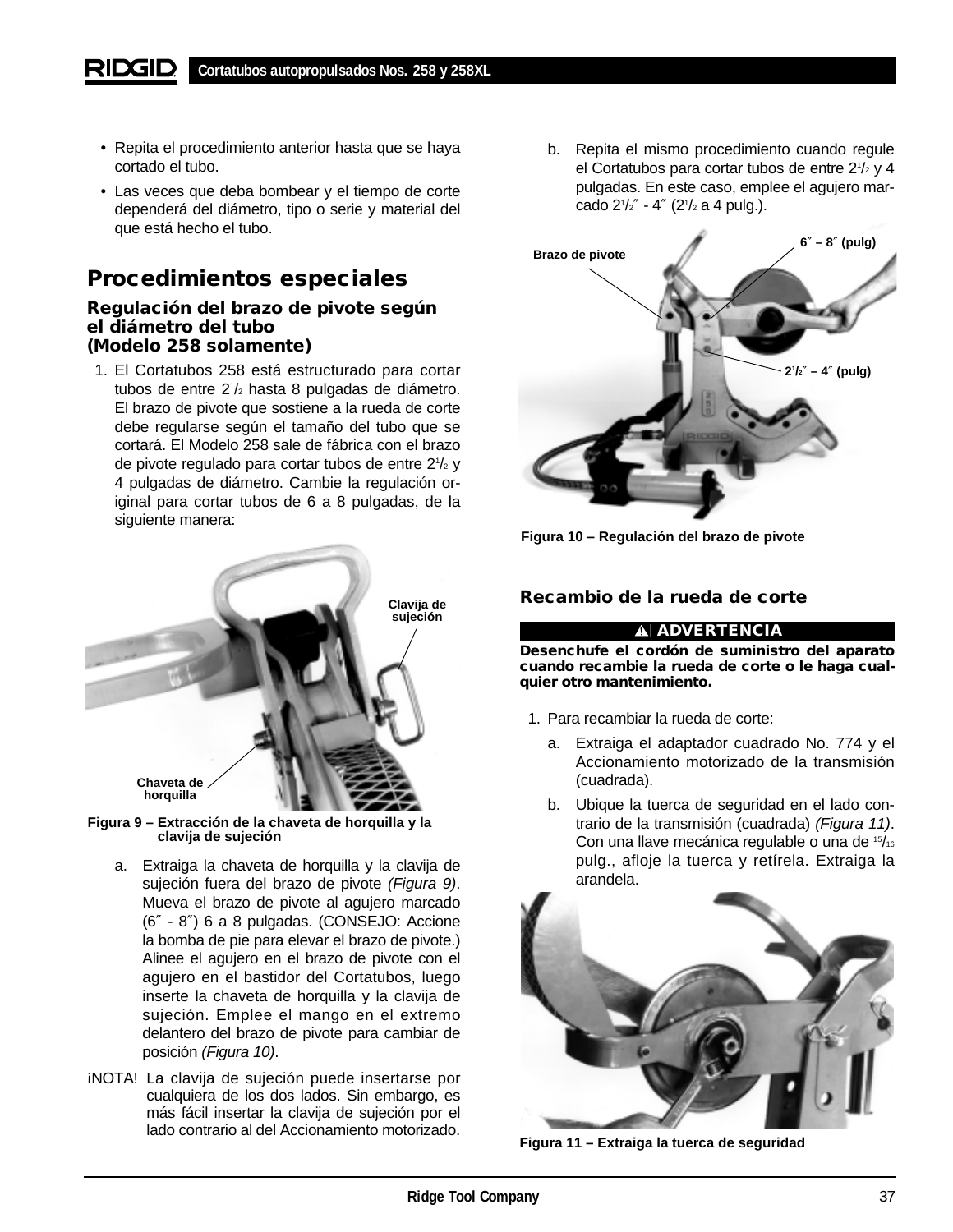

**Figura 12 – Desmonte el conjunto de la rueda de corte**

c. Mientras sostiene el conjunto de la rueda de corte, extraiga el árbol de transmisión y levante el conjunto de la rueda por encima del brazo de pivote (Figura 12). En caso necesario, golpee levemente el extremo opuesto de la transmisión cuadrada con un martillo o una llave mecánica para desalojar el árbol.



**Figura 13 – Conjunto de la rueda de corte**

¡NOTA! Si se trata de una rueda de corte compuesta de múltiples piezas, extraiga el cubo de la rueda de corte. Ubique los tres (3) tornillos Allen con arandelas de sujeción y extráigalos con una llave Allen de 1 /4 pulg. (viene con el Cortatubos). Saque la cubierta de la rueda de corte para que la rueda quede al descubierto. Recambie la rueda de corte desgastada por una nueva (Figura 12). Reponga la cubierta protectora y apriete los tornillos Allen con la llave Allen.

- d. Vuelva a colocar el conjunto de la rueda de corte o la nueva rueda de corte en el Cortatubos. Alinee el árbol cuadrado de transmisión con el cubo e insértelo hasta que su reborde tope contra el anillo interno del cojinete. Reinstale la arandela y la tuerca de seguridad al otro lado de la transmisión cuadrada. Apriétela hasta que la tuerca toque fondo contra la arandela.
- ¡NOTA! No apriete demasiado la tuerca de seguridad. Deténgase cuando la tuerca se apoye contra la arandela. Si la tuerca se aprieta demasiado, es posible que disminuya la capacidad de la rueda para girar y deba exigirse más fuerza del Accionamiento motorizado. También puede impedir que la rueda mantenga su trayectoria mientras corta.
- 2. La rueda de corte debe girar libre y fácilmente en ambos sentidos cuando la tuerca de seguridad ha sido apretada correctamente.

## **Transporte**

- 1. Los modelos 258 y 258XL cuentan con asideros en la parte superior trasera y en la inferior delantera del bastidor para su transporte (Figura 14). No use el mango del brazo de pivote para transportar el aparato porque se puede dañar el cilindro hidráulico.
- 2. Con el fin de alivianar el transporte del Cortatubos, desmonte el Accionamiento motorizado No. 700.

### **ADVERTENCIA**

**El Cortatubos debe acarrearse entre dos personas para evitar lesiones.**



**Figura 14 – Asideros para el transporte**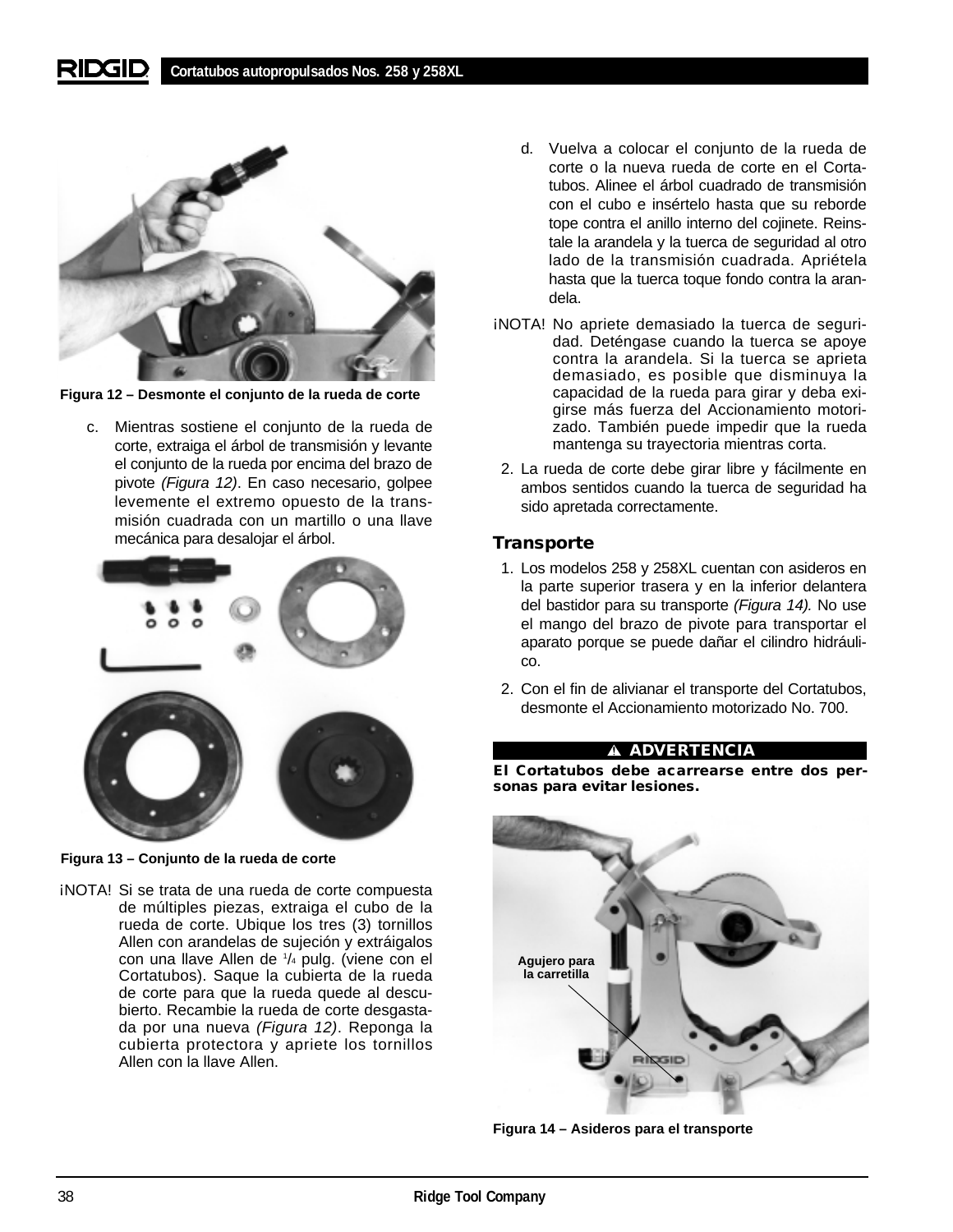# **Empleo de la carretilla de transporte**

Con el fin de facilitar el transporte del aparato, se encuentra disponible como accesorio una carretilla de dos ruedas. Esta carretilla para el transporte (vea el Catálogo RIDGID para pedidos) sirve tanto para el Modelo 258 (21 /2 a 8 pulg.) como para el 258XL (8 a 12 pulg.). El Cortatubos se monta fácilmente a la carretilla empleando una abrazadera en forma de "J" en el asidero superior del bastidor del aparato y una clavija de sujeción insertada en el agujero correspondiente en el bastidor (Figura 14).

¡NOTA! La carretilla no interfiere con el funcionamiento del Cortatubos y puede permanecer acoplada.

# **Instrucciones para el mantenimiento**

## **ADVERTENCIA**

**Cerciórese de que el Cortatubos esté desenchufado de la fuente de suministro eléctrico antes de hacerle ajustes o mantenimiento.**

- 1. Asegure que los rodillos en el bastidor del Cortaubos giran libremente debajo del tubo que se va a cortar. Elimine los desechos, escamas de acero y mugre que puedan tener los rodillos.
- 2. Asegure que los cabezales de transferencia a bola donde se apoyan los tubos no tengan mugre, escamas metálicas o desechos.
- 3. Revise que los tres tornillos y arandelas de seguridad estén apretados en el conjunto de la rueda de corte. Revíselos periódicamente.
- 4. Revise el nivel del líquido hidráulico en la bomba de pie. Estando el ariete totalmente replegado, asegure que el líquido llega hasta la marca de FULL (lleno). Al rellenar, agregue suficiente líquido hidráulico tomando en cuenta la manguera.

Emplee exclusivamente líquido hidráulico **CUIDADO** de alta calidad cuando reemplace o agregue líquido.

# **Almacenamiento del aparato**

**ADVERTENCIA** Los equipos o aparatos a motor deben guardarse dentro, bajo techo, o bien cubiertos si quedarán afuera donde les pueda caer lluvia o nieve. Almacene el aparato bajo llave, fuera del alcance de niños o de personas que no conocen su manejo. Este aparato puede causar lesiones graves en manos de usuarios inexpertos.

# **Servicio de reparaciones**

#### **ADVERTENCIA**



Las Instrucciones de Mantenimiento abarcan la mayoría de los servicios que necesita este aparato. Cualquier problema que no haya sido tratado en este capítulo debe ser resuelto únicamente por un técnico autorizado de RIDGID.

El aparato debe llevarse a un Servicentro Autorizado Independiente RIDGID o devuelto a la fábrica. Todas las reparaciones efectuadas por un servicentro RIDGID están garantizadas contra defectos en los materiales y de la mano de obra.

**ADVERTENCIA** Sólo deben usarse piezas de recambio idénticas cuando se le hacen mantenimiento o reparaciones a este aparato. Si no se siguen estas instrucciones, se corre el riesgo de sufrir graves lesiones.

Si tiene cualquier pregunta relativa al mantenimiento o reparación de este aparato, llame o escriba a:

> Ridge Tool Company Technical Service Department 400 Clark Street Elyria, Ohio 44035-6001 Teléfono: (800) 519-3456 E-mail: TechServices@ridgid.com

Para obtener el nombre y la dirección del Servicentro Autorizado más cercano, llame al (800) 519-3456 o visítenos en http://www.ridgid.com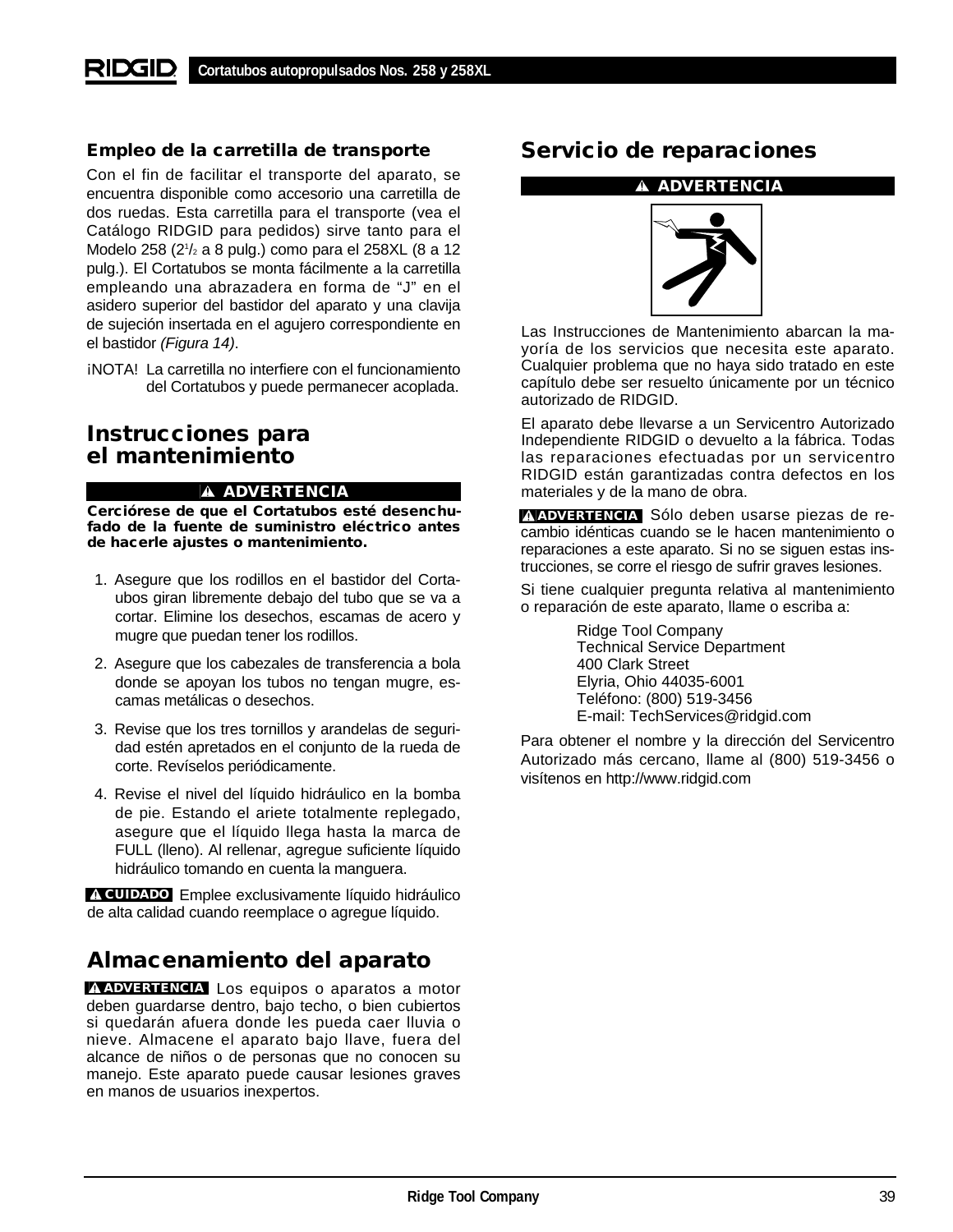# **Detección de averías**

# **Tabla para la detección de averías**

| Problema                                        | Causa                                                                                                                                   | <b>Remedio</b>                                                                                                                                                                                                           |
|-------------------------------------------------|-----------------------------------------------------------------------------------------------------------------------------------------|--------------------------------------------------------------------------------------------------------------------------------------------------------------------------------------------------------------------------|
| La bomba de pie no hace<br>avanzar el ariete    | Las mangueras están mal conectadas                                                                                                      | Asegure que las mangueras entre la bomba y el<br>ariete estén bien sujetas                                                                                                                                               |
|                                                 | Falta líquido hidráulico                                                                                                                | Asegure que el nivel del líquido esté en el máximo                                                                                                                                                                       |
|                                                 | Hay aire en el sistema hidráulico                                                                                                       | Purgue el sistema                                                                                                                                                                                                        |
| La rueda de corte no<br>mantiene su trayectoria | El Cortatubos no está sujetando el tubo correcta-<br>mente                                                                              | Asegure que el Cortatubos se alinee en ángulo<br>recto con el tubo bombeando varias veces antes<br>de encender el Accionamiento motorizado                                                                               |
|                                                 | El tubo no está sostenido correctamente                                                                                                 | Los tubos cortos deben asentarse en ángulo recto<br>en los rodillos del bastidor del Cortatubos. Los<br>tubos largos deben sostenerse con portatubos<br>para que el Cortatubos se engrane correctamente<br>sobre el tubo |
|                                                 | La rueda de corte no ha sido cargada con dos o<br>tres bombeos de la bomba antes de encender el<br>Accionamiento motorizado 700         | Después que la rueda de corte entre en contacto<br>con el tubo, bombee la bomba de pie 2 ó 3 veces<br>antes de poner en marcha el Accionamiento<br>motorizado 700                                                        |
| El tubo no gira                                 | La rueda de corte no ha sido ensamblada correc-<br>tamente                                                                              | Asegure que la rueda de corte gira libremente en<br>ambos sentidos (vea las instrucciones)                                                                                                                               |
|                                                 | El Adaptador cuadrado 774 para el Accionamiento<br>no está completamente insertado en el cabezal de<br>engranajes del Accionamiento 700 | El adaptador cuadrado para el accionamiento debe<br>estar completamente insertado, con las ranuras primero,<br>dentro del cabezal de engranajes                                                                          |
|                                                 | El tubo está ovalado                                                                                                                    | Asegure que el tubo no tenga zonas planas y que<br>no haya sido aplastado                                                                                                                                                |
|                                                 | Interrupción en el suministro de corriente                                                                                              | Verifique que hay suministro de corriente                                                                                                                                                                                |
| El motor del<br><b>Accionamiento 700</b>        | Fusible quemado                                                                                                                         | Instale un fusible                                                                                                                                                                                                       |
| no arranca                                      | Las escobillas no tocan el armazón                                                                                                      | Revise las escobillas, recambie las escobillas<br>gastadas                                                                                                                                                               |
| Recalentamiento anor-                           | Sobrecarga debido a un uso prolongado                                                                                                   | Después de un uso prolongado, permita que el<br>Accionamiento motorizado se enfríe                                                                                                                                       |
| mal del motor                                   | Insuficiente aire refrigerado                                                                                                           | Limpie el agujero de entrada de aire en el motor                                                                                                                                                                         |